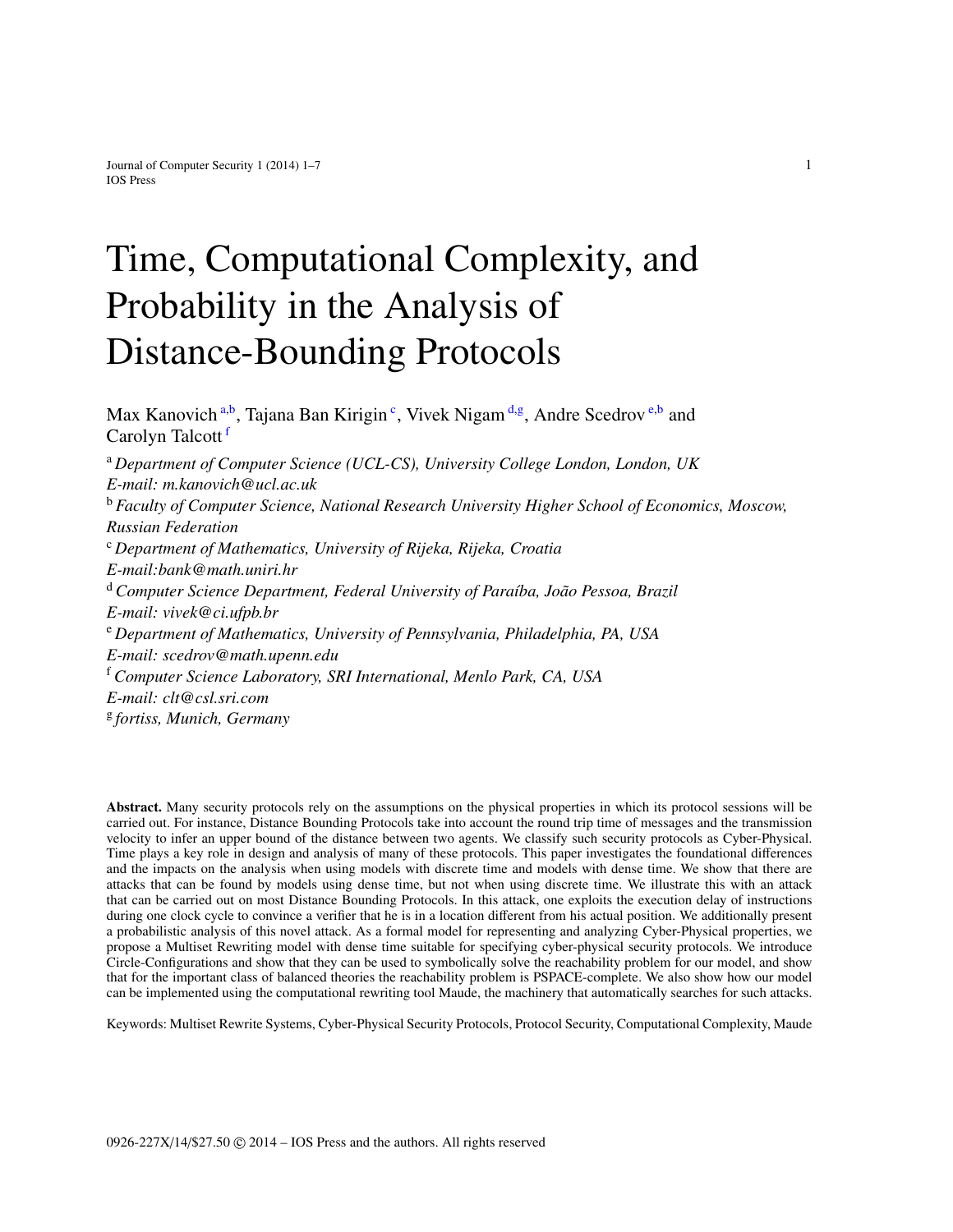# 1. Introduction

With the development of pervasive cyber-physical systems and consequent security issues, it is often necessary to specify protocols that not only make use of cryptographic keys and nonces,<sup>1</sup> but also take into account the physical properties of the environment where its protocol sessions are carried out. We call such protocols *Cyber-Physical Security Protocols*. For instance, Distance Bounding Protocols [\[5\]](#page-44-0) is a class of cyber-physical security protocols which infers an upper bound on the distance between two agents from the round trip time of messages. In a distance bounding protocol session, the verifier (*V*) and the prover (*P*) exchange messages:

<span id="page-1-0"></span>
$$
V \longrightarrow P : m
$$
  
 
$$
P \longrightarrow V : m'
$$
 (1)

where  $m$  is a challenge and  $m'$  is a response message (constructed using  $m$ 's components). To infer the distance to the prover, the verifier remembers the time,  $t_0$ , when the message  $m$  was sent, and the time,  $t_1$ , when the message *m'* returns. From the difference  $t_1 - t_0$  and the assumptions on the speed of the transmission medium,  $v$ , the verifier can compute an upper bound on the distance to the prover, namely (*t*1−*t*0)×*v*. Typically, the verifier grants the access to the prover if the inferred upper bound on the distance does not exceed some pre-established fixed *time response bound*, R, given by the protocol specification.

Distance bounding protocol sessions are used in a number of cyber-physical security protocols to infer an upper-bound on the distance of participants. Examples include Secure Neighbor Discovery, Secure Localization Protocols [\[43,](#page-46-0)[6,](#page-44-1)[41\]](#page-46-1), and Secure Time Synchronization Protocols [\[42](#page-46-2)[,18\]](#page-45-0). The common feature in most cyber-physical security protocols is that they mention cryptographic keys, nonces and time. (For more examples, see [\[3](#page-44-2)[,32,](#page-45-1)[13\]](#page-45-2) and references therein.)

A major problem of using the traditional protocol notation for the description of distance bounding protocols, as in [\(1\)](#page-1-0), is that many assumptions about time, such as the time requirements for the fulfillment of a protocol session, are not formally specified. It is only informally described that the verifier remembers the time  $t_0$  and  $t_1$  and which exact moments these correspond to. Moreover, from the above description, it is not clear which assumptions about the network are used, such as the transmission medium used by the participants. Furthermore, it is not formally specified which properties does the above protocol ensure, and in which conditions and against which intruders.

It is easy to check that the above protocol is not safe against the standard Dolev-Yao intruder [\[14\]](#page-45-3) who is capable of intercepting and sending messages anywhere at anytime. The Dolev-Yao intruder can easily convince *V* that *P* is closer than he actually is. The intruder first intercepts the message *m* and with zero transmission time sends it to  $P$ . Then he intercepts the message  $m'$  and instantaneously sends it to  $V$ , reducing the round-trip-time  $(t_1 - t_0)$ . Thus, *V* will believe that *P* is much closer than he actually is. Such an attack does not occur in practice as messages take time to travel from one point to another. Indeed, the standard Dolev-Yao intruder model is not a suitable model for the analysis of cyber-physical protocols. Since such an intruder is able to intercept and send messages anywhere at anytime, he appears faster than the speed of light. In fact, a major difference between cyber-physical protocols and traditional security protocols is that there is not necessarily a network in the traditional sense, as any transmission medium used is the part of the network.

<sup>&</sup>lt;sup>1</sup>In protocol security literature [\[7,](#page-44-3)[15\]](#page-45-4) fresh values are usually called *nonces*.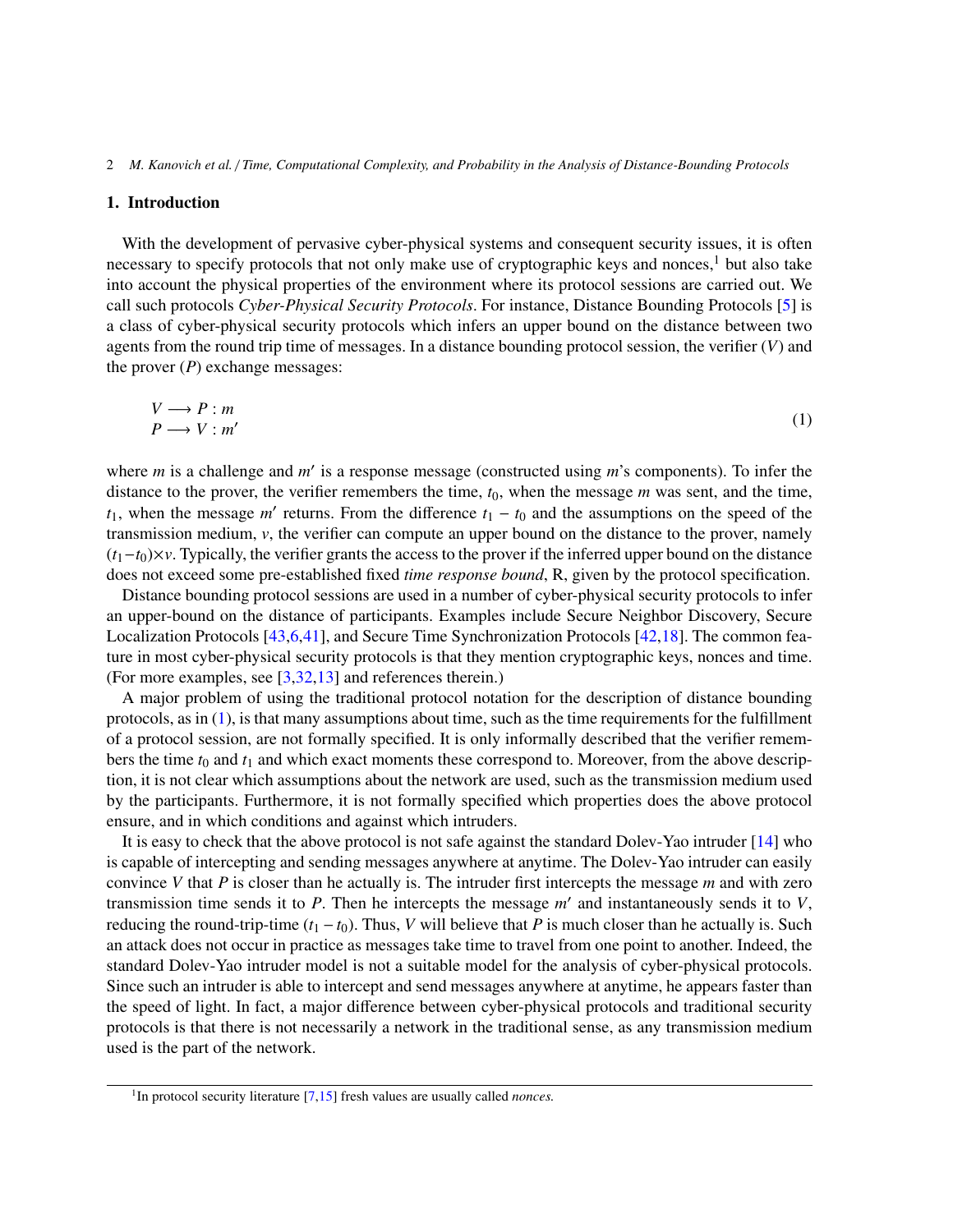Existing works have proposed and used models with time for the analysis of distance bounding protocols where the attacker is constrained by some physical properties of the system. Some models have considered dense time [\[3\]](#page-44-2), while others have used discrete time [\[4\]](#page-44-4). However, although these models have included time, the foundational differences between these models and the impacts to analysis has not been investigated in more detail. For example, these models have not investigated the fact that provers, verifiers, and attackers may have different clock rates, *i.e.*, processing speeds, which can affect security. Indeed, already in the original paper on Distance Bounding Protocols, Brands and Chaum [\[5\]](#page-44-0) suspected that a verifier may be subject to attack as it uses discrete clock ticking, *i.e.*, a processor, and thus measures time in discrete units, while the environment and the powerful attacker is not limited by a particular clock. However, until now, no careful analysis of such attacks has been carried out. This paper addresses this gap.

A key observation of this paper is that models with dense time abstract the fact that attacker clocks may tick at any rate. The attacker can mask his location by exploiting the fact that a message may be sent at any point between two clock ticks of the verifier's clock, while the verifier believes that it was sent at a particular time. Depending on the speed of the verifier, *i.e.*, its clock rate, the attacker can *in principle* convince the verifier that he is very close to the verifier (less than a meter) even though he is very far away (many meters away). We call this attack *attack in-between-ticks*.

Interestingly, from a foundational point of view, in our formalization there is no complexity increase when using a model with dense time when compared to a model with discrete time. In our previous work [\[24](#page-45-5)[,25\]](#page-45-6), we proposed a rewriting framework which assumed discrete time. We showed that the reachability problem is PSPACE-complete. Here we show how to formalize systems with dense time, and that, if we extend the model with dense time, the reachability problem is still PSPACE-complete. For this result we introduce a novel machinery called Circle-Configurations. Moreover, we show that it is possible to automate verification of whether a protocol written in our model is subject to an instance of an attack in-between-ticks.

However, our symbolic analysis only provides an yes or no answer, that is, it is only possible to infer whether a system is or not subject to an attack in-between-ticks. For a more accurate analysis, we construct a probabilistic model for analysing Distance Bounding Protocols. This model provides precise measure of how probable a system is subject to an attack. A difference, however, to the proposed symbolic model is that it seems less likely to carry out analysis in an automated fashion. We leave this investigation to future work.

The paper is organised as follows. Section [2](#page-3-0) contains the novel attack in-between-ticks. In Section [3](#page-7-0) we introduce a formal model based on Multiset Rewriting (MSR) which includes dense time. We also show how to specify distance bounding protocols in this language. In Section [4](#page-19-0) we provide a probabilistic analysis related to distance bounding protocols and the attack in-between-ticks. In Section [5](#page-25-0) we show how our model can be implemented using the computational rewriting tool Maude. In particular, Maude is able to automatically find the novel attack in-between-ticks. Section [6](#page-28-0) introduces a novel machinery, called circle-configurations, that allows one to symbolically represent configurations that mention dense time. In Section [7](#page-38-0) we prove that the reachability problem for timed bounded memory protocols [\[22\]](#page-45-7) is PSPACE-complete. Finally, in Section [8,](#page-42-0) we comment on related and future work.

This paper considerably extends the conference paper  $[26]$ . Besides adding the proofs of our complexity results, Section [4](#page-19-0) and [5](#page-25-0) contain new material.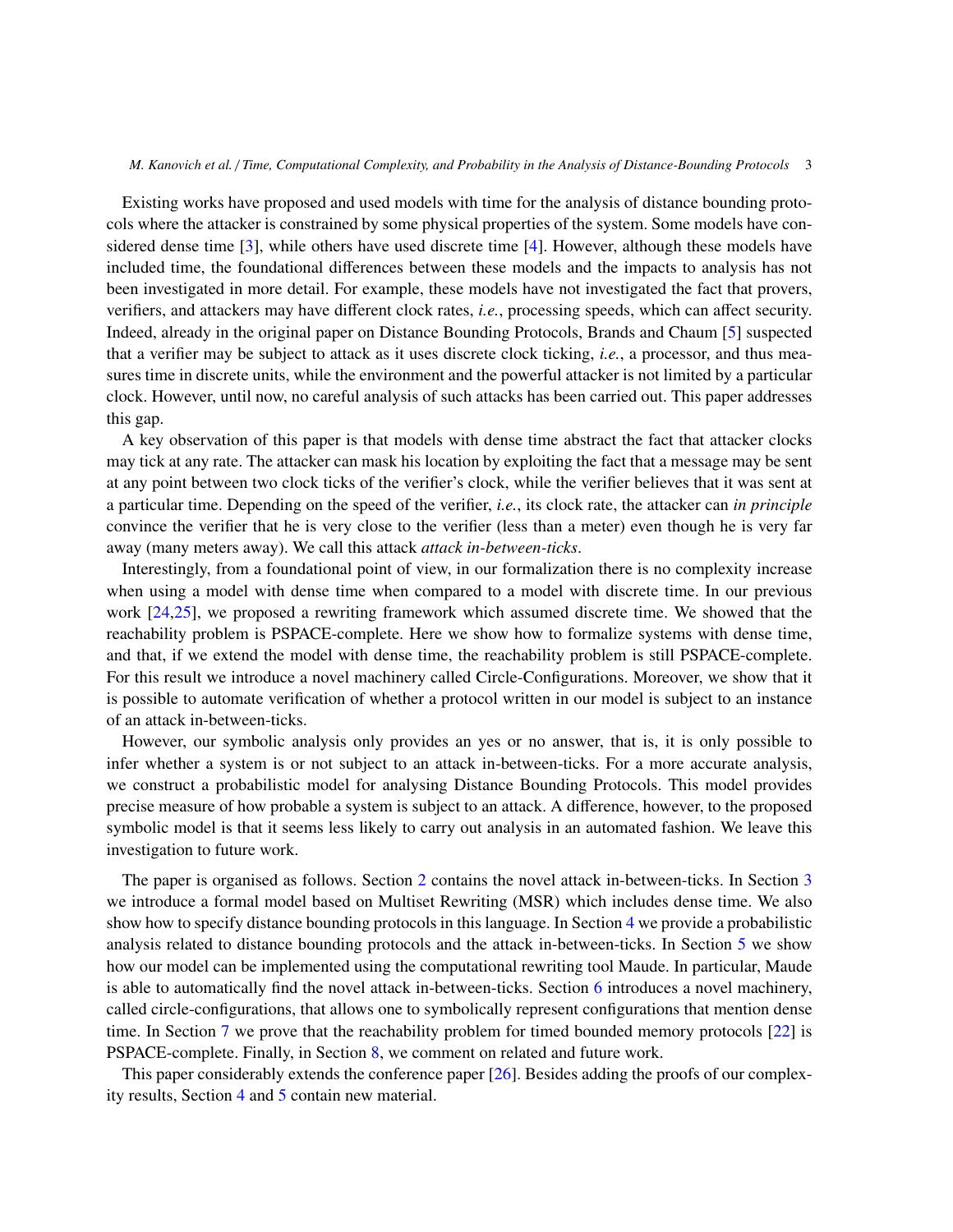# <span id="page-3-0"></span>2. Motivating Examples

In this section we point to some subtleties of cyber-physical protocol analysis and verification. We present examples of protocols that serve to illustrate the differences between models with discrete and dense time.

One such an example is a timed version of the classical *Needham-Schroeder* protocol [\[33\]](#page-45-9) which we already presented in our conference paper [\[26\]](#page-45-8). We have shown that the timed Needham-Schroeder protocol may be safe in the discrete time model, but an attack (similar to Lowe attack [\[30\]](#page-45-10)) is possible when using models with dense time. This phenomena shows that some attacks on cyber-physical security protocols may only be found when using models with dense time.

# *2.1. Time-Bounding Needham-Schroeder Protocol*

We first show some subtleties of cyber-physical security protocol analysis by re-examining the original *Needham-Schroeder* public key protocol [\[33\]](#page-45-9) (NS), presented in Figure [1a.](#page-4-0) Although this protocol is well known to be insecure [\[30\]](#page-45-10), we look at it from another dimension, the dimension of time. We check whether Needham and Schroeder were right after all, in the sense that their protocol can be considered secure under some time requirements. In other words, we investigate whether NS can be fixed by means of time.

We timestamp each event in the protocol execution, that is, we explicitly mark the time of sending and receiving messages by a participant. We then propose a timed version of this protocol, called *Time-Bounding Needham-Schroeder Protocol* (Timed-NS), as depicted in Figure [1b.](#page-4-0) The protocol exchanges the same messages as in the original version, but the last protocol message, *i.e.*, the confirmation message  ${N_B}_{K_B}$ , is sent by *A* only if the time difference  $t_3 - t_0$  is smaller or equal to the given *response bounding time R*.

The protocol is considered *secure* in the standard way, that is, if the "accepted" *N<sup>A</sup>* and *N<sup>B</sup>* may never be revealed to anybody else except Alice and Bob. Recall that the well known Lowe attack on NS [\[30\]](#page-45-10) involves a third party, Mallory who is able to learn Bob's nonce. At the same time Bob believes that he communicated with Alice and that only Alice learned his nonce.

The intriguing result of the analysis of Timed-NS is that one may not find an attack in the discrete time model, but can find one in the dense time model: Figure [2](#page-4-0) depicts the Lowe attack scenario in Timed-NS. In particular, the attack requires that events marked with  $t_0, \ldots, t_7$  take place and that the round trip time of messages, that is  $t_7 - t_0$ , does not exceed the given response bounding time *R*. Assuming that both network delay and processing time are non-zero, in the discrete time model the attack could be modeled only for response bounding time  $R \ge 7$ , see Figure [2a.](#page-4-0) In the discrete model, the protocol would seem safe for response bounding time  $R < 7$ . However, in the dense time model the attack is possible for any positive response bounding time *R*, see Figure [2b.](#page-4-0) Indeed, assuming continuous times, the attacker can, in principle, be as fast as needed to satisfy the given response bounding time. Notice additionally, that if  $R$  is set to be too low, then it may also turn the protocol unusable as legitimate players may not be able to satisfy the response time requirement. The same is true with Distance Bounding Protocols. If the distance bound is set to be too low, legitimate players may not be able to get access to resources. Therefore, response bounds should be set in such a way that makes the protocol secure and still grant resource to legitimate users.

This simple example already illustrates the challenges of timed models for cyber-physical security protocol analysis and verification. No rescaling of discrete time units removes the presented difference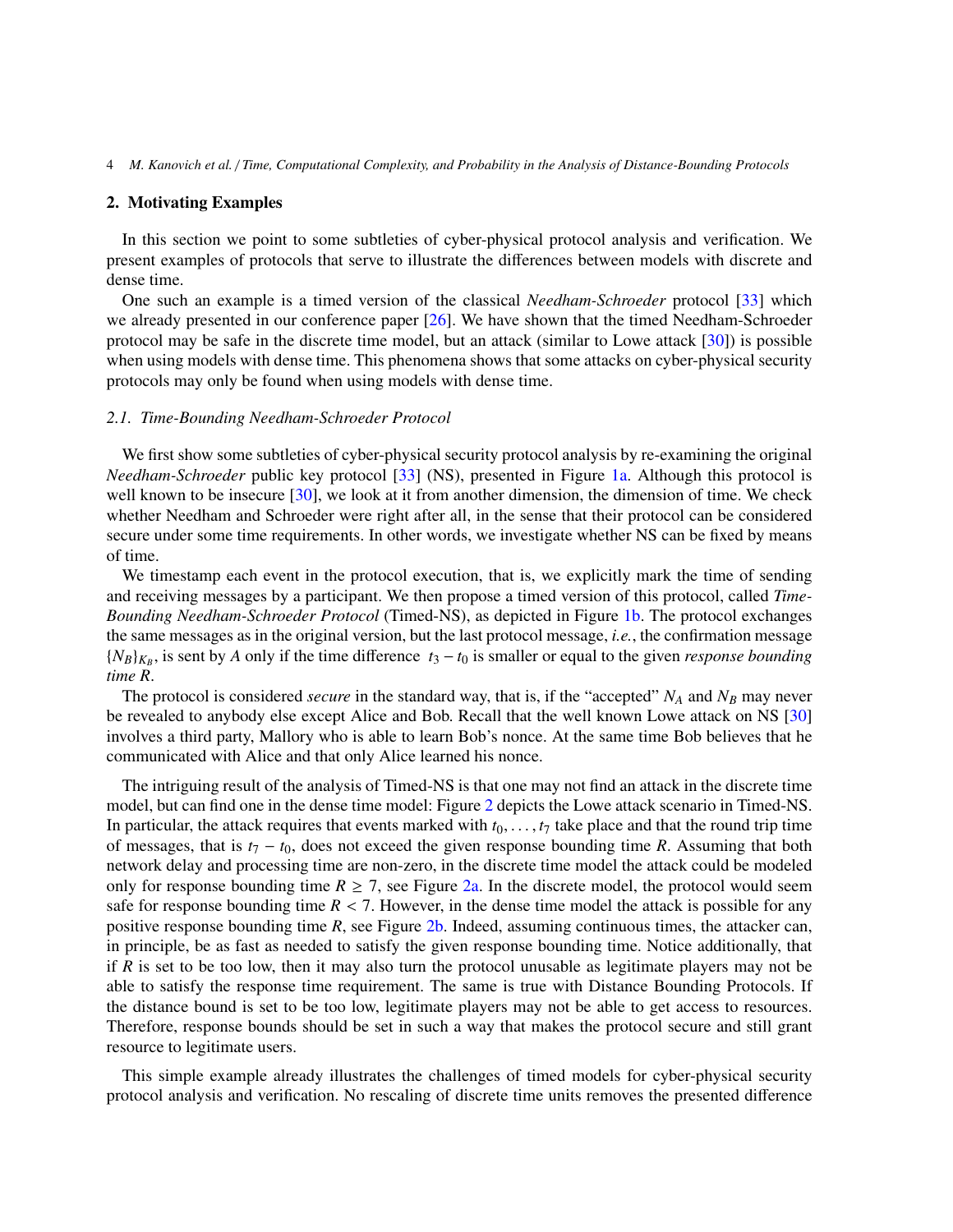<span id="page-4-0"></span>*M. Kanovich et al.* / *Time, Computational Complexity, and Probability in the Analysis of Distance-Bounding Protocols* 5



(b) Timed Needham-Schroeder Protocol

(a) Needham-Schroeder protocol

Fig. 1. Adding time to Needham-Schroeder Protocol



(a) Discrete Time Model

(b) Dense Time Model

Fig. 2. Timed Version of Lowe Attack

between the models. For any discretization of time, such as seconds or any other infinitesimal time unit, there is a protocol for which there is an attack with continuous time and no attack is possible in the discrete case.

We further illustrate the challenges of timed models for cyber-physical security protocol analysis and verification by a more realistic example of a distance bounding protocol. The novel attack in-betweenticks appears and illustrates that for the analysis of distance bounding protocols it is necessary to consider time assumptions of the players involved.

# <span id="page-4-1"></span>*2.2. Attack In-Between-Ticks*

Regardless of the design details of a specific distance bounding protocol, we identify a new type of anomaly. We call it *Attack In-Between-Ticks*. This attack is particularly harmful when the verifier and the prover exchange messages using radio-frequency (RF), where the speed of transmission is the speed of light. In this case an error of a 1 nanosecond (*ns*) already results in a distance error of 30*cm*. This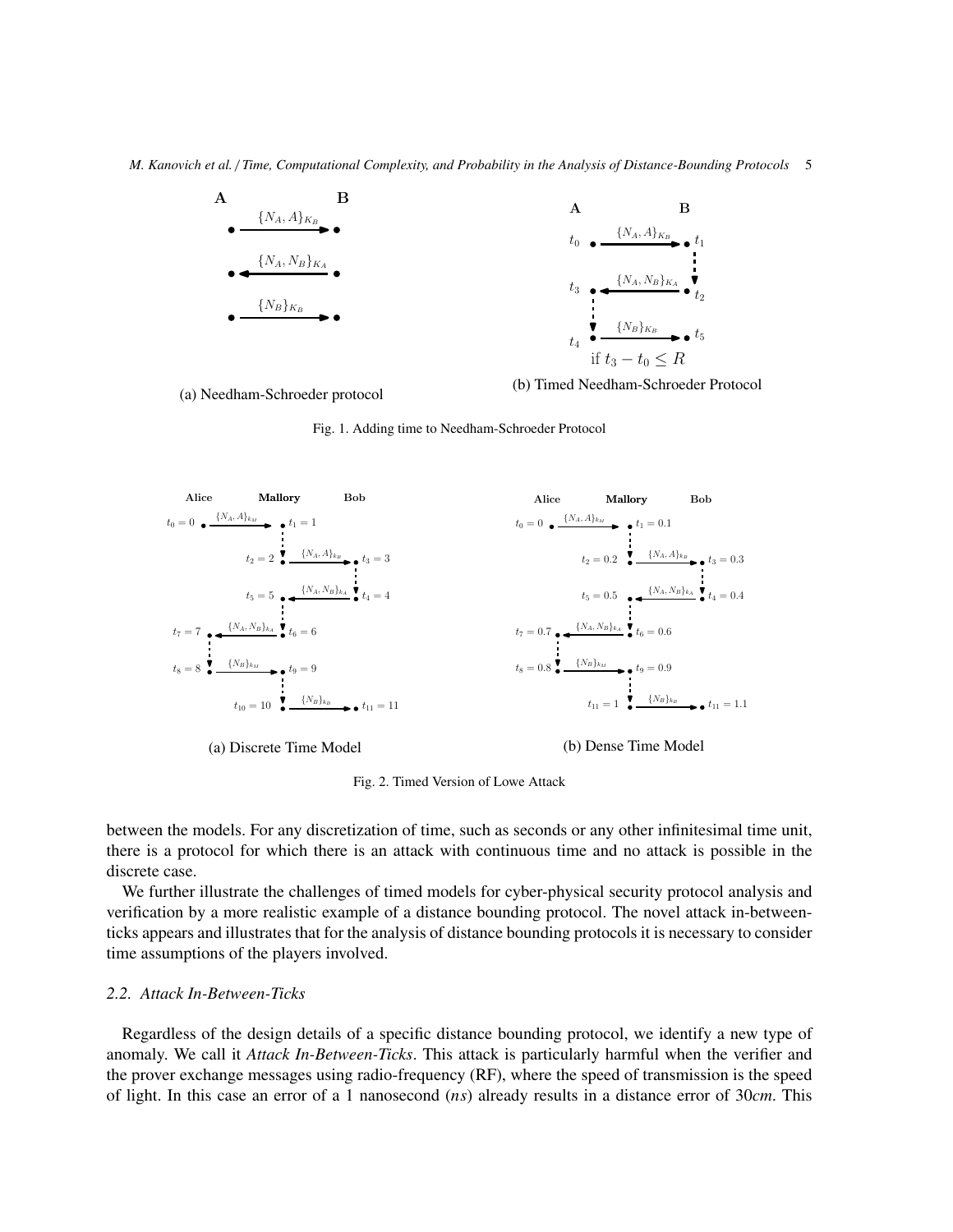<span id="page-5-0"></span>

Fig. 3. Attack In-Between-Ticks. Here time response bound  $R = 4$  ticks.

is the case with a number of cyber-physical security protocols which try to establish the property that participants are *physically close* to each other, *e.g.*, Secure Neighbor Discovery, Secure Localization Protocols [\[43](#page-46-0)[,6,](#page-44-1)[41\]](#page-46-1), Secure Time Synchronization Protocols [\[42](#page-46-2)[,18\]](#page-45-0), Protocols used by RFID payment devices [\[9,](#page-44-5)[10\]](#page-44-6).

Consider the illustrations in Figure [3.](#page-5-0) They depict the execution of instructions by the verifier in a distance bounding protocol with the time response bound  $R = 4$ . The verifier has to execute two instructions: (1) the instruction that sends the signal to the prover and (2) the instruction that measures the time when this message is sent. Figure [3a](#page-5-0) illustrates the case when the verifier is running a sequential machine (that is, a single processor), which is the typical case as the verifier is usually a not very powerful device, *e.g.*, door opening device. Here we optimistically assume that an instruction can be executed in one cycle. When the first instruction is executed, it means that the signal is sent somewhere when the clock is up, say at time 0.6. In the following clock cycle, the verifier remembers the time when the message is sent. Say that this was already done at time 1.5. If the response message is received at time 5 it triggers an interruption so that the verifier measures the response time in the following cycle, *i.e.*, at time 5.5. Thus the measured round time is  $4 = 5.5 - 1.5 = R$  ticks. Therefore, the verifier grants access to the prover although the actual round trip is  $5 - 0.6 = 4.4 > R = 4$  ticks. This means that the verifier is granting access to the prover although the prover's distance to the verifier may not satisfy the distance bound and thus this is a security flaw.<sup>2</sup>

Depending on the speed of verifier's processor, the difference of 0.4 tick results in a huge error. Many of these devices use very weak processors.<sup>3</sup> The one proposed in [\[40\]](#page-45-11), for example, executes at a frequency of at most 24*MHz*. This means a tick is equal to 41*ns* (in the best case). Thus, an error of 0.4 tick corresponds to an error of 16*ns* or an error of 2 <sup>×</sup> <sup>2</sup>.<sup>4</sup> *meters* when using RF. In the worst case, the error can be of 1.0 tick when the signal is sent at the beginning of the cycle, *i.e.*, at time 0.5 tick, and the measurements at the end of the corresponding cycles, *i.e.*, at times 2 and 6 ticks. An error of 1.0 tick  $(41ns)$  corresponds to an error greater than  $2 \times 6.15$  *meters*.

Consider now the case when the verifier can execute both instructions in the same cycle. Even in this case there might be errors in measurement as illustrated in Figure [3b.](#page-5-0) It may happen that the signal is

<sup>2</sup>Notice that inverting the order of the instructions, *i.e.*, first collecting the time and then sending the signal, would imply errors of measurement but in the opposite direction turning the system impractical.

<sup>&</sup>lt;sup>3</sup>High precision verifiers are expensive and normally used only in high security applications.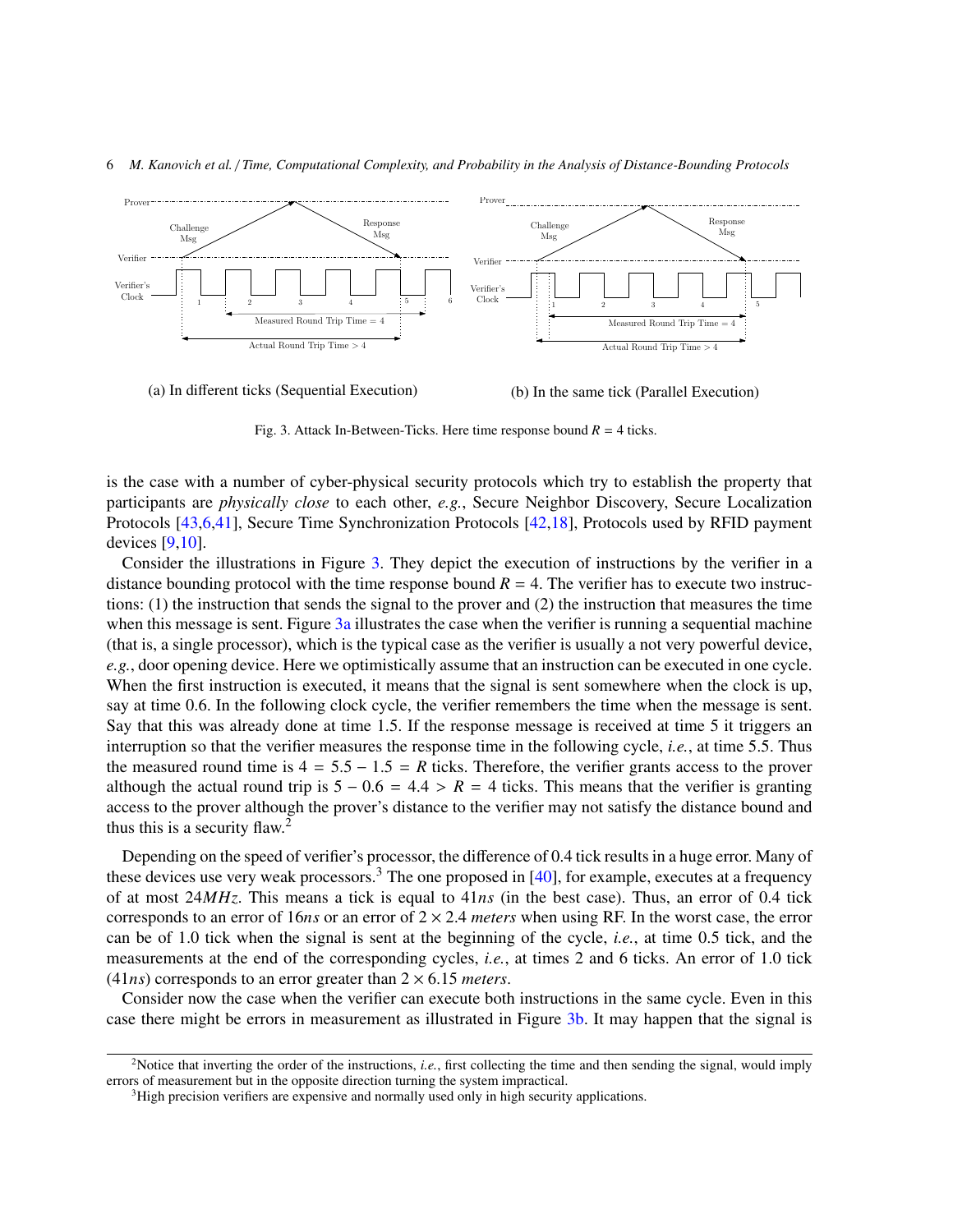sent before the measurement is taken thus leading to errors of at most 0.5 ticks (not as great as in the sequential case). (Here we are again optimistically assuming that an instruction can be executed in one cycle.)

# *2.3. Vulnerability of Cyber-Physical Security Protocols to Attack In-Between-Ticks*

The attack in-between-ticks is based on the foundational difference between real-time in nature and time management by discrete time processors, irrespective of their physical-layer implementations and distance bounding protocol design. The attack in-between-ticks appears because of the discrepancy between actual real-time distance and the upper bound on time distance that is calculated by a discrete verifier from the time taken as the time of sending and receiving challenge and response messages, respectively.

Distance bounding protocol sessions are used in a number of cyber-physical security protocols, such as Secure Neighbor Discovery, Secure Localization Protocols [\[43,](#page-46-0)[6,](#page-44-1)[41\]](#page-46-1), and Secure Time Synchronization Protocols [\[42,](#page-46-2)[18\]](#page-45-0). Therefore, all these protocols can be vulnerable to the attack in-between-ticks.

Such a discrepancy has been suspected in Brands and Chaum's original paper introducing distance bounding protocols [\[5\]](#page-44-0). However, no study on the vulnerabilities of this discrepancy has been investigated until now. The attack in-between-ticks represents a *new category of attacks that needs to be considered in the analysis of cyber-physical protocols.*

From the well-known types of attacks, such as Distance Fraud, Mafia Fraud, Terrorist Fraud and Distance Hijacking [\[13\]](#page-45-2), the distance fraud, or the corresponding classification of Lone Distance Fraud from [\[13\]](#page-45-2) is the closest to the attack in-between-ticks. It also leads the verifier to believe that a prover is closer than he actually is, and it does not involve additional participants, only a single prover and a verifier. However, in (lone) distance fraud, the prover is assumed to be dishonest, trying to change his distance and appear closer to the verifier than he actually is. This can be achieved in some cases by, *e.g.*, prover sending the response message(s) too soon, before receiving the challenge message(s), and can be fixed by changes in the protocol design, so that the response messages are dependant of challenge messages sent by the verifier. On the other hand, in the attack in-between-ticks, even an honest prover can result closer than he actually is, not by his intent, but because of the discrepancy between real time and discrete processor clocks.

In order to obtain high-resolution timing information about the arrival of individual data bits, distance bounding protocol, as well as secure-positioning protocols, are tightly integrated into the physical layer of the communication protocol, providing sub-microsecond timing information. In this way these protocols rely directly on the laws of physics, *i.e.*, on the assumption that the communication is bounded by the speed of light. Nevertheless, as we have shown above, substantial errors in measurement, up to several meters, may appear. Verifier may allow the access to a prover that is considerably outside the distance bound specified by the protocol. This would equally appear in any distance bounding protocol, *e.g.*, in Brands and Chaum protocol [\[5\]](#page-44-0) or Hancke-Kuhn protocol [\[19\]](#page-45-12).

Formal frameworks for reasoning about distance bounding protocols that are based on discrete time models, such as [\[4\]](#page-44-4), clearly cannot capture the attack in-between-ticks. This is also the case with the realtime formalisms that do not take into account the way verifiers with discrete clocks operate. None of the real-time formalisms that we are aware of formalizes this treatment of time that is typical of processors.

Furthermore, we observe that these security flaws may happen *in principle*. In practice, distance bounding protocols carry out a large number of challenge and response rounds. This is generally believed to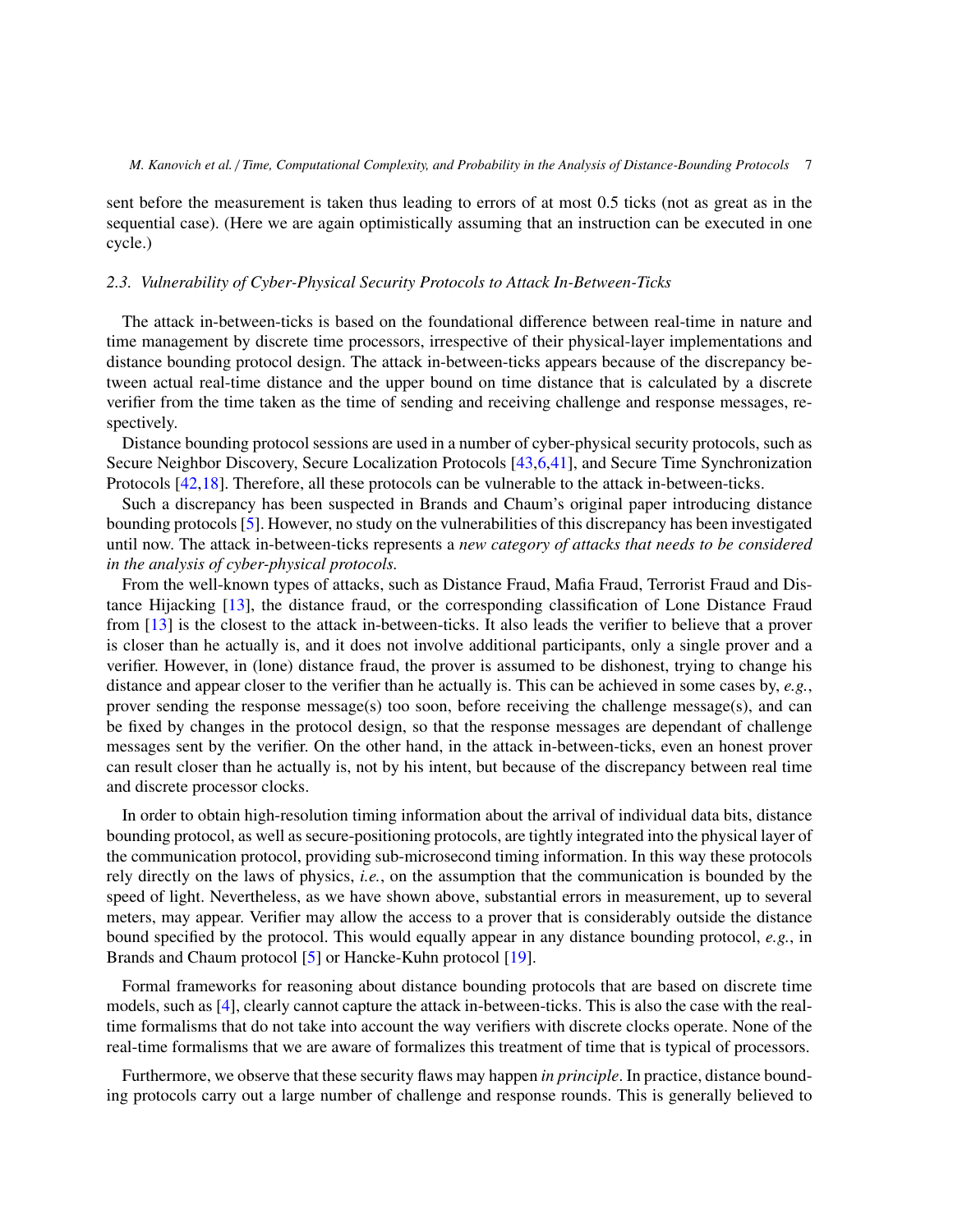mitigate the chances of attacks occurring. In the future, we intend to investigate the challenge-response approach in providing security of distance bounding protocols. In particular, we are planning to analyze whether the effects of the attack in-between-ticks can be reduced by repeated challenge-response rounds of protocols.

Finally, we also point out that these attacks have been inspired by similar issues in the analysis of digital circuits [\[2\]](#page-44-7).

# <span id="page-7-0"></span>3. A Multiset Rewriting Framework with Dense Time

For our multiset rewriting framework we assume a finite first-order typed alphabet, Σ, with variables, constants, function and predicate symbols. Terms and facts are constructed as usual (see [\[16\]](#page-45-13)) by applying symbols with correct type (or sort). For instance, if *P* is a predicate of type  $\tau_1 \times \tau_2 \times \cdots \times \tau_n \to o$ , where *o* is the type for propositions, and  $u_1, \ldots, u_n$  are terms of types  $\tau_1, \ldots, \tau_n$ , respectively, then  $P(u_1, \ldots, u_n)$ is a *fact*. A fact is grounded if it does not contain any variables.

In order to specify systems that explicitly mention time, we use *timestamped facts* of the form *F*@*T*, where *F* is a fact and *T* is its timestamp. In our previous work [\[25\]](#page-45-6), timestamps were only allowed to be natural numbers. Here, on the other hand, in order to express dense time, timestamps are allowed to be non-negative real numbers.

We assume that there is a special predicate symbol *Time* with arity zero, which will be used to represent the global time. A *configuration* is a multiset of ground timestamped facts,

<span id="page-7-3"></span><span id="page-7-1"></span>
$$
\{Time@t, F_1@t_1, \ldots, F_n@t_n\},\
$$

with a single occurrence of a *Time* fact. Configurations are to be interpreted as states of the system. For example, the following configuration

$$
\{Time@7.5, Deadline@10.3, Task(1, done)@5.3, Task(2, pending)@2.13\}
$$
 (2)

specifies that the current global time is 7.5, the Task 1 was performed at time 5.3, Task 2 was issued at time 2.13 and is still pending, and that the deadline to perform all tasks is 10.3.

We may sometimes denote the timestamp of a fact  $F$  in a given configuration as  $T_F$ .

# <span id="page-7-4"></span>*3.1. Actions and Constraints*

Actions are multiset rewrite rules and are either the time advancement action or instantaneous actions. The action representing the advancement of time, called *Tick Action*, is the following:

$$
Time@T \longrightarrow Time@(T + \varepsilon)
$$
\n<sup>(3)</sup>

Here  $\varepsilon$  can be instantiated by any positive real number specifying that the global time of a configuration can advance by any positive number. For example, if we apply this action with  $\varepsilon = 0.6$  to the configuration [\(2\)](#page-7-1) we obtain the configuration

<span id="page-7-2"></span>
$$
\{Time@8.1, Deadline@10.3, Task(1, done)@5.3, Task(2, pending)@2.13\}
$$
 (4)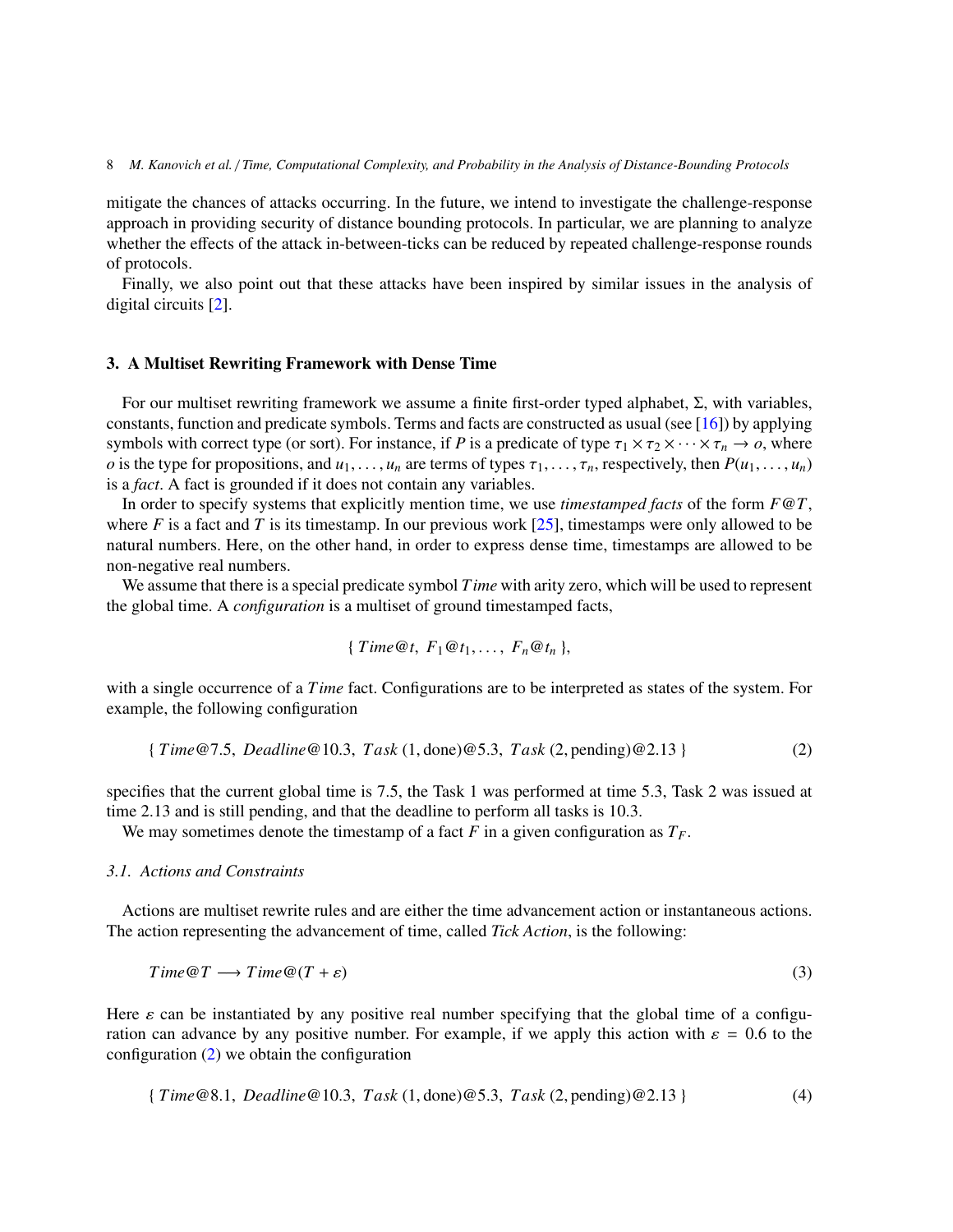where the global time advanced from 7.5 to 8.1.

Clearly such an action is a source of unboundedness as time can always advance by any positive real number. In particular we will need to deal with issues such as Zeno Paradoxes [\[1\]](#page-44-8) when considering how time should advance.

The remaining actions are the Instantaneous Actions, which do not affect the global time, but may rewrite the remaining facts.

Definition 3.1. Instantaneous Actions *are actions of the form:*

<span id="page-8-0"></span>
$$
Time@T, W_1@T_1, \ldots, W_k@T_k, F_1@T'_1, \ldots, F_n@T'_n \mid C \longrightarrow
$$
  

$$
\exists \vec{X}. [Time@T, W_1@T_1, \ldots, W_k@T_k, Q_1@(T + D_1), \ldots, Q_m@(T + D_m)]
$$
\n(5)

*where*  $D_1, \ldots, D_m$  *are natural numbers, existentially quantified variables*  $\vec{X}$  *denote fresh values that are created by the rule, and* C *is the guard of the action which is a set of constraints involving the time variables appearing in the pre-condition, i.e., the variables*  $T, T_1, \ldots, T_k, T'_1$ *<br>Time Constraints <i>are expressions of the form*:  $T'_{1}, \ldots, T'_{n}.$ Time Constraints *are expressions of the form:*

<span id="page-8-1"></span>
$$
T' > T'' \pm D \quad and \quad T' = T'' \pm D \tag{6}
$$

*where T' and T'' are time variables, and D is a natural number.*<sup>4</sup>

We use  $T' \geq T'' \pm D$  to denote the disjunction of  $T' > T'' \pm D$  and  $T' = T'' \pm D$ .<br>An instantaneous action can only be applied if all the constraints in its guard are An instantaneous action can only be applied if all the constraints in its guard are satisfied. We say that facts  $F_i @ T'_i$ *i*<sub>i</sub> are *consumed* and that the facts  $Q_i @ (T + D_i)$  are *created* by the rule [\(5\)](#page-8-0).

Notice that we allow only natural numbers for constants *D*s and *Di*s that appear in time constraints and timestamps of created facts. We impose such conditions because of the relevant computational complexity issues. However, this is not as restrictive w.r.t. expressivness of the model as one might think. We will address this issue in more detail later on in Section [7](#page-38-0) when we investigate the complexity of related computational problems.

Also, notice that the global time does not change when applying an instantaneous action. Moreover, the timestamps of the facts that are created by the action, namely the facts  $Q_1, \ldots, Q_m$ , are of the form  $T + D_i$ , where  $D_i$  is a natural number and *T* is the global time. That is, their timestamps are in the present or the future. For example, the following is an instantaneous action

*Time*@*T*, *Task* (1, done)@*T*<sub>1</sub>, *Deadline*@*T*<sub>2</sub>, *Task* (2, pending)@*T*<sub>3</sub> | { $T_2 \geq T + 2$ }  $\longrightarrow$  *Time* @ *T*, *Task* (1, done) @ *T*<sub>1</sub>, *Deadline* @ *T*<sub>2</sub>, *Task* (2, done) @ (*T* + 1)

which specifies that one should complete Task 2, if Task 1 is already completed, and moreover, if the Deadline is at least 2 units ahead of the current time. If these conditions are satisfied, then the Task 2 will be completed in one time unit. Applying this action to the configuration [\(4\)](#page-7-2) yields

{ *Time*@8.1, *Deadline*@10.3, *T ask* (1, done)@5.3, *T ask* (2, done)@9.<sup>1</sup> }

<sup>&</sup>lt;sup>4</sup>Here, and in the rest of the paper, the symbol  $\pm$  stands for either + or  $-$ , that is, constraints may involve addition or subtraction.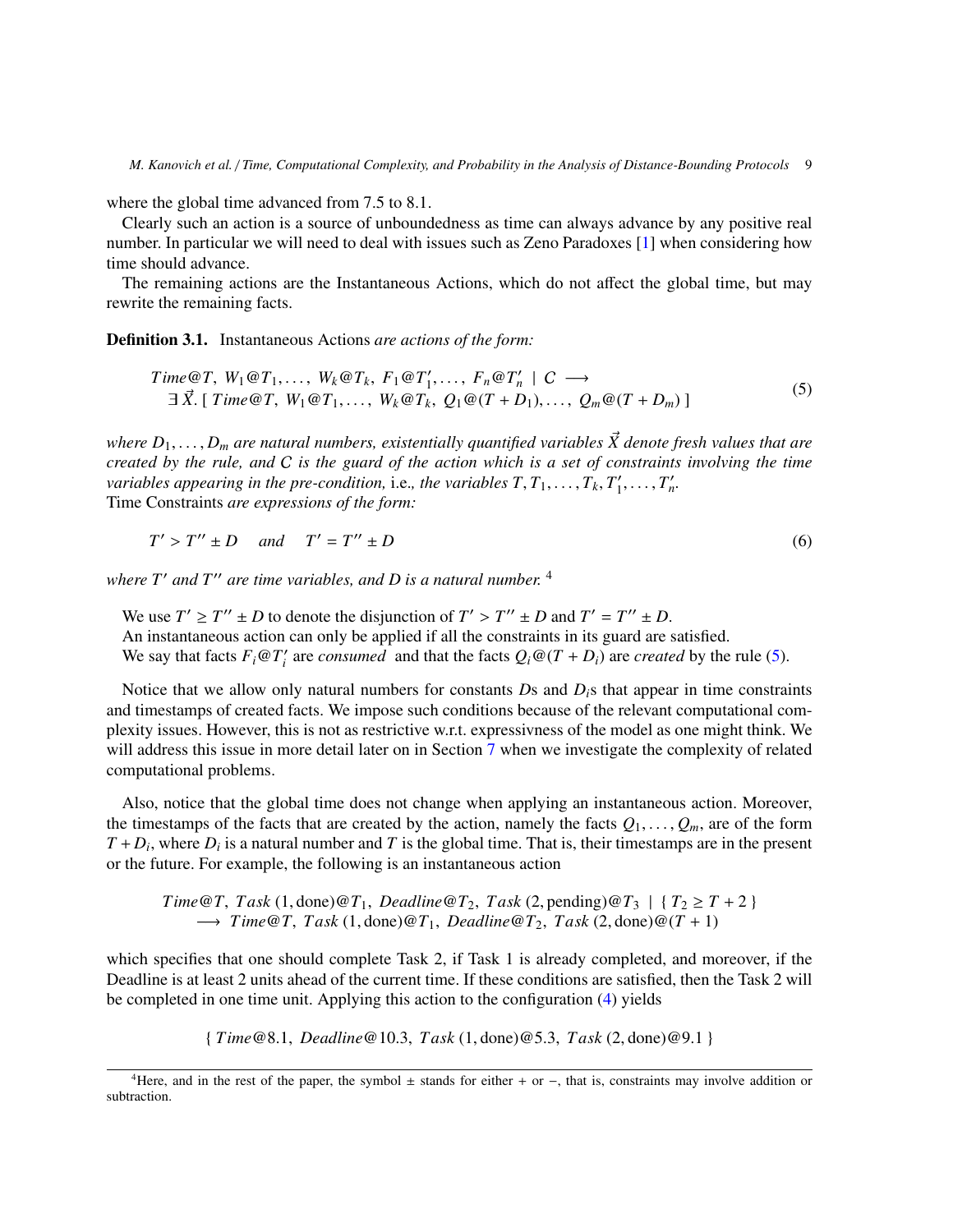where Task 2 will be completed by the time 9.1.

Finally, the variables  $\vec{X}$  that are existentially quantified in [\(5\)](#page-8-0) are to be replaced by fresh values, also called *nonces* in protocol security literature [\[7,](#page-44-3)[15\]](#page-45-4). For example, the following action specifies the creation of a new task with a fresh identifier *Id*, which should be completed by time  $T + D$ :

 $Time@T \longrightarrow \exists Id.$  [ *Time*  $@T$ , *Task* (*Id*, pending) $@(T + D)$  ]

Whenever this action is applied to a configuration, the variable *Id* is instantiated by a fresh value. In this way we are able to specify that the identifier assigned to the new task is different to the identifiers of all other existing tasks. In the same way it is possible to specify the use of nonces in Protocol Security [\[7,](#page-44-3)[15\]](#page-45-4).

Formally, a rule *W*  $|C \rightarrow \exists \vec{X}$ . *W'* can be applied to a configuration *S* if there is a ground substitution where the variables in  $\vec{X}$  are fresh, such that  $W \subset C$ . *S* and  $C \subset \vec{X}$  is true. The resulting config σ, where the variables in *<sup>X</sup>*<sup>~</sup> are fresh, such that *<sup>W</sup>*<sup>σ</sup> ⊆ S and <sup>C</sup><sup>σ</sup> is true. The resulting configuration is  $(S \setminus W) \cup W' \sigma$ .

Notice that by the nature of multiset rewriting there are various aspects of non-determinism in the model. For example, different actions and even different instantiations of the same rule may be applicable to the same configuration  $S$ , which may lead to different resulting configurations  $S'$ .

More precisely, an instance of an action is obtained by substituting all variables appearing in the preand post-condition of the action with constants. That applies to variables appearing in terms inside facts, variables representing fresh values, as well as time variables used in specifying timestamps of facts. For example, consider the following action

<span id="page-9-0"></span>
$$
Time@T, Finaltask (x, done)@T, Deadline@T1 | {T1 \ge T + 3}
$$
  
\n
$$
\longrightarrow \exists n. [Time@T, File (n, x, pending)@(T + 2), Deadline@T1]
$$
\n(7)

specifying that a case record for a completed process should be filed under a unique record label within 2 time units. An instance of above action is obtained by substituting constants for variables  $x$ ,  $T$ ,  $T_1$  and *n*. For example,

> *Time*@3.2, *Finaltask* (C, done)@3.2, *Deadline*@10 | { <sup>10</sup> <sup>≥</sup> <sup>3</sup>.<sup>2</sup> <sup>+</sup> <sup>3</sup> } −→ *Time*@3.2, *File* (N,C, pending)@5.2, *Deadline*@10

is an instance of action [\(7\)](#page-9-0). Recall that an instance of an action can only be applied to a configuration containing all the facts from its precondition if all the corresponding time constraints, *i.e.*, all the time constraints in its guard, are satisfied. For example, since  $15.3 \geq 8.1 + 3$ , action [\(7\)](#page-9-0) is applicable to configuration

{ *Time*@8.1, *Finaltask* (C0, done)@8.1, *Deadline*@15.<sup>3</sup> } ,

resulting in configuration

{
$$
Time@8.1, File(N_1, C_0, pending)@10.1, Deadline@15.3},
$$

but it is not applicable to the following configuration

```
{ Time@13.1, Finaltask (C0, done)@13.1, Deadline@15.3 } .
```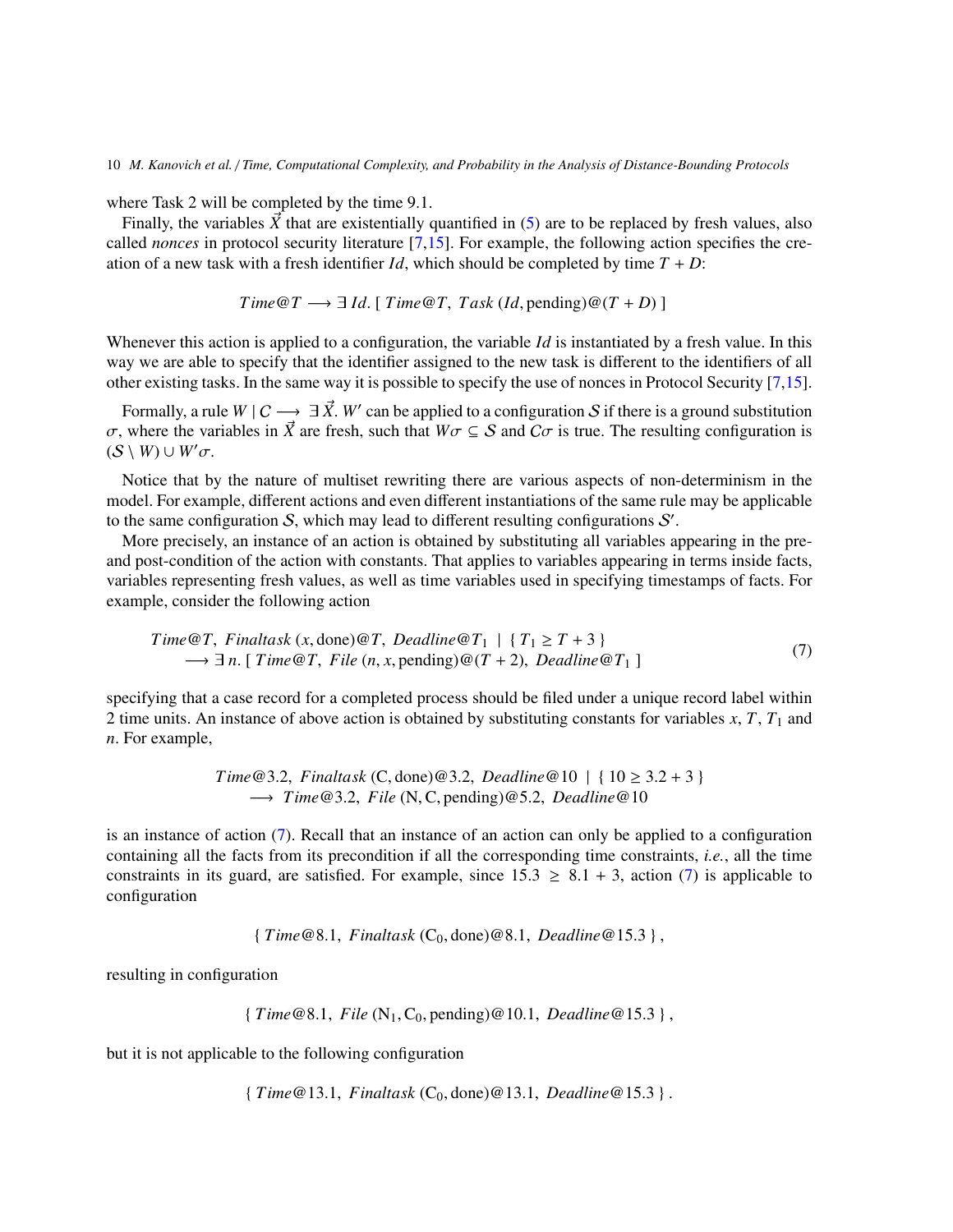# *3.2. Initial, Goal Configurations and The Reachability Problem*

We write  $S \rightarrow r S_1$  for the one-step relation where configuration S is rewritten to  $S_1$  using an instance of action *r*. For a set of actions R, we define  $S \rightarrow_{\mathcal{R}}^* S_1$  as the transitive reflexive closure of the one-step relation on all actions in  $R$ . We elide the subscript  $R$ , when it is clear from the context.

Definition 3.2. *A* goal S*<sup>G</sup> is a pair of a multiset of facts and a set of constraints, written*

$$
\{F_1@T_1,\ldots,F_n@T_n\}\mid C
$$

*where*  $T_1, \ldots, T_n$  *are time variables,*  $F_1, \ldots, F_n$  *are facts and* C *is a set of constraints involving only*  $T_1, \ldots, T_n$ *. We call a configuration*  $S_1$  *a* goal configuration w.r.t. goal  $S_G$  *if there is a grounding substitution* σ *replacing term variables by ground terms and time variables by real numbers such that*  $S_G \sigma \subseteq S_1$  *and all the constraints in*  $C \sigma$  *are satisfied.* 

For simplicity, since goal will usually be clear from the context, we will use terminology *goal configuration* eliding the goal w.r.t. which it is defined.

The reachability problem is then defined for a given initial configuration, a goal and a set of actions.

Definition 3.3. *Given an initial configuration* S*<sup>I</sup> , a goal* S*<sup>G</sup> and a set of actions* R*, the* reachability problem  $\mathcal T$  *is the problem of establishing whether there is a goal configuration*  $\mathcal S_1$ *, such that*  $\mathcal S_I \longrightarrow^*_\mathcal R \mathcal S_1$ *. Such a sequence of actions leading from an initial to a goal configuration is called a* plan*.*

We assume that goals are invariant to renaming of fresh values, that is, a goal configuration  $S_G$ is equivalent to the goal configuration  $S'$  $'_{G}$  if they only differ in the nonce names (see [\[20\]](#page-45-14) for more discussion on this).

Although the reachability problem is stated as a decision problem, we follow [\[27\]](#page-45-15) and are able to prove more than just existence of a plan. Namely, by using the notion of "scheduling" a plan we are also able to generate a plan when there is a solution. This is useful for the complexity of the plan generation, since the number of actions in the plan may be very large (see [\[20\]](#page-45-14) for more details on this).

An algorithm is said to *schedule a plan* if it finds a plan if one exists, and on input *i*, if the plan contains at least *i* actions, then it outputs the *i th* action of the plan, otherwise it outputs *no*.

Remark 3.4. *Notice that the feature of time constraints being attached to the rules increases expressivitiy of the model. Constraints may or may not be attached to a rule or to a configuration. With no constraints attached to rules and configurations, we deal with the reachability problem that does not make use of the dimension of time to its potential. In other words, adding constraints to rules and configurations is not a restriction of the model. Quite the contrary, using constraints, we are able to express time properties both for application of rules, and states of the system. In that way we are able to formalize time-sensitive actions and system configurations, and hence we can consider problems that involve explicit time requirements.*

For the complexity results of the reachability problem we will consider actions that are *balanced*, *i.e.*, actions that have the same number of facts in the pre-condition as in the post-condition. Balanced systems that contain only balanced actions have the special property that all configurations in their plans have the same number of facts, given by the number of facts in the initial configuration. This is because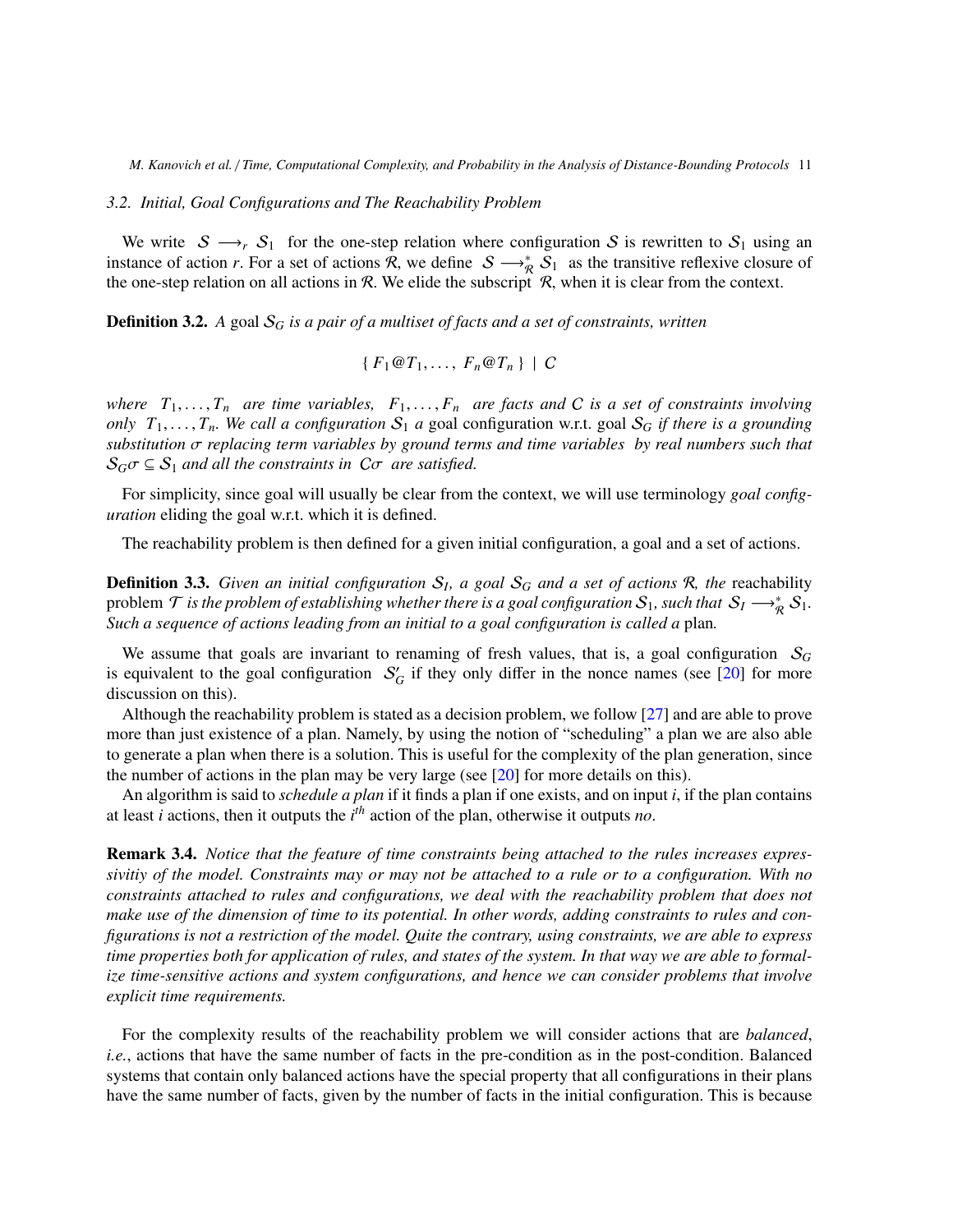when applying a balanced action consumed facts from an enabling configuration are replaced with the same number of created facts in the resulting configuration.

Indeed, balanced systems can be conceived as systems with bounded memory [\[20\]](#page-45-14). More precisely, if we additionally impose a bound on the number of symbols that can be contained in a fact, such balanced systems involve configurations with a fixed number of facts of a bounded storage capacity, *i.e.*, they can only store a bounded number of symbols at a time.

Remark 3.5. *Notice that any un-balanced rule can be made balanced by adding additional facts where needed, either in the pre-condition or in the post-conditions of the rule. For that purpose we use so called* empty facts*, E*@*T, that simply denote available memory slots. Notice that in such a way we do not get the equivalent system w.r.t. the reachability problem, as some rules may not be applied in the obtained balanced system unless there is a su*ffi*cient number of empty facts in the configuration, even in cases when the corresponding rule is applicable in the original system. For example, the following unbalanced rule*

 $Time@T, F_1@T' \longrightarrow Time@T, F_1@T', F_1@T, F_2@T$ 

*is applicable to configuration Time*@0, *<sup>F</sup>*1@0, *<sup>E</sup>*@0*, but its corresponding balanced rule*

 $Time@T, F_1@T', E@T, E@T \longrightarrow Time@T, F_1@T', F_1@T, F_2@T$ 

*is not. Hence, the obtained balanced system may not have a solution to the given reachability problem, although the original system does. However, there is no a priori bound on the number of facts in the initial configuration,* i.e.*, we could add any number of empty facts to the given initial configuration.*

For our complexity results (Section [7\)](#page-38-0) we necessarily consider only systems with balanced actions, since it has been shown in [\[28\]](#page-45-16) that the reachability problem is undecidable if actions are allowed to be un-balanced. Multiset rewriting models considered in [\[28\]](#page-45-16) were untimed, and the undecidability of the reachability problem for those models implies undecidability of the reachability problem for timed models considered in this paper.

Additionally, we will impose a bound on the size of facts, that is, a bound on a total number of symbols contained in a fact. Namely, the reachability problem is undecidable even for (un-timed) balanced systems when the size of facts is unbounded [\[7](#page-44-3)[,15\]](#page-45-4).

Furthermore, in [\[25\]](#page-45-6) we show that by relaxing any of the main conditions on instantaneous rules, same as conditions given in Equation [\(5\)](#page-8-0), leads to the undecidability of the reachability problem for multiset rewriting models with discrete time, and thus lead as well to the undecidability of the reachability problems considered in this paper. For example, we get undecidability for systems with time constraints that involve three or more time variables.

# *3.3. Equivalence Between Configurations*

Extending the model to include dense time leads to additional challenges with respect to the complexity of the corresponding problems such as the reachability problem we address in this paper. Our solution proposed in [\[25\]](#page-45-6) for the model with discrete time is not suitable for the dense time case. In particular it does not address the unboundedness caused by the Tick action which allows time to advance for any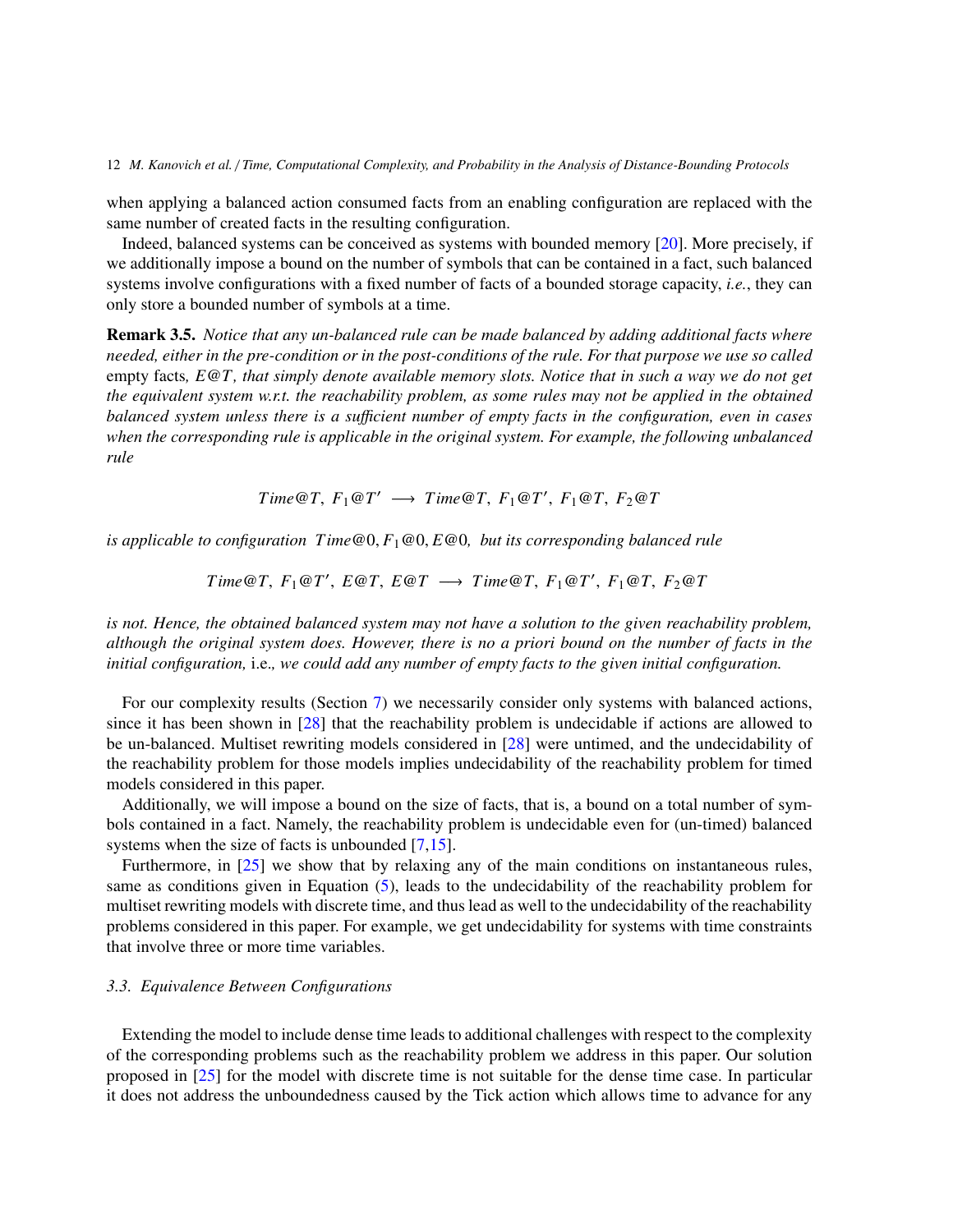positive real number. In order to tackle this source of unboundedness, we define an equivalence relation among configurations defined below.

Many formal definitions and results in this paper mention *Dmax*, an upper bound on the numeric values of a reachability problem. This value is computed from the given problem: we set *Dmax* to be a natural number such that  $D_{max} > n + 1$  for any number *n* (both real or natural) appearing in the timestamps of the initial configuration, or the *D*s and *Di*s in constraints or actions of the reachability problem.

The following definition establishes the equivalence of configurations.

<span id="page-12-1"></span>**Definition 3.6.** Given a reachability problem  $\mathcal{T}$ , let  $D_{max}$  be an upper bound on the numeric values *appearing in* T*. Let*

<span id="page-12-0"></span>
$$
S = \{ Q_1 \otimes t_1, Q_2 \otimes t_2, \dots, Q_n \otimes t_n \} \quad \text{and} \quad \widetilde{S} = \{ \widetilde{Q}_1 \otimes \widetilde{t_1}, \widetilde{Q}_2 \otimes \widetilde{t_2}, \dots, \widetilde{Q}_n \otimes \widetilde{t_n} \} \tag{8}
$$

*be two configurations written in canonical way where the two sequences of timestamps*  $t_1, \ldots, t_n$  *and*  $\widetilde{t}_1,\ldots,\widetilde{t}_n$  are non-decreasing. (For the case of equal timestamps, we sort the facts in alphabetical order, if *necessary.) We say that configurations* S *and*  $\tilde{S}$  *are* equivalent configurations *if the following conditions hold:*

- $(i)$  *there is a bijection*  $\sigma$  *that maps the set of all nonce names appearing in configuration*  $S$  *to the set of all nonce names appearing in configuration* S, such that  $Q_i \sigma = Q_i$ , for each  $i \in \{1, ..., n\}$ ; and configurations S and  $\widetilde{S}$  satisfy the same constraints that is:
- *(ii) configurations* S and  $\widetilde{S}$  *satisfy the same constraints, that is:*

$$
t_i > t_j \pm D
$$
 iff  $\widetilde{t_i} > \widetilde{t_j} \pm D$  and  
\n $t_i = t_j \pm D$  iff  $\widetilde{t_i} = \widetilde{t_j} \pm D$ ,

*for all*  $1 \le i \le n$ ,  $1 \le j \le n$  *and*  $D \le D_{max}$ *. When S* and *S* are equivalent we write  $S \sim_{D_{max}} S$ , or simply  $S \sim S$ .

Notice that equivalent configurations contain the same (untimed) facts up to renaming of fresh values. Notice as well that by increasing or decreasing all the timestamps of a configuration  $S$  by the same value  $\Delta$  the obtained configuration  $\widetilde{S}$  satisfies the same constraints as S. That is because time constraints are relative, *i.e.*, involve exactly two time variables, and hence for configurations S and  $\tilde{S}$  given in [\(8\)](#page-12-0) the following holds:

$$
t_i > t_j \pm D
$$
 iff  $(\tilde{t_i} + \Delta) > (\tilde{t_j} + \Delta) \pm D$  and  
\n $t_i = t_j \pm D$  iff  $(\tilde{t_i} + \Delta) = (\tilde{t_j} + \Delta) \pm D$ .

When compared, facts of equivalent configurations satisfy the same order. Although facts follow the same order they need not lay at the exact same points of the real line.

For example, with  $D_{max} = 3$ , configurations:

$$
S_1 = \{ Time@0.2, F_1(n_1)@1.5, F_2(n_1, b)@2.3, F_3(b)@2.5 \} and
$$
  
\n
$$
S_2 = \{ Time@1.1, F_1(n_2)@2.7, F_2(n_2, b)@3.2, F_3(b)@3.7 \}
$$

are equivalent. However, above configurations are not equivalent to configuration:

 $S_3 = \{ Time@0.2, F_1(n_1)@1.5, F_2(n_1, b)@2.3, F_3(b)@2.52 \}.$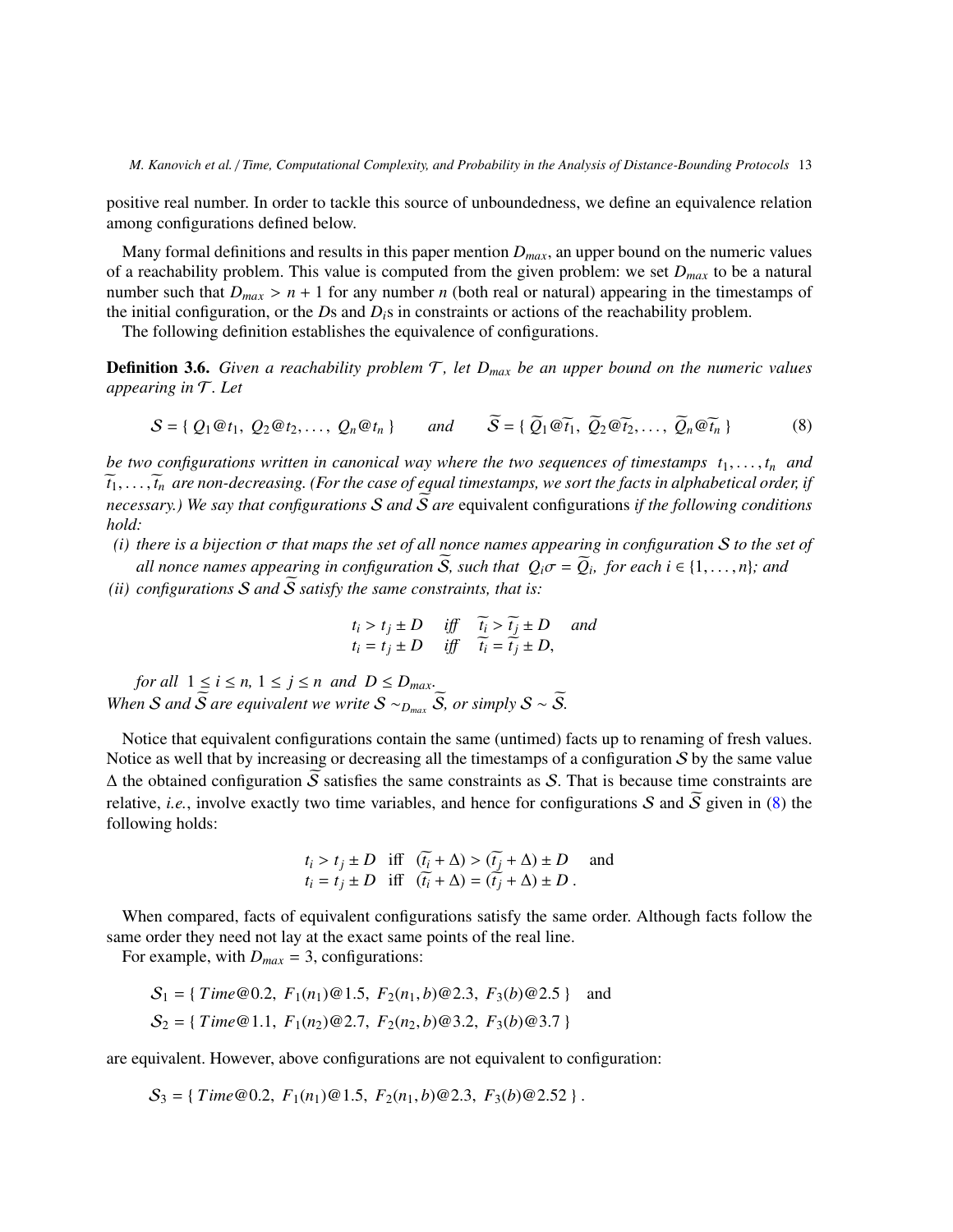since both  $S_1$  and  $S_2$  satisfy the constraint  $T_3 - T_1 = 1$ , where  $T_1$  is the timestamp of the fact  $F_1$  and  $T_3$ is the timestamp of the fact  $F_3$ , while  $S_3$  does not.

As shown by the above example, same order of facts by itself is not enough for the equivalence of configurations because all constraints of the type  $T_i = T_j \pm D$  need to be satisfied simultaneously by both configurations. Therefore, the facts corresponding to  $T_i$  and  $T_j$  from constraints  $T_i = T_j \pm D$ , when placed on the real line, need to lay at the points with the same decimal parts. Moreover, matching of corresponding facts at integer points needs to hold when placing any of the corresponding pairs of facts at point 0 on the real line.

Moreover, because of constraints of the type  $T_i > T_j \pm D$ , when placing any pair of corresponding facts at 0, all remaining pairs of corresponding facts need to lay either at the same integer point or inbetween same consecutive integers.

In Section [6](#page-28-0) we introduce another, more illustrative, representation of the above equivalence relation.

The following proposition captures our intuition that the notion of equivalence defined above is coarse enough to identify applicable actions and thus the reachability problem.

<span id="page-13-0"></span>Proposition 3.7. Let S and S' be two equivalent configurations for a given reachability problem T and *the upper bound*  $D_{max}$ *. Let an action r transform* S into  $S_1$ . Then there is an instance of the action r such *that*  $S' \longrightarrow_r S'_1$  $\frac{1}{1}$  and that configurations  $\mathcal{S}_1$  and  $\mathcal{S}'_1$ 1 *are also equivalent.*

*Proof.* Let  $S$  and  $S'$  be two equivalent configurations, namely

$$
S = \{ Time@t, Q_1@t_1, Q_2@t_2, ..., Q_n@t_n \}
$$
 and  

$$
S' = \{ Time@t', Q'_1@t'_1, Q'_2@t'_2, ..., Q'_n@t'_n \}.
$$

Assume that S is transformed into  $S_1$  by means of an action *r*. By definition of equivalence between configurations, Definition [3.6,](#page-12-1) configuration  $S'$  contains the same (untimed) facts as  $S$  up to nonce renaming, *i.e.*, there is a bijection  $\sigma$  such that  $Q_i \sigma = Q'_i$ <br>configuration S' satisfies all the time constraints correspon*i*, for all  $i = 1, \ldots, n$ . Also, per Definition [3.6,](#page-12-1) noting to the action  $r$  if any Hence the action  $r$ configuration  $S'$  satisfies all the time constraints corresponding to the action  $r$ , if any. Hence the action  $r$ is indeed applicable to configuration S' and will transform S' into some  $S_1'$  $\gamma_1'$ , as depicted in the following diagram:

$$
S \rightarrow_r S_1
$$
  

$$
\downarrow
$$
  

$$
S' \rightarrow_r S'_1
$$

Since configurations  $S$  and  $S'$  may differ in the actual values of the timestamps attached to their facts, possibly different instances of the action *r* may be applied to each of the configurations. We consider both cases for the action *r*, namely time advance action *i.e.*, action of type [\(3\)](#page-7-3) and instantaneous actions *i.e.*, action of type [\(5\)](#page-8-0), and we need to show that in both cases  $S_1$  is equivalent to  $S_1$  $\frac{1}{1}$ .

Assume that *r* is an instantaneous action. Recall that the action *r* does not change the global time, so *t* and *t'* denote the global time both in S and  $S_1$ , and S' and S'<sub>1</sub>  $\mathbf{I}'_1$ , respectively.

Hence, in showing that  $S_1$  is equivalent to  $S_1'$  $\frac{1}{1}$ , only constraints involving facts created by the action *r* are interesting, *i.e.*, facts of the form  $F_1@(t + D_1)$  and  $F'_2@(t' + D_2)$ , respectively. Notice that the fact  $P@(t+D)$ , crated by an instance of *r*, appears in  $S_1$  iff the fact  $P'@(t'+D)$ , created by an instance of *r*, appears in  $S_1'$  $P' = P\sigma$  for some nonce renaming bijection  $\sigma$ .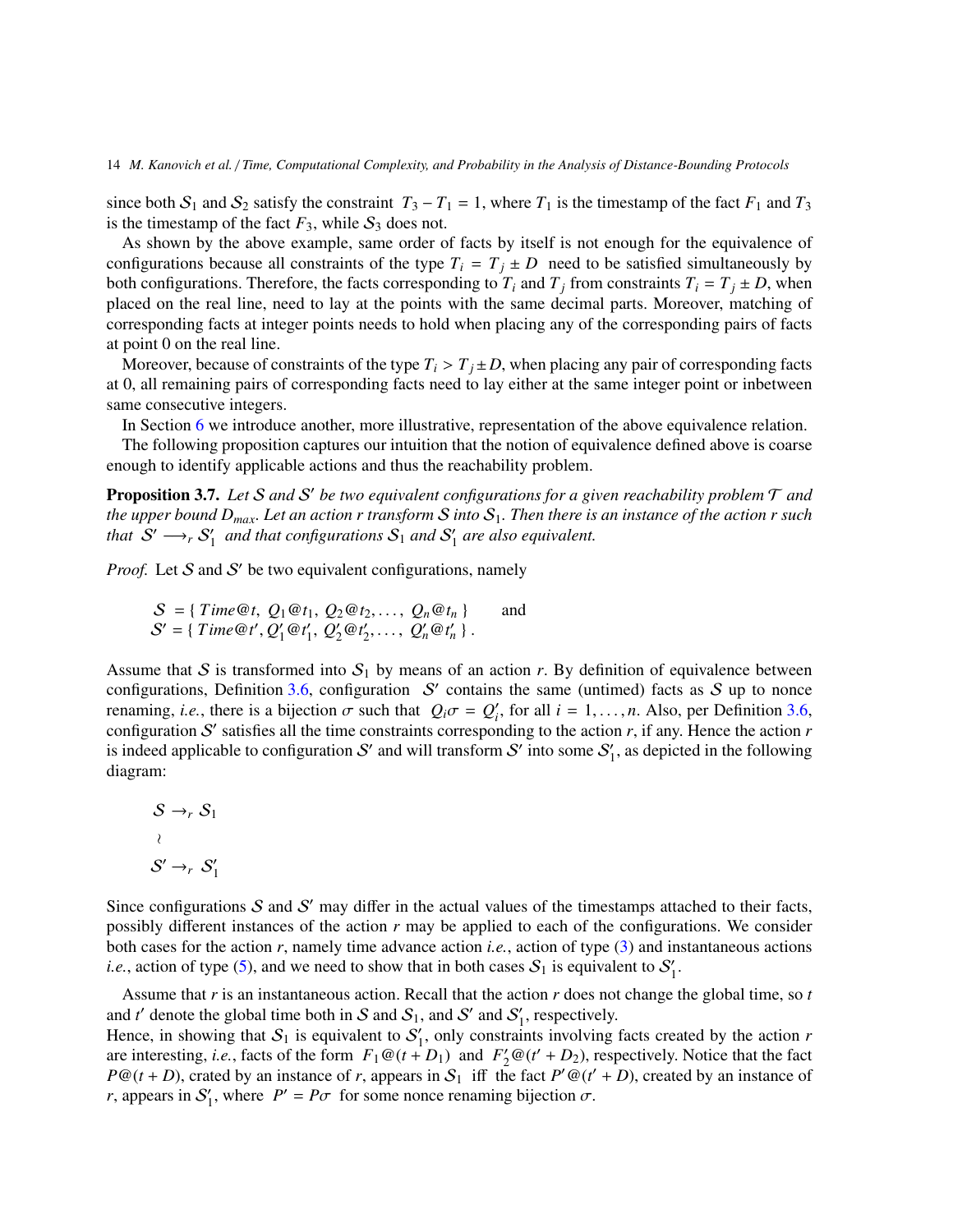Hence, the relative time difference to the global time is exactly *D*, both for  $P@(t+D)$  and for  $P'@(t'+D)$ . This implies that any given time constraint attached to *r* involving a created fact and the global time is satisfied in  $S_1$  iff it is satisfied in  $S_1'$  $\frac{1}{1}$ .

Similarly, time constraints involving two created facts,  $P_1@(t + D_1)$ ,  $P_2@(t + D_2)$  and  $P'_1@(t' + D_1)$ ,  $P'_2 \omega(t' + D_2)$ , respectively, involve the same relative difference  $D_1 - D_2$ . Hence, they are concurrently satisfied.

Finally, a time constraint *c* involving a created fact  $P_1@(t+D_1)$  and a fact  $Q_i@t_i$  that appears in S, and, respectively, facts  $P'_1 @ (t' + D_1)$  and  $Q'_i @ t'_i$  $\int_i$  in  $S'_1$  $\gamma_1'$ , can be associated to a time constraint involving the global time. Clearly, for all *D*

$$
t_i > t \pm D
$$
 iff  $t_i' > t' \pm D$  and  
\n $t_i = t \pm D$  iff  $t_i' = t' \pm D$ 

is equivalent to

$$
t_i > (t + D_1) \pm D
$$
 iff  $t_i' > (t' + D_1) \pm D$  and  
\n $t_i = (t + D_1) \pm D$  iff  $t_i' = (t' + D_1) \pm D$ .

Above equivalence states that  $S_1$  and  $S_1'$  $\frac{1}{1}$  concurrently satisfy constraint *c* iff they concurrently satisfy some constraint involving a created fact and the global time. Since the later has already been shown, we can conclude that both  $S$  and  $S'$  satisfy constraint  $c$ .

Having considered all the relevant types of constraints, we can conclude that, since  $S \sim S'$ , it follows that  $S_1 \sim S'_1$ .

Now, assume S is transformed into  $S_1$  by means of a time advancing action *r*:

$$
S_1 = \{ Time@(t + \varepsilon), Q_1@t_1, Q_2@t_2, \ldots, Q_n@t_n \}.
$$

Depending on the actual value  $\varepsilon$  in *r* we will find the value  $\varepsilon'$  for the instance of time advancement<br>action that will transform S' into S' in such a way that equivalence S<sub>1</sub>  $\alpha$ , S' holds. Recall that time action that will transform  $S'$  into  $S'_{1}$  $\mathcal{S}_1$  in such a way that equivalence  $\mathcal{S}_1 \sim \mathcal{S}_1'$  holds. Recall that time advancement action is applicable to any configuration.

With time advancement only the timestamp denoting the global time is increased while the rest of the configuration remains unchanged. Therefore, only time constraints involving the global time are to be considered for equivalence of  $S_1$  and  $S_1'$  $\frac{1}{1}$ .

Firstly, assume that the new global time  $t + \varepsilon$  in  $S_1$  is equal to some timestamp  $t_i \pm B$ , where *B* is an integer. Then we set

$$
\varepsilon' = t'_j \pm B - t'.
$$

Then the new global time in  $S_1$  $t'$  is  $t' + \varepsilon' = t'_j$  $\mathbf{y}'_j \pm \mathbf{B}$ . Clearly, for any integer *D* it holds that

$$
t_i \leq (t + \varepsilon) \pm D = t_j \pm B \pm D
$$
 iff  $t_i' \leq (t' + \varepsilon) \pm D = t_j' \pm B \pm D$ 

since  $t_i, t'_i$  $\int_{i}^{t}$  and  $t_j, t'_j$  $\mathcal{S}_j$  are corresponding timestamps from S and S' which are equivalent, *i.e.*, satisfy the same constraints.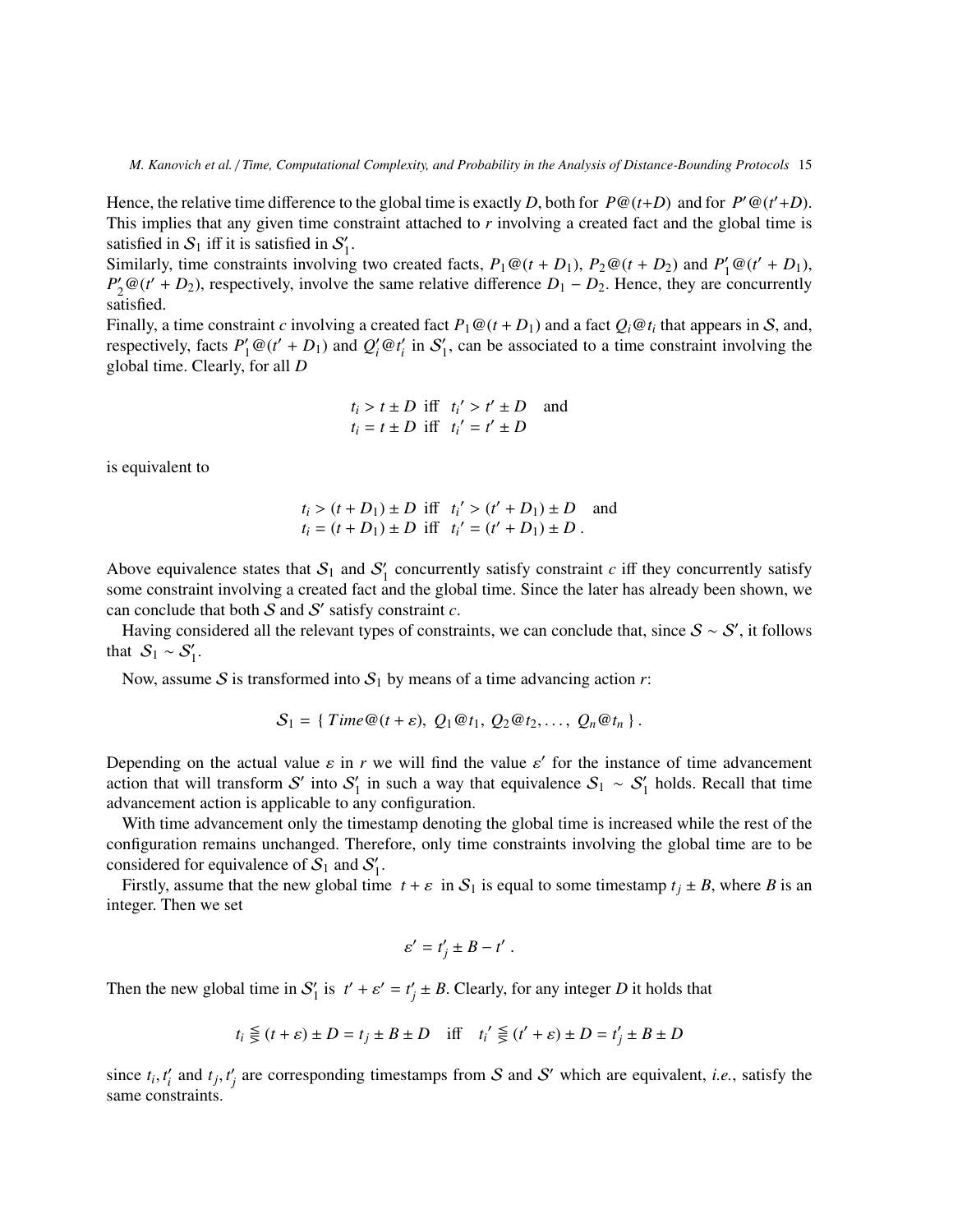Next, we consider the remaining case when the decimal part of the new global time  $t + \varepsilon$  is different from the decimal part of any  $t_i$ s in  $S_1$ . More precisely, if we arrange the facts in  $S_1$  according only to their decimal parts, then the decimal part of  $t + \varepsilon$  either lays directly in between decimal parts of  $t_i$  and  $t_j$ , or it is greater than the decimal part of any  $t_i$ . In order to get the configuration  $S'_1$  $\frac{1}{1}$  that is equivalent to  $S_1$ , we need to achieve the same ordering of facts. We therefore set

<span id="page-15-0"></span>
$$
\varepsilon' = int(\varepsilon) + \delta,
$$

where  $\delta \in \langle 0, 1 \rangle$  is any number such that

$$
\begin{aligned}\n\text{dec}(t_i') &< \text{dec}(t' + \varepsilon') < \text{dec}(t_j') \quad \text{in case when } \text{dec}(t_i) < \text{dec}(t + \varepsilon) < \text{dec}(t_j), \text{ for some } i, j \\
\text{or} \quad & \text{dec}(t_i') < \text{dec}(t' + \varepsilon'), \quad \text{in case that} \quad \text{dec}(t_i) < \text{dec}(t + \varepsilon), \ \forall \, i = 1, \dots, n\n\end{aligned}
$$

This way we obtain the same ordering of  $dec(t' + \varepsilon')$  in  $S'_1$ <br>Here *int(x)* is the integer part of *x* and  $dec(x)$  is the dec  $\frac{1}{1}$  as for  $dec(t + \varepsilon)$  in  $S_1$ . Here *int* (*x*) is the integer part of *x* and *dec* (*x*) is the decimal part of *x*. Advancing time in S' for such an  $\varepsilon'$  results in configuration  $S'_1$ <br>Indeed, none of the time con- $\frac{1}{1}$  that is equivalent to  $S_1$ .

Indeed, none of the time constraints involving global time and equality, such as constraint  $t_i = t \pm D$  $i.e., t'_i$  $i = t' \pm D$ , is satisfied since *D* is an integer and the decimal parts of both global times *t* and *t'* are different from the decimal part of any other fact in the configuration. Therefore, both  $t_i - t$  and  $t'_i$  $t_i' - t'$ are not integers.

For the time constraints involving the global time and inequality, we consider the constraint of type  $t_k > t \pm D_i$ . The proof for the case of constraint of type  $t_k < t \pm D_i$  is analogous.<br>From  $S \sim S'$  for all integers  $R < D$  we know that for all  $k \in \{1, \ldots, n\}$ From  $S \sim S'$  for all integers  $B \le D_{max}$  we know that for all  $k \in \{1, ..., n\}$ 

<span id="page-15-3"></span>
$$
t_k > t \pm B \quad \text{iff} \quad t_k' > t' \pm B \,. \tag{9}
$$

We need to prove that

$$
t_k > (t + \varepsilon) \pm D \quad \text{iff} \quad t_k' > (t' + \varepsilon') \pm D \tag{10}
$$

for all integers  $D < D_{max}$ . Notice that  $t + \varepsilon \pm D = t + dec \, (\varepsilon) + int \, (\varepsilon) \pm D$  involves possibly an integer *int* (ε) + *D* greater than  $D_{max}$ , for which [\(9\)](#page-15-0) may not hold. Similarly, it is the case for integer *int* (ε') + *D*.<br>We will therefore, assume that  $s < 1$  *i.e. int* (s) – 0. Fourwalently, we could split an arbitrar

We will, therefore, assume that  $\varepsilon < 1$ , *i.e.*, *int* ( $\varepsilon$ ) = 0. Equivalently, we could split an arbitrary  $\varepsilon$  into a finite number of  $\varepsilon_i$  such that  $\sum \varepsilon_i = \varepsilon$ , and prove the result for  $\varepsilon$  by induction.<br>From (9) and from From [\(9\)](#page-15-0) and from

<span id="page-15-1"></span>
$$
int(t) \le int(t + \varepsilon) \le int(t) + 1
$$

we can conclude that

<span id="page-15-2"></span>
$$
int(t_k) \ge int(t+\varepsilon) \pm D = int(t+\varepsilon \pm D) \quad \text{iff} \quad int(t_k)' \ge int(t'+\varepsilon') \pm D = int(t'+\varepsilon' \pm D). \tag{11}
$$

Additionally,

$$
dec(t_k) > dec(t+\varepsilon) \quad \text{iff} \quad dec(t'_k) > dec(t'+\varepsilon') \tag{12}
$$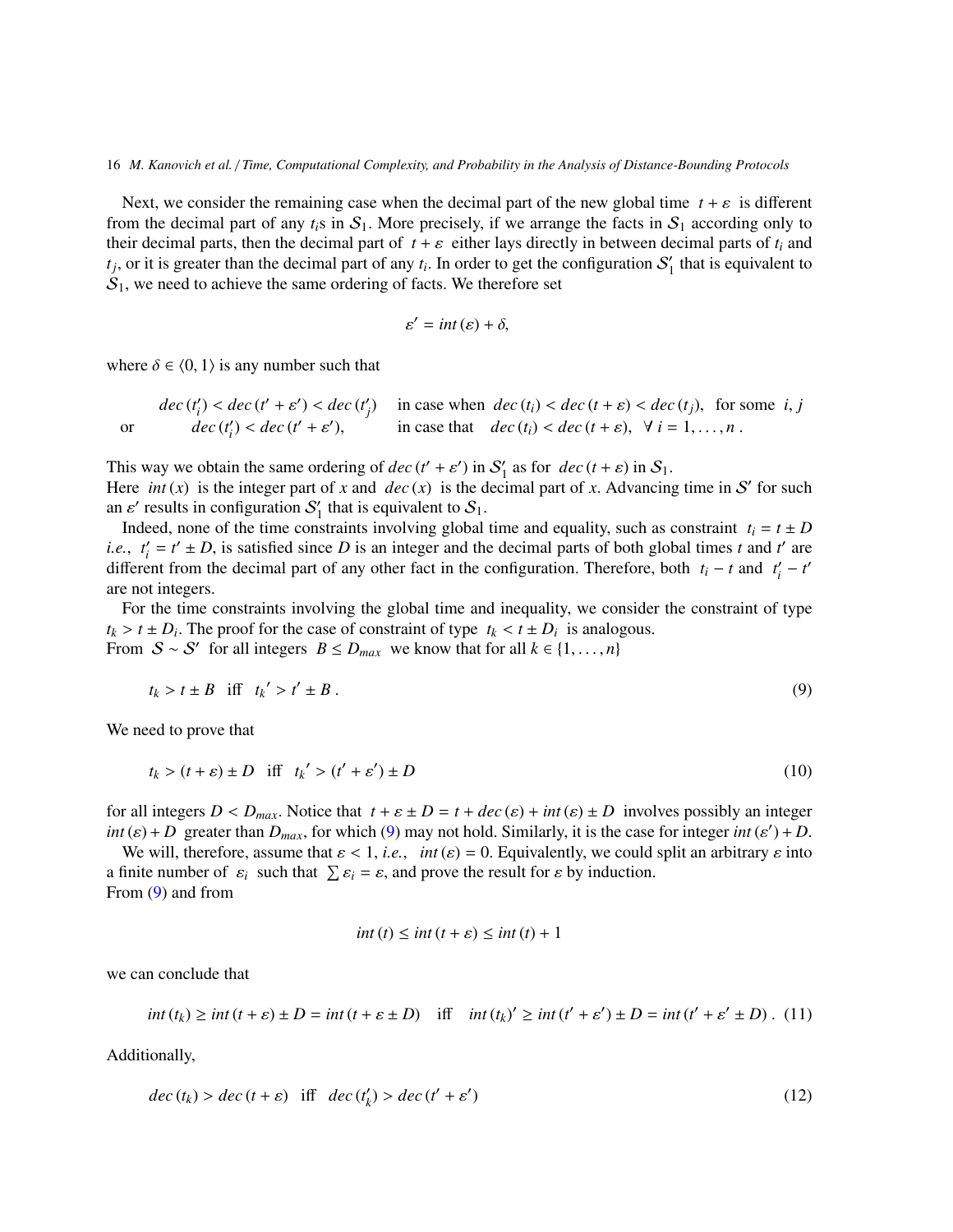holds because  $\varepsilon'$  is chosen so that the ordering of decimal parts of timestamps in  $S_1$  and  $S'_1$ <br>That is either  $\frac{1}{1}$  is the same. That is, either

$$
dec(t_i) < dec(t + \varepsilon) < dec(t_j) \quad \text{and} \quad dec(t'_i) < dec(t' + \varepsilon') < dec(t'_j)
$$

for some  $Q_i @ t_i, Q_j @ t_j$  that immediately precede and follow the fact  $Time@(t + \varepsilon)$  when sorting the facts in S only by the decimal parts of their timestamps, or it is the case that facts in  $S$  only by the decimal parts of their timestamps, or it is the case that

$$
dec(t_i) < dec(t+\varepsilon) \quad \text{and} \quad dec(t'_i) < dec(t'+\varepsilon'), \quad \forall i \in \{1,\ldots,n\} \, .
$$

From  $(11)$  and  $(12)$  we obtain the claim  $(10)$ .

Following the above Proposition, we now relate the equivalence of configurations given by Definition [3.6](#page-12-1) and the reachability problem.

<span id="page-16-1"></span>**Theorem 3.8.** Let  $S_I$  and  $S_I'$ *I be two equivalent initial configurations,* S*<sup>G</sup> be a goal and* R *a set of actions.* Let  $D_{max}$  be an upper bound on the numbers in  $\mathcal{R}$ ,  $\mathcal{S}_I$ ,  $\mathcal{S}'_I$ *I and* S*G. Then the reachability problem with*  $S_I$ ,  $S_G$  and  $R$  is solvable if and only if the reachability problem with  $S_I'$  $'_{I}$ ,  $S_G$  *and*  $R$  *is solvable.* 

*Proof.* ightharpoonupose the reachability problem with  $S_I$ ,  $S_G$  has a solution. We prove the existence of the so-<br>lution to the reachability problem with S',  $S_G$  by induction on the length of the given plan from S<sub>t</sub> lution to the reachability problem with  $S'_{l}$  $\mathcal{S}_I$ ,  $\mathcal{S}_G$  by induction on the length of the given plan from  $\mathcal{S}_I$  to  $\mathcal{S}_G$ .<br>
plan from  $\mathcal{S}_I$  to  $\mathcal{S}_G$  and the plan from  $\mathcal{S}'$  to  $\mathcal{S}'$  contain exactly From Proposition [3.7](#page-13-0) it follows that the plan from  $S_I$  to  $S_G$  and the plan from  $S_I'$  $\int_I$  to  $S'_0$  $G$  contain exactly the same actions, possibly using different instances. It also follows that  $S_i \sim S'_i$  for each configuration  $S_i$  along the plan. This is depicted in the following diagram:

$$
S_I \rightarrow_{r_1} \cdots \rightarrow_{r_{i-1}} S_{i-1} \rightarrow_{r_i} S_i \rightarrow_{r_{i+1}} \cdots \rightarrow_{r_n} S_G
$$
  

$$
\downarrow \qquad \qquad \downarrow \qquad \qquad \downarrow
$$
  

$$
S'_I \rightarrow_{r_1} \cdots \rightarrow_{r_{i-1}} S'_{i-1} \rightarrow_{r_i} S'_i \rightarrow_{r_{i+1}} \cdots \rightarrow_{r_n} S'_G
$$

Since  $S_G \sim S_G'$ , these configurations both satisfy the same set of constraints, therefore  $S_G$  is a goal configuration iff  $S'_{\epsilon}$ configuration iff  $S'_G$  is a goal configuration. Hence, the reachability problem with  $S_I$ ,  $S_G$  and  $R$  has a solution if and only if the reachability problem with  $S'_I$ ,  $S_G$  and  $R$  has a solution.  $I_1, S_G$  and R has a solution.  $\triangleleft$ 

# <span id="page-16-0"></span>*3.4. Distance Bounding Protocol Formalization*

To demonstrate how our model can capture the attack in-between-ticks, consider the following protocol, called DB. This protocol captures the time challenge of distance bounding protocols.<sup>5</sup> Verifier should allow the access to his resources only if the measured round trip time of messages in the distancebounding phase of the protocol does not exceed the given bounding time *R*. We assume that the verifier and the prover have already exchanged nonces *n<sup>P</sup>* and *nV*:

 $V \longrightarrow P : np$  at time  $t_0$  $P \longrightarrow V : n_V$  at time  $t_1$  $V \longrightarrow P : OK(P)$  iff  $t_1 - t_0 \leq R$ 

<sup>5</sup>Another specification that includes an intruder model, keys, and the specification of the attack described in [\[3\]](#page-44-2) can be found in our workshop paper [\[23\]](#page-45-17).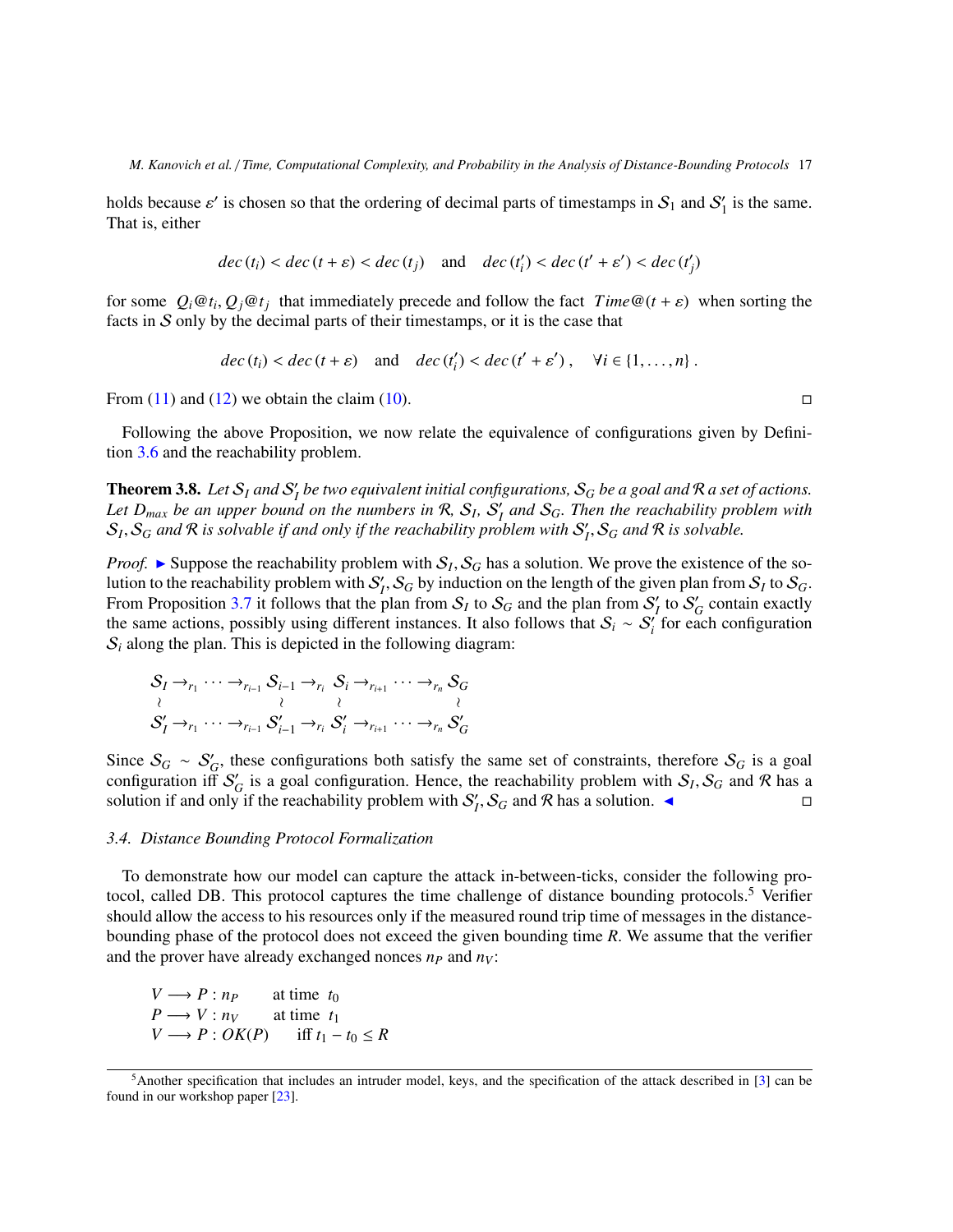*Encoding of verifier's clock* The fact  $Clock_V@T$  denotes the local clock of the verifier *i.e.*, the discrete time clock that verifier uses to measure the response time in the distance bounding phase of the protocol.

We encode ticking of verifier's clock in *discrete units of time*. Action [\(13\)](#page-17-0) represents the ticking of verifier's clock:

<span id="page-17-0"></span>
$$
Time@T, \; Clock_V@T_1 \mid \{ \, T = T_1 + 1 \, \} \; \longrightarrow Time@T, \; Clock_V@T \tag{13}
$$

Notice that if this action is not executed and *T* advances too much, *i.e.*,  $T > T_1$ , it means that the verifier clock stopped as it no longer advances.

*Network* Let  $D(X, Y) = D(Y, X)$  be the integer representing the minimum time needed for a message to reach *Y* from *X*. We also assume that participants do not move. Rule [\(14\)](#page-17-1) models network transmission from *X* to some *Y*:

<span id="page-17-1"></span>
$$
Time@T, N_X^S(m)@T_1, E@T_2 \mid \{ T \ge T_1 + D(X, Y) \} \longrightarrow Time@T, N_X^S(m)@T_1, N_Y^R(m)@T \tag{14}
$$

Facts  $\mathcal{N}_X^S(m)$  and  $\mathcal{N}_X^R(m)$  specify that the participant *X* has sent and may receive the message *m*, respectively. Once *X* has sent the message *m*, that message can only be received by *Y* once it traveled from *X* to *Y*. The fact *E* is an empty fact which can be interpreted as a slot of resource. This is a technical device used to turn a theory balanced. See [\[22\]](#page-45-7) for more details.

**Remark 3.9.** *Notice that in the rule* [\(14\)](#page-17-1) *the fact*  $N_X^S(m) \tQ T_1$  *is not consumed. This models the transmission media, such as radio frequency, where messages are not consumed by recipients. In such media, and as modelled by the rule [\(14\)](#page-17-1), it is possible for multiple participants to receive the same message m. Alternatively, as in the classical (wire) network communication, the messages are removed from the network. In our formal model we are able to represent such transmission media as well,* e.g.*, using the following rule*

 $Time@T$ ,  $N_X^S$   $(m)@T_1$  | { $T \ge T_1 + D(X, Y)$ }  $\longrightarrow Time@T$ ,  $N_Y^R$   $(m)@T$ .

*Measuring the round trip time of messages* A protocol run creates facts denoting times when messages of the distance bounding phase are sent and received by the verifier. Predicates *Start* and *Stop* denote the actual (real) time of these events so that the round trip time of messages is  $T_2 - T_1$  for timestamps  $T_1, T_2$ in *Start*(*m*)@*T*<sub>1</sub>, *Stop*(*m*)@*T*<sub>2</sub>. On the other hand predicates *Start*<sub>*V*</sub> and *Stop*<sub>*V*</sub> model the verifier's view of time:  $T_2 - T_1$ , for  $T_1, T_2$  in  $Start_V(m) \mathcal{Q} T_1$ ,  $Stop_V(m) \mathcal{Q} T_2$ .

*Protocol Theory* Our example protocol *DB* is formalized in Figure [4.](#page-18-0) The first rule specifies that the verifier has sent a nonce and still needs to mark the time, specified by the fact  $V_1$ (pending,  $P, N_P, N_V$ ) $@T$ . The second rule specifies verifier's instruction of remembering the current time. The third rule specifies prover's response to the verifier's challenge. The fourth and fifth rules are similar to the first two, specifying when verifier actually receives prover's response and when he executes the instruction to remember the time. Finally, the sixth rule specifies that the verifier grants access to the prover if he believes that the distance to the prover is under the given bound.

# *Attack In-Between-Ticks*

We now show how attack in-between-ticks is detected in our formalization.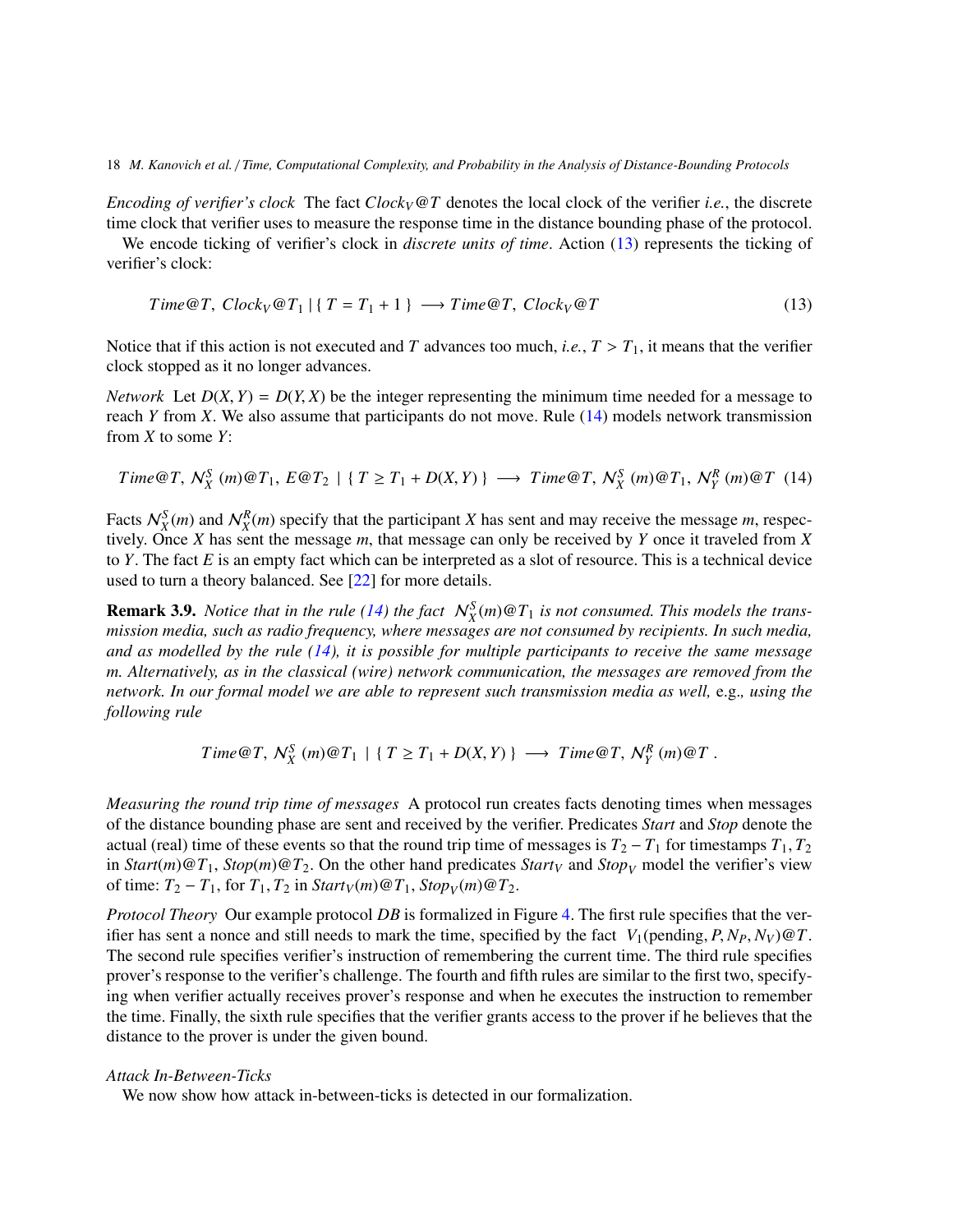<span id="page-18-0"></span> $Time@T, V_0 (P, N_P, N_V) @T_1, E @T_2, E @T_3 \longrightarrow$ *Time*@*T*, *V*<sub>1</sub> (pending, *P*, *N<sub>P</sub>*, *N<sub>V</sub>*)@*T*, *N<sub>S</sub>*<sup>*V*</sup><sub>*V*</sub>)@*T*, *Start* (*P*, *N<sub>P</sub>*, *N<sub>V</sub>*)@*T*  $Time@T, V_1$  (pending, *P*,  $N_P$ ,  $N_V$ ) $@T_1$ ,  $Clock_V @T, P@T_2 \mid \{T \ge T_1\} \longrightarrow$  $Time@T$ ,  $V_1$  ( $start$ ,  $P$ ,  $N_P$ ,  $N_V$ ) $@T$ ,  $Clock_V@T$ ,  $Start_V(P, N_P, N_V)@T$  $Time@T, P_0 (V, N_V, N_P) @T_1, N_P^R (N_P) @T_2 \mid \{ T \ge T_2 \} \longrightarrow$ <br>*Time*  $@T \cdot P_1 (V, N_V, N_D) @T \cdot N_S^S (N_V) @T_2$  $T$ *ime* @*T*,  $P_1$  (*V*,  $N_V$ ,  $N_P$ ) @*T*,  $N_P^S$  ( $N_V$ ) @*T*  $Time@T$ ,  $V_1$  (start, *P*,  $N_P$ ,  $N_V$ ) $@T_1$ ,  $N_V^R$   $(N_V)@T_2 \longrightarrow$ <br>*Time*  $@T$ ,  $V_2$  (pending *P*  $N_P$ ,  $N_V$ )*d Time* @*T*,  $V_2$  (pending, *P*,  $N_P$ ,  $N_V$ ) @*T*, *Stop* (*P*,  $N_P$ ,  $N_V$ ) @*T Time*@*T*, *V*<sub>2</sub> (pending, *P*,  $N_P$ ,  $N_V$ )@*T*<sub>1</sub>, *Clock*<sub>*V*</sub></sub> @*T*, *E*@*T*<sub>2</sub> | { $T \ge T_1$ } →  $Time@T$ ,  $V_2$  (stop,  $P$ ,  $N_P$ ,  $N_V$ ) $@T$ ,  $Clock_V @T$ ,  $Stop_V (P, N_P, N_V) @T$ Time@T, Starty  $(P, N_P, N_V) @ T_1$ , Stop<sub>y</sub>  $(P, N_P, N_V) @ T_2$ ,  $V_2$  (stop,  $P, N_P, N_V) @ T_3$  |  ${T_2 - T_1 \le R, T \ge T_3} \longrightarrow Time@T, V_3 (P)@T, N_V^S (Ok(P))@T, E@T$ 

Fig. 4. Protocol Rules for DB protocol

The initial configuration contains facts  $Time@0$ ,  $Clock<sub>V</sub>@0$  denoting that global time and time on verifier's discrete time are initially set to 0.

Given the protocol specification in Figure [4,](#page-18-0) attack in-between-ticks is represented with the following configuration:

{ Start 
$$
(P, N_P, N_V) \tQT_1
$$
, Stop  $(P, N_P, N_V) \tQT_2$ ,  $N_V^S$   $(Ok(P)) \tQT_3$ } | {  $T_2 - T_1 > R$ }

It denotes that in the session involving nonces  $N_P$ ,  $N_V$  the verifier *V* has allowed the access to prover *P* although the distance requirement has been violated.

Notice that such an anomaly is really possible in this specification. Consider the following example: verifiers actually sends the first message at time 1.7 while the prover responds at time 4.9. Between moments 1.7 and 4.9, there would be 3 ticks on the verifier's clock. The verifier would consider starting time of 2 and finishing time of 5, and confirm with the time bound  $R = 3$ . Actually, the real round trip time is greater than the time bound, namely  $4.9 - 1.7 = 3.2$ . Following facts would appear in the configuration:

*StartV* (*n*)@2, *Stop<sub>V</sub>* (*n*)@5, *Start* (*n*)@1.7, *Stop* (*n*)@4.9.

Since  $5-2=3$  the last rule from Figure [4,](#page-18-0) the accepting rule, would apply resulting in the configuration containing the facts:

Start 
$$
(p, n_P, n_V) \tQ 1.7
$$
, Stop  $(p, n_P, n_V) \tQ 4.9$ ,  $\mathcal{N}_V^S$   $(Ok(p)) \tQ 5$ .

Since  $4.9 - 1.7 = 3.2$  is greater than  $R = 3$ , this configuration constitutes an attack.

Finally, notice as well that in our formalization in Figure [4,](#page-18-0) prover immediately responds to the received challenge message, see the third rule in Figure [4.](#page-18-0) In reality there is some non-zero time of pro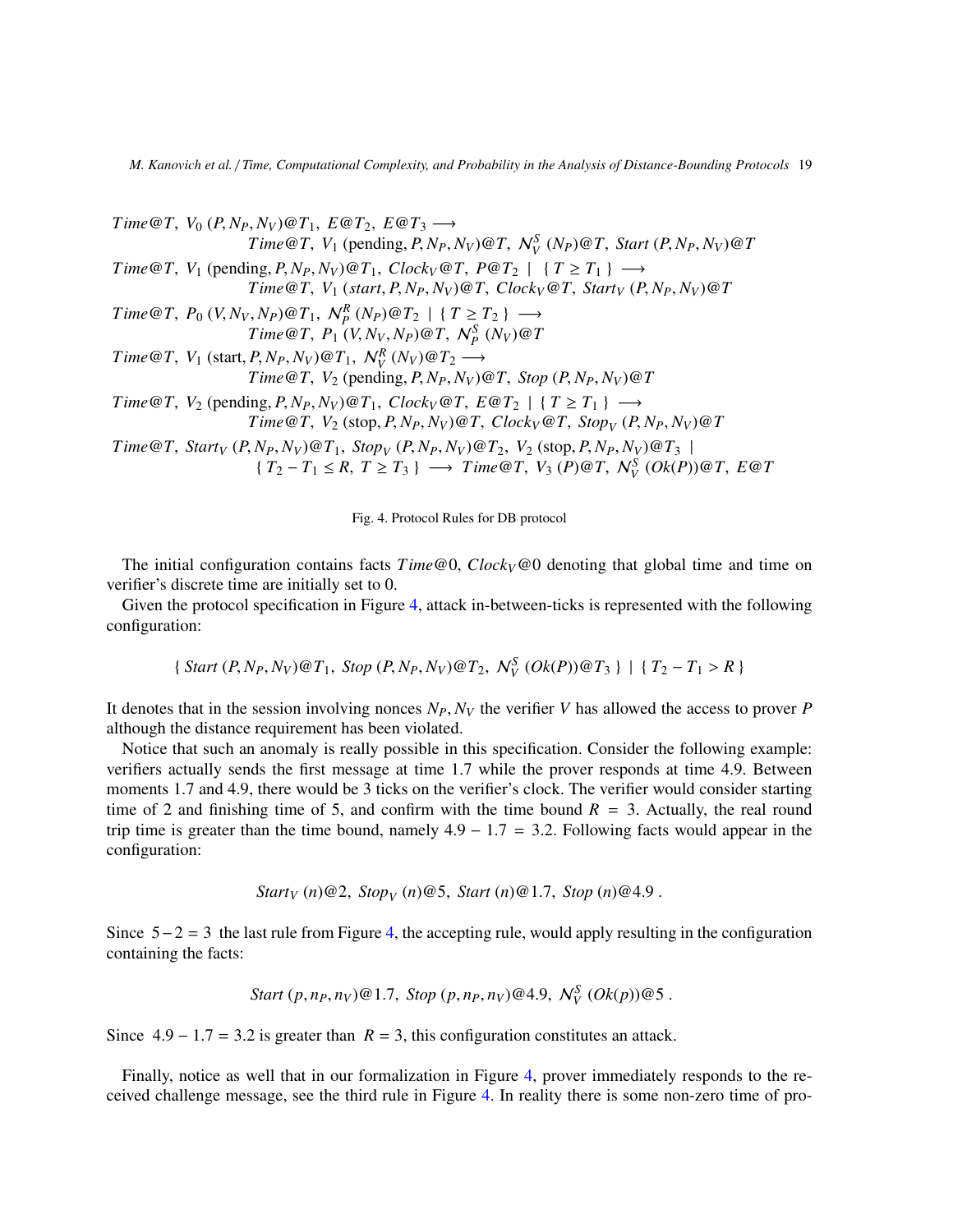cessing of messages. This could cause additional discrepancy between the actual and the measured round trip time. Namely, once the prover receives the challenge message he needs to check whether the nonce received is the agreed value, previously exchanged with the verifier. Then, he needs to compose the response message for sending, using the stored nonce value. This process would take some additional time which may be calculated in the design of the distance bounding protocol itself, *i.e.*, in the established bounding time of the protocol, *R*. The difference between expected and actual processing time can be the source of further inaccuracy.

# <span id="page-19-0"></span>4. Attack in Between Ticks - A Full Probabilistic Analysis

In Section [2.2](#page-4-1) we presented the novel attack which we believe can be carried out on most distance bounding protocols. Our symbolic model described in Section [3](#page-7-0) formally demonstrates that the attack can, in principle, happen. In this section we investigate how likely it is for an attacker to carry out such an attack. We explicitly calculate the probability of such an erroneous "acceptance event" happening based on a single challenge/response time measurement. Such a "measurement phase" is an indispensable part of any distance bounding protocol and a basis for the ultimate verifier's decision of whether to grant the access or not.

Our main result of this section (Theorem [4.3\)](#page-21-0) is to show that the attack is not so unlikely when the prover is beyond the established perimeter up to a distance corresponding to a half-tick of the verifier, *i.e.*, 3 meters in the scenario discussed in Section [2.](#page-3-0) The probability of distance measurement error is of 1/2. This probability, however, reduces to zero once the prover is further away. That is, probability of error is zero when the prover exceeds the perimeter at the distance corresponding to one tick or more.

The attack in-between-ticks is based on the discrepancy between the *observable* time interval  $t_1 - t_0$ , (between the moment  $t_0$  when the time of sending the challenge message is recorded, and the moment  $t_1$ when the time of receiving the response message is recorded) and the *actual* time interval  $s_1 - s_0$ . Here, *s*0, *s*1, *t*<sup>0</sup> and *t*<sup>1</sup> respectively denote the actual time when the challenge message is sent, and the actual time of receiving the response, the recorded time of sending the challenge message, and the recorded time of receiving the response message.

For our probabilistic analysis we consider the *challenge-response protocol* in which the verifier reacts as quick as possible but within the time constraints that *only one operation can be executed in one clock cycle*. 6

In a round of the challenge-response protocol the verifier performs the following actions:

- (1) At a moment  $s_0$  within an initial clock cycle 1, say  $s_0 = 1 + X$ , verifier sends a challenge message *m*. Here *X* is a random variable distributed on the interval  $[0, \frac{1}{2}]$ <br>*Lust after that* – that is at a moment to within the next clock  $\frac{1}{2}$ ] with its probability density  $f_X$ .
- (2) *Just after that* that is, at a moment  $t_0$  within the next clock cycle 2, say  $t_0 = 2 + Y$ , verifier records the fact that *m* has been sent. Here *Y* is a random variable distributed on the interval  $[0, \frac{1}{2}]$ <br>probability density fy  $\frac{1}{2}$ ] with its probability density *f<sup>Y</sup>* .
- (3) At a moment  $s_1$  within the corresponding clock cycle  $\lfloor s_1 \rfloor$ , say  $s_1 = s_0 + \ell$ , verifier receives a response message m'.

<sup>&</sup>lt;sup>6</sup>From the performance point of view, the difference between discrete time and dense time is that, in contrast with dense time, only *a fixed finite number of events may occur within a bounded time interval* in the case of discrete time. Without loss of generality, we allow here no more than one action be performed in one clock cycle.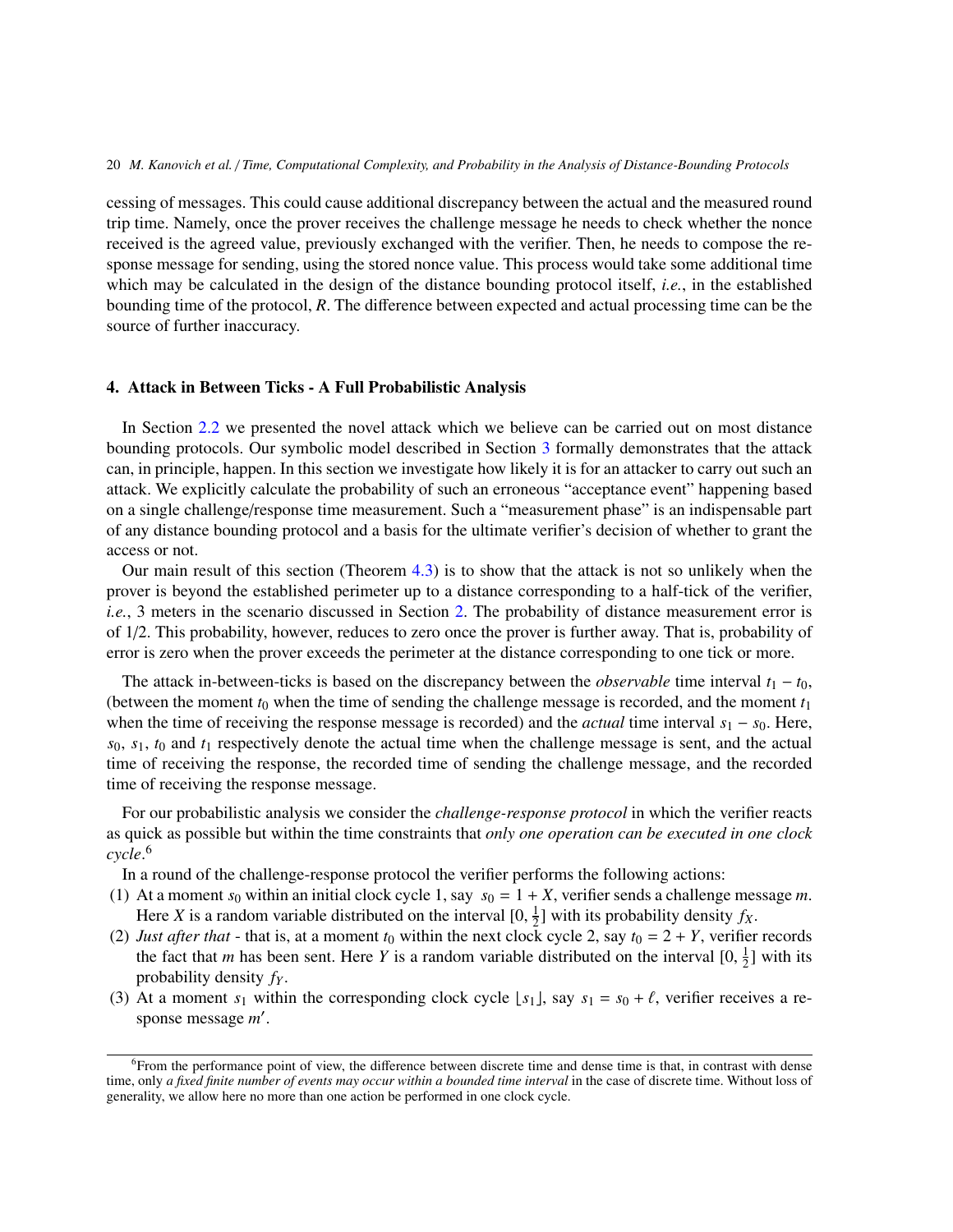<span id="page-20-0"></span>

Fig. 5. In different ticks (Sequential Execution)

(4) *Just after that*, that is, at a moment  $t_1$  within the next clock cycle  $\lfloor s_1 \rfloor + 1$ , say  $t_1 = (\lfloor s_1 \rfloor + 1) + Z$ , verifier records the fact that *m'* has been received. Here *Z* is a random variable distributed on the interval  $[0, \frac{1}{2}]$  $\frac{1}{2}$ ] with its probability density  $f_Z$ .

For the sake of perspicuity, we assume *X*, *Y*, and *Z* be independent random variables uniformly distributed on the interval  $[0, \frac{1}{2}]$ <br>Thus we are dealing with the  $\frac{1}{2}$ ].

Thus, we are dealing with the model given by the system as illustrated in Figure [5:](#page-20-0)

$$
s_0 = 1 + X, \t s_1 = s_0 + \ell, \n t_0 = 2 + Y, \t t_1 = \lfloor s_1 \rfloor + 1 + Z.
$$
\n(15)

The decision rule applied by the verifier is described bellow.

Definition 4.1. *For a fixed time response bound, an integer R, verifier decides to grant the access to its resources if and only if the following holds for the measured time interval*  $t_1 - t_0$ :

<span id="page-20-1"></span>
$$
t_1-t_0\leq R.
$$

Thus, the "Yes" decision taken by the verifier is erroneous if in reality the actual distance between verifier and prover,  $s_1 - s_0$ , turns out to be larger than *R*, say by some positive value *h*.

We now investigate the probability of such an event actually occurring. Firstly, we define the required probability.

Definition 4.2. *For a fixed time response bound, an integer R, and an extra, a positive h, we define the* probability of the erroneous decision to grant the access,  $p_{error}(R, h)$ ,

$$
p_{error}(R, h) = Prob\{t_1 - t_0 \le R / s_1 - s_0 = R + h\}
$$
\n(16)

*as the conditional probability of an "acceptance event" of the form*  $t_1 - t_0 \leq R$ , given that  $s_1 - s_0 = R + h$ .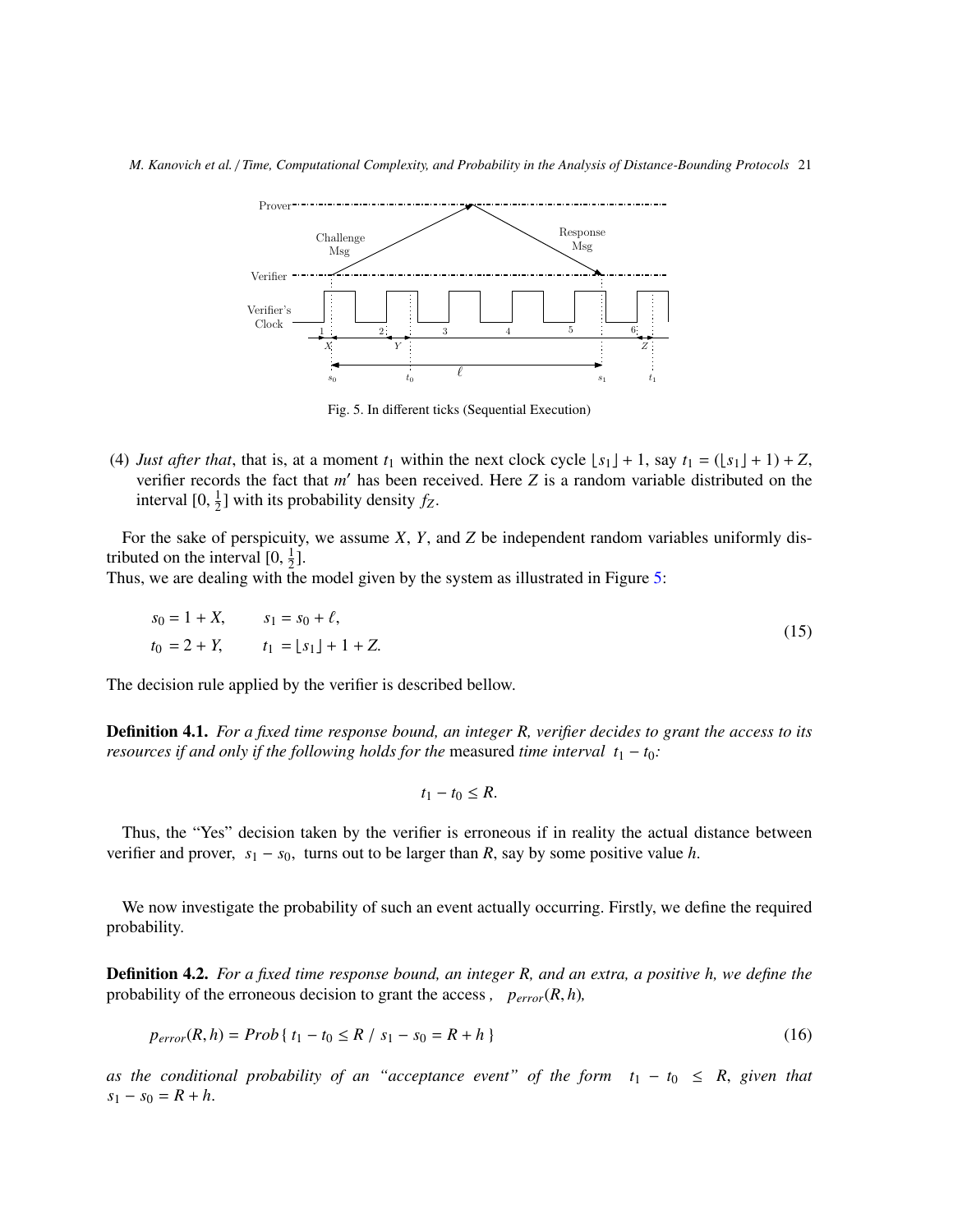We calculate the probability of the *erroneous decision*, *<sup>p</sup>error*(*R*, *<sup>h</sup>*), and obtain the explicit values of probabilities as stated in the theorem bellow. Recall that the protocol time response bound *R* and the actual challenge-response time  $\ell$  denote the respective round trip time of messages, and that in case of an erroneous "Yes" decision taken by the verifier, the value of  $\overline{h}$ ,  $h = \ell - R$ , is positive. In such a case prover that is outside of the perimeter specified by the value  $\frac{R}{2}$  appears within the perimeter from the point of view of the verifier.

The obtained results are visualized in Figure [6](#page-21-1) which shows how the conditional probability of erroneous decision, *<sup>p</sup>error*(*R*, *<sup>h</sup>*), is classified w.r.t. time distances between the verifier and the prover. This probability is non-zero when the prover is in the zone close to the perimeter, on the outskirts up to  $\frac{1}{2}$  tick time distance which is 1 tick in the round trip time.

<span id="page-21-0"></span>**Theorem 4.3.** Let X, Y and Z be independent random variables uniformly distributed on  $[0, \frac{1}{2}]$ <br>for a fixed time response bound, an integer R, and an extra, a positive h, the probability of the ex- $\frac{1}{2}$ ]. *Then*, *for a fixed time response bound, an integer R, and an extra, a positive h, the probability of the erroneous decision to grant the access, perror*(*R*, *<sup>h</sup>*)*, is given by*

$$
Perror(R, h) = \begin{cases} \frac{1}{2}, & \text{if } 0 < h \le \frac{1}{2}, \\ 1 - h, & \text{if } \frac{1}{2} < h < 1, \\ 0, & \text{if } h \ge 1. \end{cases} \tag{17}
$$

Theorem [4.3](#page-21-0) provides the explicit probability of verifier making an erroneous decision to grant access to a prover that is located outside of the perimeter specified by the protocol distance bound, *R*.

<span id="page-21-1"></span>In particular, for  $\frac{1}{2} < h < 1$ , *i.e.*, when the prover is between "half a tick" and "a single tick" further away form the specified perimeter, the probability of the erroneous decision decreases with *h*. In the case that the distance of the prover exceeds the upper bound by a "tick" or more, the probability of verifier



Fig. 6. Towards Theorem [4.3.](#page-21-0) Conditional probability of erroneous decision *<sup>p</sup>error*(*R*, *<sup>h</sup>*) classified w.r.t. round trip time distances, *R* and  $\ell$ , between verifier and prover. The Verifier is at the center of the circles. The inner circle represents the distance bounding area. The outer circle is the actual area where Prover can be granted access with probability greater than zero.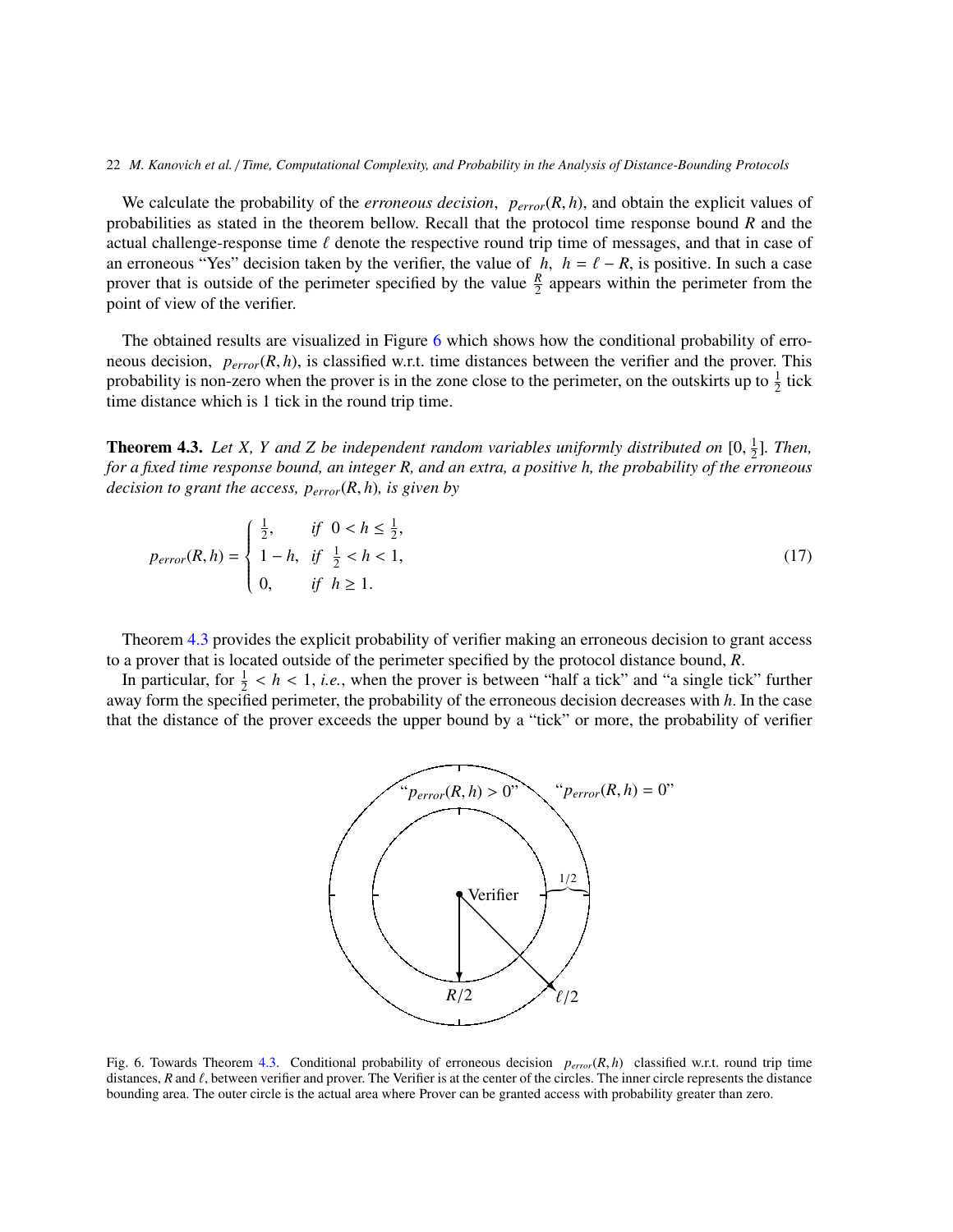making the erroneous decision is zero. This is not surprising, given the nature of the attack in-betweenticks.

However, notice that, contrary to our expectations, the probability of the *erroneous decision* turns out to be 50% for any  $0 < h \leq \frac{1}{2}$ <br>the bound under "balf a tick"  $\frac{1}{2}$ . That is, the probability of error is rather high when the prover is close to the bound, under "half a tick" distance form the perimeter. This extra time distance would amount to up to 3 meters in our example given earlier in the paper, which is not negligible.

The remainder of this section contains the proof of Theorem [4.3.](#page-21-0) A reader that is not that interested in this more technical part of this section, can jump to Section [5.](#page-25-0)

#### *4.1. Proof of Theorem [4.3](#page-21-0)*

In order to prove Theorem [4.3](#page-21-0) we introduce some auxiliary machinery.

**Definition 4.4.** *To investigate*  $p_{error}(R, h)$ *, we introduce the following distribution function*  $F_{\ell}(x)$ 

$$
F_{\ell}(x) = Prob\{t_1 - t_0 \le x / s_1 - s_0 = \ell\}
$$
\n(18)

*defined as the conditional probability of the event*  $t_1-t_0 \leq x$ , *given the actual time interval*  $s_1 - s_0 = \ell$ .

In Figures [7](#page-23-0) and [8](#page-23-0) we illustrate the two cases of the graph of the conditional probability density, the derivative  $F'_{\ell}(x)$ , for the distribution function  $F_{\ell}(x)$ .

Notice that, with  $\ell = R + h$ , we have:  $p_{error}(R, h) = F_{\ell}(R) = \int_{-\infty}^{R} F'_{\ell}$ (*x*) *dx*.

The following lemmas provide an explicit expression for the distribution function  $F_\ell(x)$  and its density  $F'_{\ell}(x)$ . Let here, and henceforth,  $\tilde{\ell}$  denote the decimal part of  $\ell: \tilde{\ell} = \ell - \lfloor \ell \rfloor$ .

<span id="page-22-0"></span>**Lemma 4.5.** *In the model* [\(15\)](#page-20-1) we are dealing with the observable period of time  $t_1 - t_0$  that is calcu*lated as:*

$$
t_1 - t_0 = \lfloor X + \widetilde{\ell} \rfloor + \lfloor \ell \rfloor + Z - Y = \begin{cases} \lfloor \ell \rfloor + Z - Y, & \text{if } \widetilde{\ell} < \frac{1}{2}, \\ \lfloor \ell \rfloor + Z - Y, & \text{if } \widetilde{\ell} \ge \frac{1}{2} \text{ but } X + \widetilde{\ell} < 1, \\ 1 + \lfloor \ell \rfloor + Z - Y, & \text{if } \widetilde{\ell} \ge \frac{1}{2} \text{ and } X + \widetilde{\ell} \ge 1. \end{cases} \tag{19}
$$

*Proof.* By simple calculation,

$$
t_1 - t_0 = [1 + X + \ell] + 1 + Z - (2 + Y) = [X + \widetilde{\ell}] + [\ell] + Z - Y
$$

<span id="page-22-1"></span>**Lemma 4.6.** Let X, Y and Z be independent random variables uniformly distributed on  $[0, \frac{1}{2}]$ <br>the distribution function  $E_{\ell}(x)$  given by  $E_{\ell}(x) = Prob[i, -to < x / s] = so = \ell \}$ , the follow  $\frac{1}{2}$ ]. Then for *the distribution function*  $F_{\ell}(x)$  *given by*  $F_{\ell}(x) = Prob\{t_1 - t_0 \le x \mid s_1 - s_0 = \ell \}$ *, the following holds:* 

 $\Box$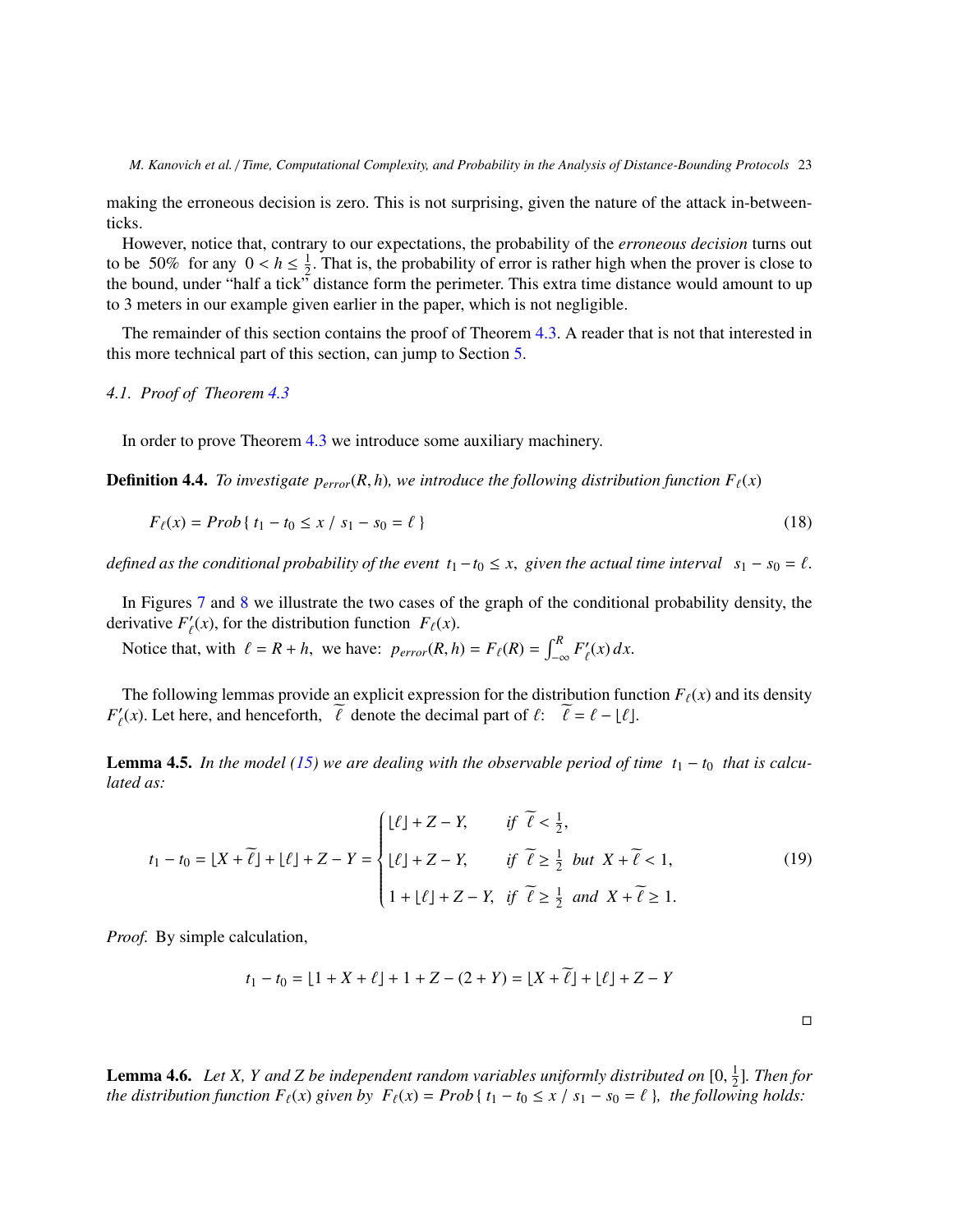<span id="page-23-0"></span>24 *M. Kanovich et al.* / *Time, Computational Complexity, and Probability in the Analysis of Distance-Bounding Protocols*



Fig. 7. The graph of the probability density,  $F'_{\ell}(x)$ , for the distribution  $F_{\ell}(x)$  - The single-humped ("Dromedary camel") case:  $\ell = \ell - \lfloor \ell \rfloor < \frac{1}{2}.$ 



Fig. 8. The graph of the probability density,  $F'_{\ell}(x)$ , for the distribution function  $F_{\ell}(x)$  - The 2-humped ("Bactrian camel") case of bimodal distribution:  $\tilde{\ell} = \ell - \lfloor \ell \rfloor > \frac{1}{2}$ .

*(i) In the case of*  $\widetilde{\ell} = \ell - \lfloor \ell \rfloor < \frac{1}{2}$  $\frac{1}{2}$ ,  $F_{\ell}(x) = Prob\{Z - Y \leq x - \lfloor \ell \rfloor\}$  (20)

*(ii) In the case of*  $\widetilde{\ell} = \ell - \lfloor \ell \rfloor \ge \frac{1}{2}$ ,

$$
F_{\ell}(x) = (2 - 2\tilde{\ell}) \cdot Prob\{Z - Y \le x - \lfloor \ell \rfloor\} + (2\tilde{\ell} - 1) \cdot Prob\{Z - Y \le x - \lfloor \ell \rfloor - 1\}
$$
 (21)

*Proof.* Given the condition  $s_1 - s_0 = \ell$ , we deal the following two cases.<br>
(i) In the case of  $\ell = \ell - |\ell| < \frac{1}{2}$  by Lemma 4.5,  $t_1 - t_2 = |\ell| + \ell = \ell$ (i) In the case of  $\tilde{\ell} = \ell - \lfloor \ell \rfloor < \frac{1}{2}$  $\frac{1}{2}$ , by Lemma [4.5,](#page-22-0)  $t_1 - t_0 = \lfloor \ell \rfloor + Z - Y$ , and, respectively,

$$
F_{\ell}(x) = Prob\{ \lfloor \ell \rfloor + Z - Y \le x \} = Prob\{ Z - Y \le x - \lfloor \ell \rfloor \}
$$

In Figure [7](#page-23-0) we draw the graph of the conditional probability density,  $F'_{\ell}(x)$ , for the distribution function  $F_\ell(x)$  in the case of the uniformly distributed *Z* and *Y*. The height of the triangle there is 2.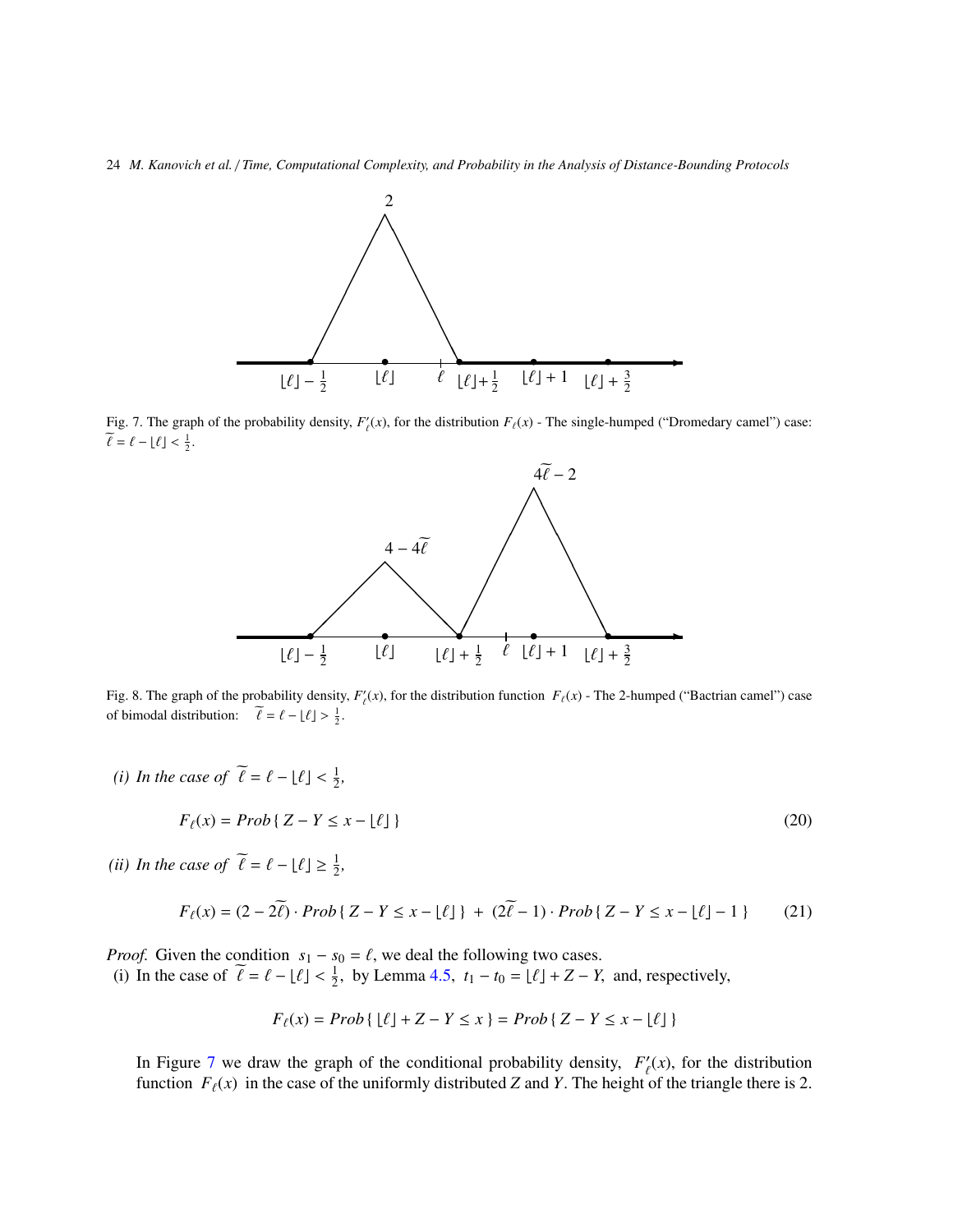<span id="page-24-0"></span>*M. Kanovich et al.* / *Time, Computational Complexity, and Probability in the Analysis of Distance-Bounding Protocols* 25



Fig. 9. Probability of the erroneous decision to grant the access, *<sup>p</sup>error*(*R*, *<sup>h</sup>*) - The single-humped case.



Fig. 10. Probability of the erroneous decision to grant the access, *<sup>p</sup>error*(*R*, *<sup>h</sup>*) - The 2-humped ("Bactrian camel") case.

(ii) In the case of  $\tilde{\ell} = \ell - \lfloor \ell \rfloor \ge \frac{1}{2}$ , by Lemma [4.5](#page-22-0) we have:

$$
F_{\ell}(x) = Prob\{X + \overline{\ell} < 1\} \cdot Prob\{ \lfloor \ell \rfloor + Z - Y \leq x \} + Prob\{X + \overline{\ell} \geq 1\} \cdot Prob\{1 + \lfloor \ell \rfloor + Z - Y \leq x \}.
$$

Notice that for the *X* uniformly distributed on  $[0, \frac{1}{2}]$  $\frac{1}{2}$ ]:

$$
Prob\{X+\widetilde{\ell}<1\}=Prob\{X<1-\widetilde{\ell}\}=2(1-\widetilde{\ell}),
$$

resulting in

$$
F_{\ell}(x) = (2 - 2\tilde{\ell}) \cdot Prob\{Z - Y \le x - \lfloor \ell \rfloor\} + (2\tilde{\ell} - 1) \cdot Prob\{Z - Y \le x - \lfloor \ell \rfloor - 1\}
$$

In Figure [8](#page-23-0) we draw the graph of the conditional probability density, the derivative  $F'_{\ell}(x)$ , for the distribution function  $F_{\ell}(x)$  in the case of the uniformly distributed *X*, *Z* and *Y*. The height of the left triangle is  $\Lambda \ell$ left triangle in Figure [8](#page-23-0) is  $4 - 4\ell$ , and the height of the right triangle is  $4\ell - 2$ .

 $\Box$ 

We are now ready to prove the main theorem.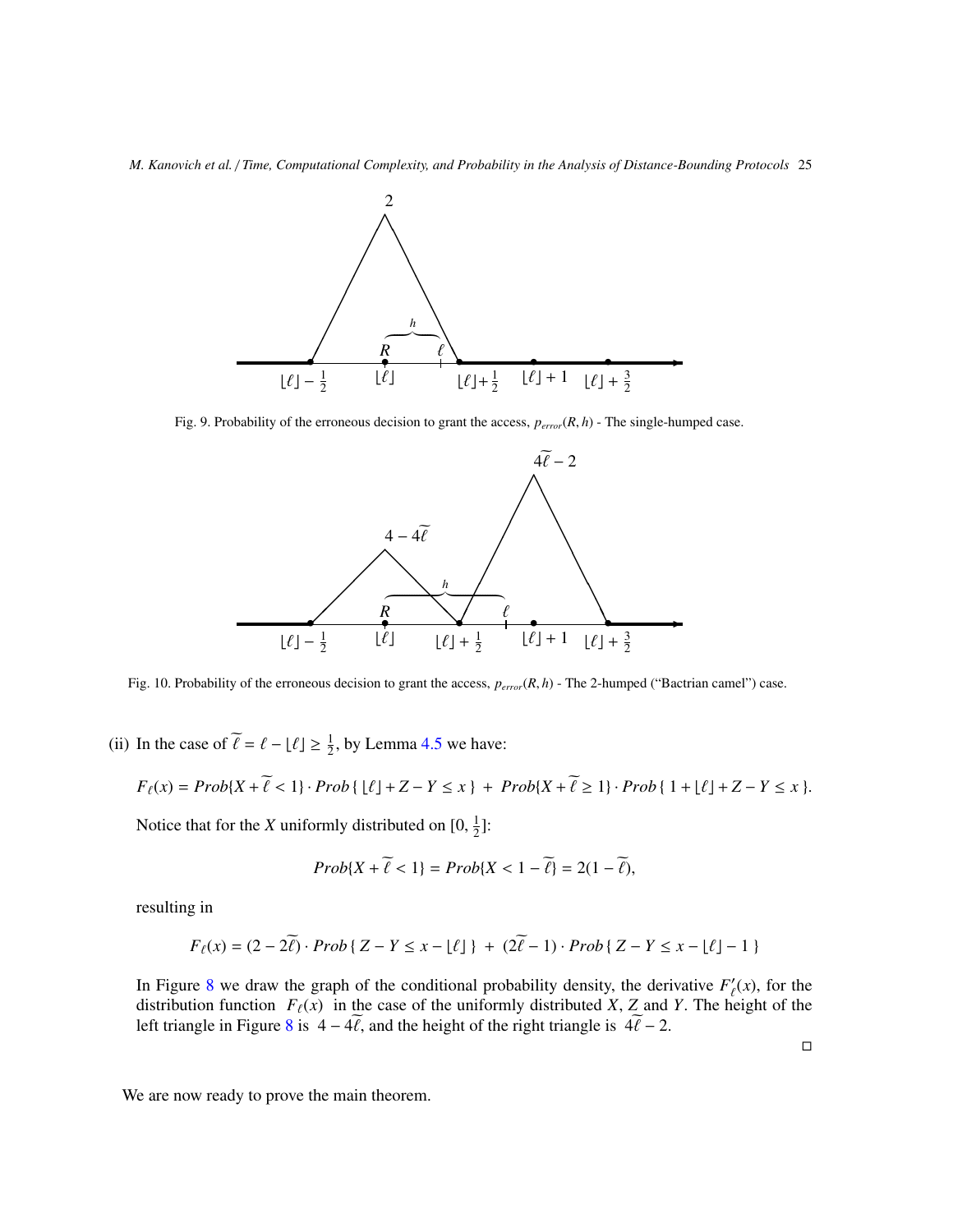# Proof of Theorem [4.3.](#page-21-0)

Recall that *X*, *Y* and *Z* are independent random variables uniformly distributed on  $[0, \frac{1}{2}]$  $\frac{1}{2}$ ].

Given an integer *R*, here  $\ell = R + h$  and  $h = \ell = \ell - \lfloor \ell \rfloor$ .<br>(i) In the case of  $0 < h < \frac{1}{2}$  we have  $\lfloor \ell \rfloor - R$ 

(i) In the case of  $0 < h \leq \frac{1}{2}$  $\frac{1}{2}$ , we have  $\lfloor \ell \rfloor = R$ ,

$$
h = \ell - R = \ell - \lfloor \ell \rfloor = \widetilde{\ell} \le \frac{1}{2},
$$

and, by Lemma [4.6](#page-22-1) (see Figure [9\)](#page-24-0)

$$
p_{error}(R, h) = \int_{-\infty}^{\lfloor \ell \rfloor} F'_{\ell}(x) \, dx = \frac{1}{2}
$$

(ii) In the case of  $\frac{1}{2} < h < 1$ , we have  $\lfloor \ell \rfloor = R$ ,

$$
h = \ell - R = \ell - \lfloor \ell \rfloor = \widetilde{\ell} > \frac{1}{2},
$$

and, by Lemma [4.6](#page-22-1) (see Figure [10\)](#page-24-0)

$$
p_{error}(R, h) = \int_{-\infty}^{\lfloor \ell \rfloor} F_{\ell}'(x) dx = \frac{1}{2} \cdot Prob\{X + \widetilde{\ell} < 1\} = \frac{1}{2} \cdot 2(1 - \widetilde{\ell}) = 1 - h
$$

(iii) Lastly, in the case of  $h > 1$ , we have  $R \leq \lfloor \ell \rfloor - 1$ , and (see Figures [9](#page-24-0) and [10\)](#page-24-0)

$$
p_{error}(R, h) \le \int_{-\infty}^{\lfloor \ell \rfloor - 1} F'_{\ell}(x) \, dx = 0.
$$

which completes the proof of Theorem [4.3.](#page-21-0)

#### <span id="page-25-0"></span>5. Implementation in Maude

We have formalized the scenario of the attack in-between-ticks in an extension with SMT-solver of the rewriting logic tool Maude. The tool was able to automatically find this attack. We considered a scenario with two players, a verifier (v) and a prover (p) such that messages take dvp time units to navigate from one another. The function recSend(PV) returns v if PV is p and vice-versa.

Although the specification detailed in Section [3.4](#page-16-0) could be specified in Maude, it would be impractical to use it to search for an attack as the state space is infinite. Moreover, using the machinery of circleconfigurations described in Section [6,](#page-28-0) although resulting in a finite search space, is still intractable.

Instead, we show in this section that by using constrained variables and relying on SMT solvers allows us to verify distance bounding protocols in practice. During verification (search), the variables in the time constraints are not instantiated, but are accumulated. The SMT solver is, then, used to determine whether a set of accumulated constraints (in a branch of search) is consistent. If it is consistent, then search may proceed; otherwise, Maude backtracks and continues with the verification.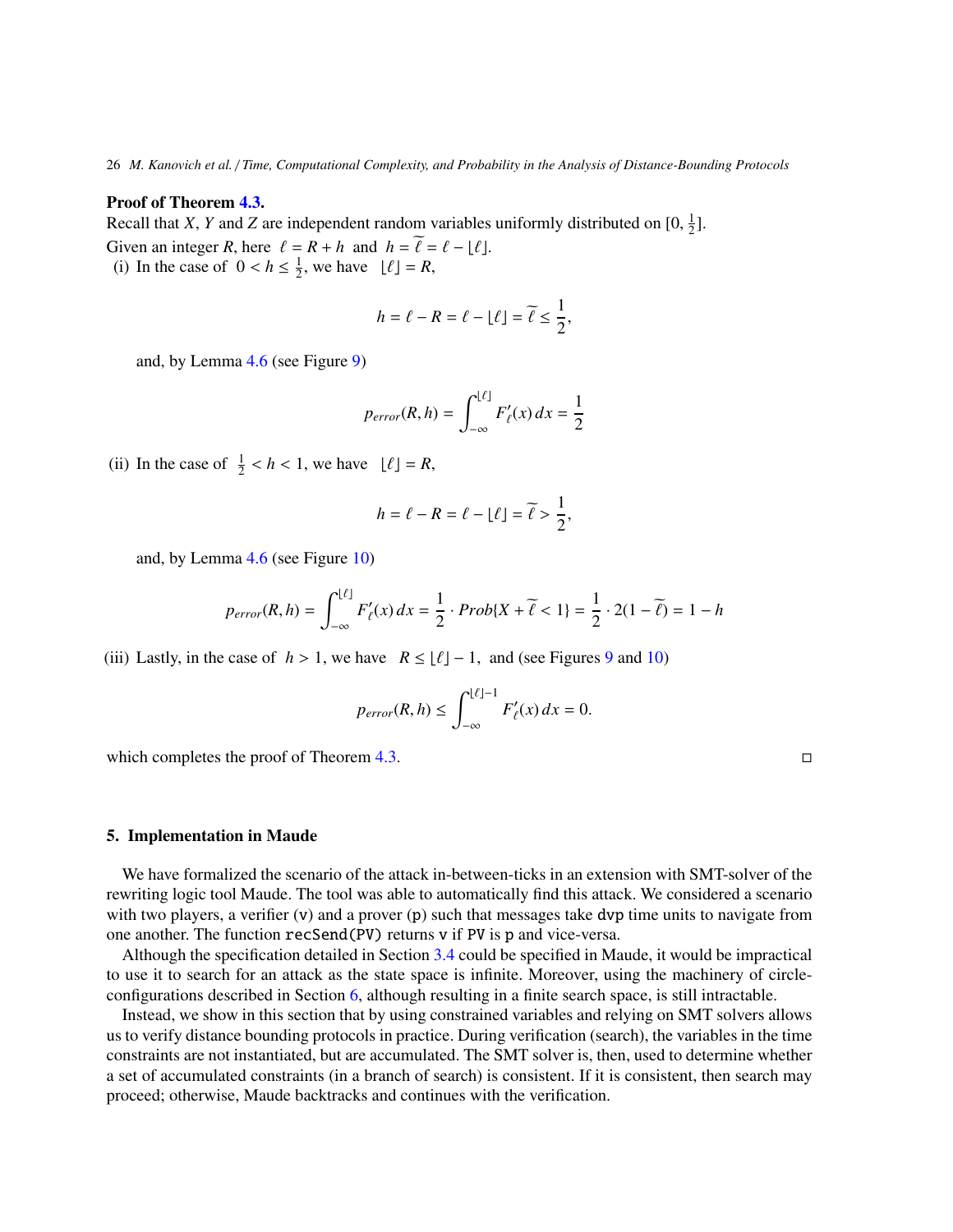```
crl [Network]:
  \{ S (Time @ T) (Ns(PV,M) @ T1) \} =>
  { S (Time @ T2) (Nr(VP,M) @ T2) }
 if (T2 >= T1 + dvp and (T2 >= T)) = true /\ VP := recSend(PV) [nonexec].
crl [Tick]:
  \{ S (Time @ T) (vTime @ T1) } =>
  { S (Time @ T2) (vTime @ T1) }
 if (T2 > T and (T2 < T1 + 1/1) = true [nonexec].
crl [Tick-Vclock]:
  \{ S (Time @ T) (vTime @ T1) \} =>
  \{ S (Time @ T1 + 1/1) (vTime @ T1 + 1/1) }
 if (T1 + 1/1 \ge T) = true [nonexec].
crl [Real-V-Send]:
  \{ S (Time @ T) (VO(P,NP,NV) @ T1) \} =>
  { S (Time @ T) (V1(pending,P,NP,NV) @ T)
    (Start(P, NP, NV) @ T) (Ns(p, NP) @ T )if (T1 + 1/1 > T and T \geq T1 ) = true [nonexec].
crl [Real-P-Rcv]:
  { S (Time @ T) (PO(V, NV, NP) @ T1) (Nr(p, NP) @ T2) } =>
  { S (Time @ T3) (P1(V,NV,NP) @ T3) (Ns(p,NV) @ T3)}
 if ((T2 \gt= T) and (T3 \gt= T2)) = true [nonexec].
crl [Real-V-Rec]:
{ S (Time @ T) (V1(start, P, NP, NV) @ T1) (Nr(v, NV) @ T2 ) } =>
{ S (Time @ T2) (V2(pending,P,NP,NV) @ T2) (Stop(P,NP,NV) @ T2) }
if (T2 \geq T) = true [nonexec].
crl [Dis-V-Rec]:
  { S (Time @ T) (vTime @ T1) (V2(pending,P,NP,NV) @ T2) } =>
  \{S (Time @ toReal(toInteger(T2)) + 1/1) (vTime @ toReal(toInteger(T2)) + 1/1)
   (V2(stop,P,NP,NV) @ toReal(toInteger(T2)) + 1/1)
   (StopV(P, NP, NV) @ token[tolnteger(T2)) + 1/1)if ( (T2 \geq T1)) = true [nonexec].
crl [ok]:
  \{ S (Time @ T) (StartV(P,NP,NV) @ T1) (StopV(P,NP,NV) @ T2) (V2(stop,P,NP,NV) @ T3)} =>
  {S (Time @ T) (Ok(P) @ T) }
if (T2 - T1 \le 2/1 * 3/1) = true [nonexec].
```
Fig. 11. Rewrite Rules Specification of a Distance Bounding Protocol in Maude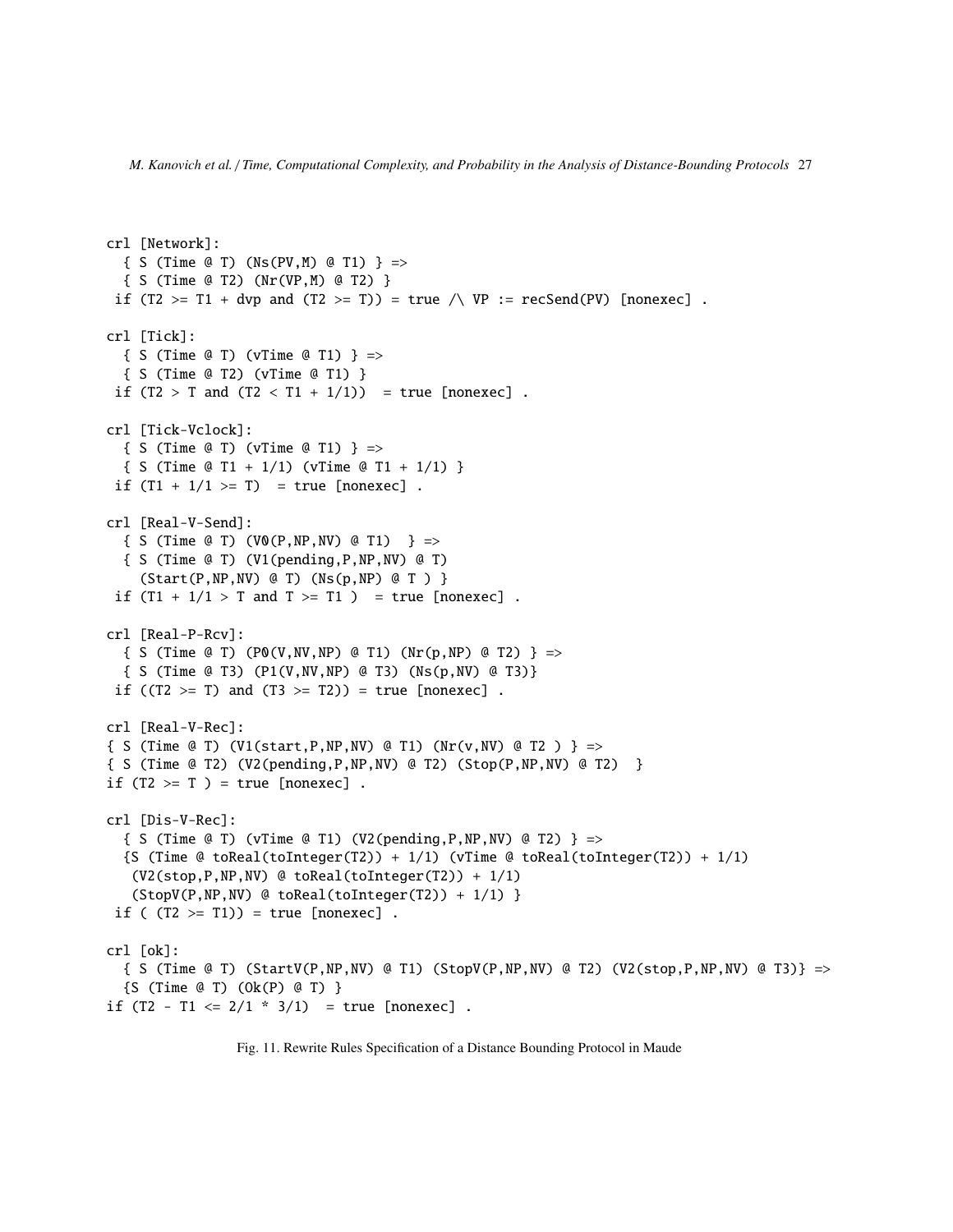The modifications to the theory in Section [3.4](#page-16-0) are minor simply those involving the constrained variables. The Maude rewrite rules are depicted in Figure [11.](#page-26-0) To illustrate the use of SMT, consider the Network rule. It specifies that a message sent Ns(P,M) at time T1 can be received at any time T2 such that  $T2 \geq T1 + \text{dvp}$  and  $T2 \geq T$ . Notice that Maude does not instantiate these time variables with concrete values, but only with time symbols accumulating time constraints. Maude backtracks whenever the collection of accumulated constraints is unsatisfiable.

Our formalization encodes the Tick rule in the MSR theory which advances global time by any real number using two rewrite rules Tick and Tick-Vclock. The former rewrite rule advances time to any value T2 within the verifier's current clock cycle. This is specified by the constraint T2  $\lt$  T1 + 1/1. The second rewrite advances time to the beginning of the next verifier's clock cycle  $(T1 + 1/1)$ . Intuitively, we consider a verifier's clock cycle as an event thus controlling how time advances and avoiding state space explosion.

A second difference to the the theory in Section [3.4](#page-16-0) is that we assume a powerful verifier which measures the time of sending and receiving a message exactly at the beginning of clock cycle following the time when message is actually sent and received. This is specified, for example, by the rule Dis-V-Rec, in particular, by using the timestamp toReal(toInteger(T2)) +  $1/1$  where  $1/1$  represents the real number one. If there is an attack with this more powerful verifier, then there is an attack in a less powerful verifier, *i.e.*, it is sound.

Finally, the third difference is on the way time advances. While it is convenient to separate the tick rules from the instantaneous rules in our theoretical framework as described in Section [3,](#page-7-0) this distinction increases considerably search space. Instead, we advance time according to the events processed. This is similar to the behavior of Real-Time Maude [\[35\]](#page-45-18), but here we use time symbols. Thus, whenever a message is received or sent or whenever the verifier's clock ticks, global time advances to the time of the corresponding event. For example, in rule Real-P-Rcv, the global time advances to a time T3 greater than the time, T2, when a message is received. This time sampling is sound as no events are processed before they should, *e.g.*, a message is not received before the corresponding time to travel elapses.

For completeness, it seems possible to apply results from the literature, *e.g.*, the completeness results of the time sampling used by Real-Time Maude [\[36\]](#page-45-19). More recently, Nigam *et al.* [\[34\]](#page-45-20) have proved the completeness of time intruders using symbolic time constraints.

We used the smt-search to find a symbolic representation of a family of attacks. Using Maude SMT the potentially infinite search space becomes finite, by treating the distance between the verifier and the prover as a constrained variable.

As an example, we considered the distance bound to be 3 and set  $(du - 3/1) =$  true which means that the prover should not succeed the distance bound challenge as shown below:

Maude> smt-search [1]  $\{$  (Time @ 0/1) (vTime @ 0/1) (V0(p,n(0),n(10)) @ 0/1) (P0(v,n(10),n(0)) @ 0/1) (dist(dvp))  $\}$  $\Rightarrow$ { (Ok(p) @ T:Real) S:Soup } such that  $(dva > 3/1) = true$ .

The following (simplified) solution is obtained after few seconds (ca 10 seconds) of computation:

 $S \rightarrow \rightarrow \dots$ (Time @ toReal(toInteger(#3-T2:Real)) + 1/1)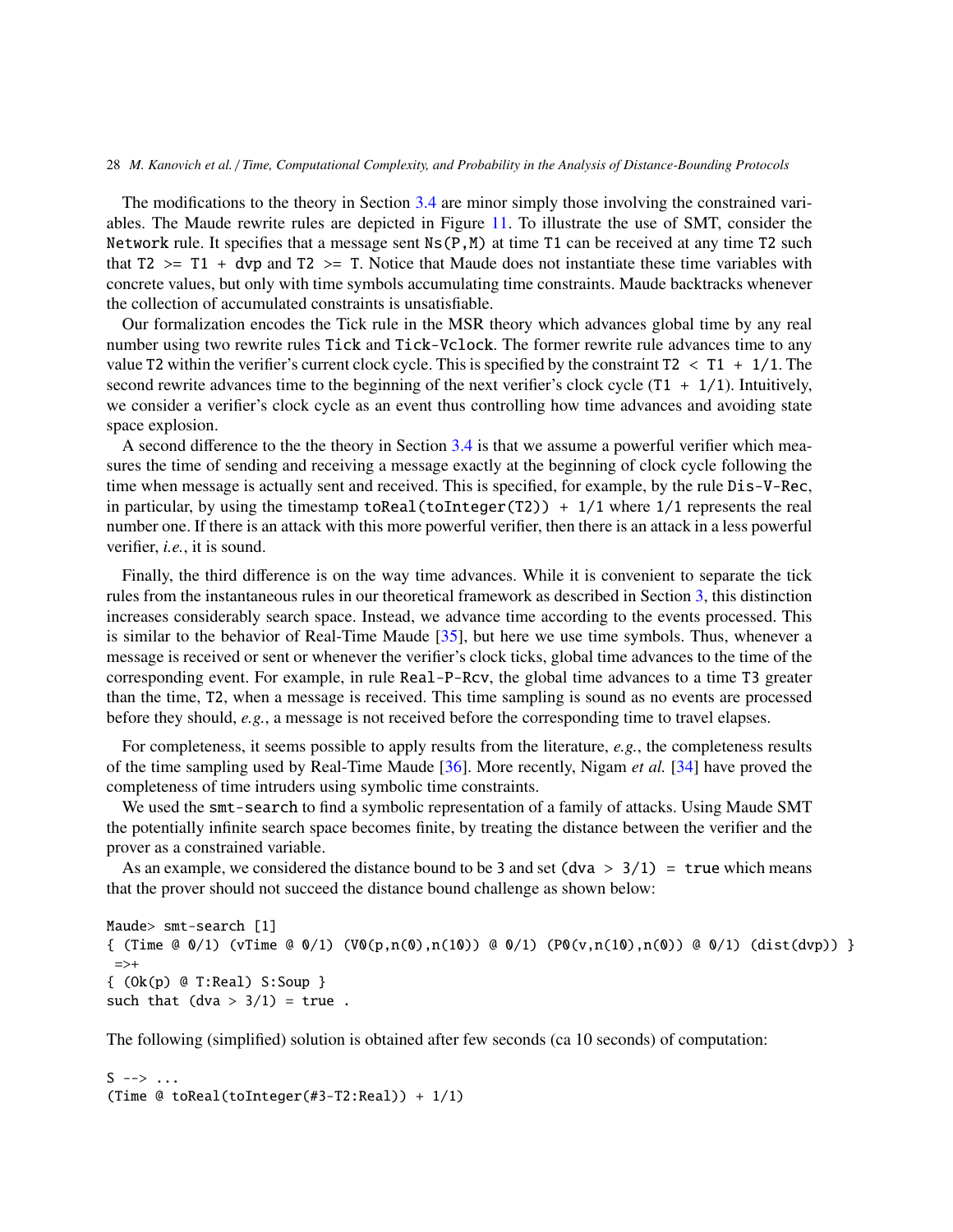```
(Start(p, n(0), n(10)) @ 0/1) (Stop(p, n(0), n(10)) @ #3-T2:Real)
V2(stop,p,n(0),n(10)) @ toReal(toInteger(#3-T2:Real)) + 1/1
where \text{dvp} > 3/1...
and (\#1-T2:Real \ge 0/1 + drop) and (\#1-T2:Real \ge \#1-T2:Real and \#2-T3:Real \ge \#1-T2:Real)and (*3-T2:Real \geq #2-T3:Real + drop) and #3-T2:Real \geq #3-T2:Realand toReal(toInteger(#3-T2:Real)) + 1/1 - (0/1 + 1/1) <= 2/1 * 3/1
```
It states that the verifier grants the resource to the prover, as the message Ok has been sent, although the prover is further away than the distance bound of 3.

# <span id="page-28-0"></span>6. Circle-Configurations

This Section introduces the machinery, called Circle-Configurations, that can symbolically represent configurations and plans that mention dense time. Dealing with dense time leads to some difficulties, which have puzzled us for some time now, in particular, means to handle Zeno paradoxes. When we use discrete domains to represent time, such as the natural numbers, time always advances by one, specified by the rule:

$$
Time@T \longrightarrow Time@(T + 1)
$$

There is no other choice.<sup>7</sup> On the other hand, when considering systems with dense time, the problem is much more involved, as the non-determinism is much harder to deal with: the value that the time advances, the ε in

$$
Time@T \longrightarrow Time@(T + \varepsilon)
$$

can be instantiated by any positive real number.

Our claim is that we can symbolically represent any plan involving dense time by using a canonical form called circle-configurations. We show that circle-configurations provide a sound and complete representation of plans with dense time (Theorem [6.4\)](#page-38-1).

Recall Definition [3.6](#page-12-1) and Theorem [3.8](#page-16-1) where we show that the introduced equivalence between configurations corresponds to the reachability problem in the sense that a solution of a reachability problem is independent of the choice of equivalent (initial) configurations. Indeed, we will show that using circleconfigurations we can symbolically represent the entire class of equivalent configurations and, moreover, we can consider reachability problem over circle-configurations.

A circle-configuration consists of two components: a δ*-Configuration*, <sup>∆</sup>, and a *Unit Circle*, <sup>U</sup>, written  $\langle \Delta, \mathcal{U} \rangle$ . Intuitively, the former accounts for the integer part of the timestamps of facts in the configuration, while the latter deals with the decimal part of the timestamps.

In order to define these components, however, we need some additional machinery. For a real-number, *<sup>r</sup>*, *int* (*r*) denotes the integer part of *<sup>r</sup>* and *dec* (*r*) its decimal part. For example, *int* (2.12) is 2 and

 $<sup>7</sup>$ However, as time can always advance, a plan may use an unbounded number of natural numbers. This source of unbound-</sup> edness was handled in our previous work [\[25\]](#page-45-6). This solution, however, does not scale to dense time.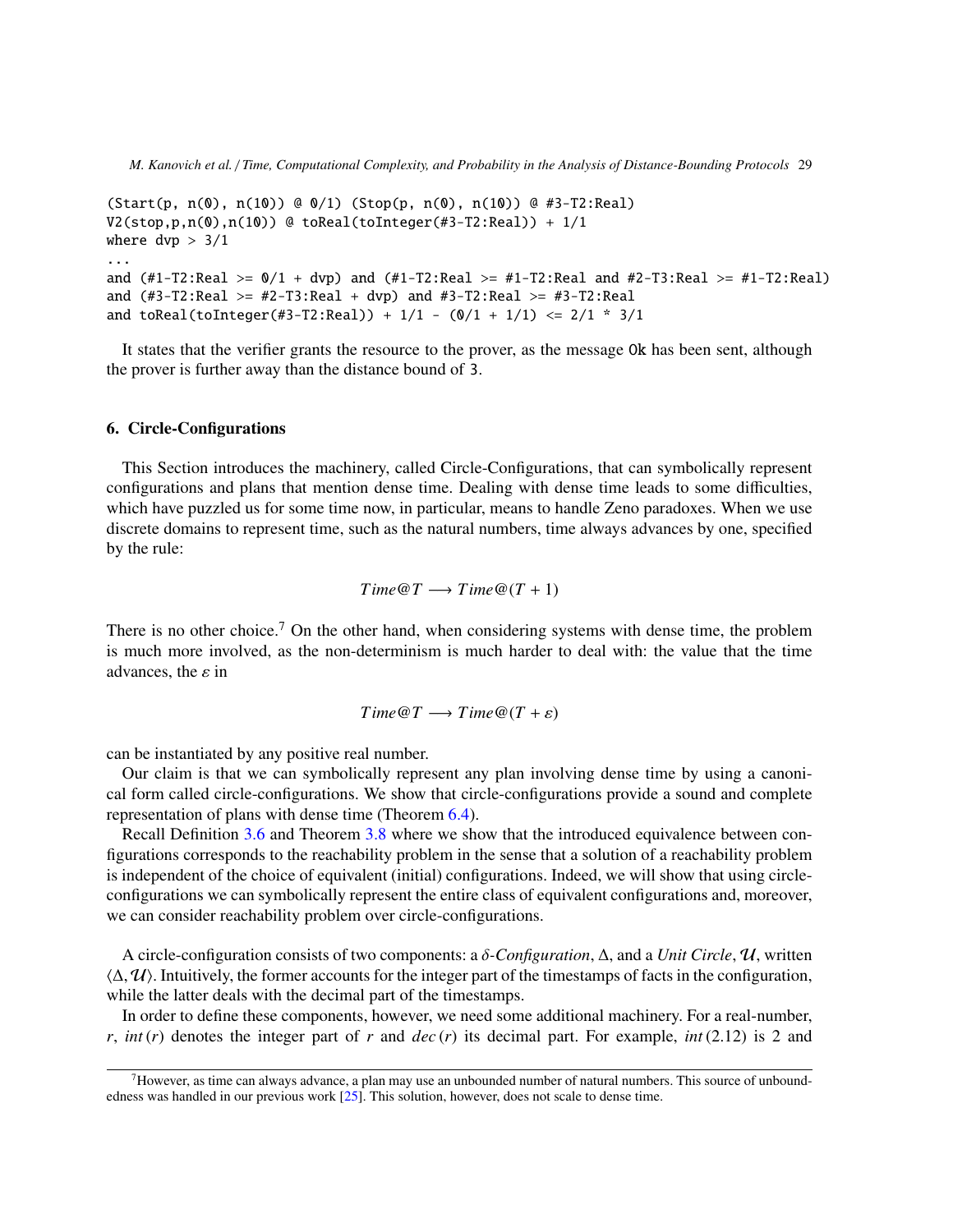*dec* (2.12) is 0.12. Given a natural number  $D_{max}$ , the *truncated time difference* (*w.r.t.*  $D_{max}$ ) between two facts *P* $@t_{P}$  and  $Q@t_{Q}$  such that  $t_{Q} \geq t_{P}$  is defined as follows

$$
\delta_{P,Q} = \begin{cases} \text{int}(t_Q) - \text{int}(t_P), & \text{if } \text{int}(t_Q) - \text{int}(t_P) \le D_{\text{max}} \\ \infty, & \text{otherwise} \end{cases}
$$

For example, if  $D_{max} = 3$  for the facts  $F@3.12$ ,  $G@1.01$ ,  $H@5.05$  we have  $\delta_{FH} = 2$  and  $\delta_{GH} = \infty$ . Notice that whenever we have  $\delta_{P,Q} = \infty$  for two timestamped facts,  $P@t_P$  and  $Q@t_O$ , we can infer that  $t_Q > t_P + D$  for any natural number *D* in the theory. Thus, we can truncate time difference without sacrificing soundness and completeness. This was pretty much the idea used in [\[25\]](#page-45-6) to handle systems with discrete-time.

# δ*-Configuration*

We now explain the first component,  $\Delta$ , of circle-configurations,  $\langle \Delta, \mathcal{U} \rangle$ , namely the  $\delta$ -configuration, to only later enter into the details of the second component.

Given a configuration <sup>S</sup> <sup>=</sup> {*F*1@*t*1, . . . , *<sup>F</sup>n*@*tn*, *Time*@*t*}, we construct its δ-configuration as follows: We first sort the facts using the integer part of their timestamps, obtaining the sequence of timestamped facts  $Q_1@t'_1$  $Q_{n+1}^{\prime} \oplus t'_{n}$ <br>oregate in class  $t'_{n+1}$ , where  $t'_{i}$  $t'_{i} \leq t'_{i}$  $I_{i+1}$  for  $1 \le i \le n+1$  and  $\{Q_1, \ldots, Q_{n+1}\} = \{F_1, \ldots, F_n, Time\}$ . We then aggregate in classes facts with the same integer part of the timestamps obtaining a sequence of classes

$$
\{Q_1^1,\ldots,Q_{m_1}^1\},\{Q_1^2,\ldots,Q_{m_2}^2\},\ldots,\{Q_1^j,\ldots,Q_{m_j}^j\}\,,
$$

where  $\delta_{Q_i^k, Q_j^k} = 0$  for any  $1 \le i \le m_k$  and  $1 \le k \le j$ , and  $\{Q_1^1, \ldots, Q_{m_j}^j\} = \{Q_1, \ldots, Q_{n+1}\}.$ 

The  $\delta$ -configuration of S is then:

$$
\Delta = \left\{ \{Q_1^1, \ldots, Q_{m_1}^1\}, \delta_{1,2}, \{Q_1^2, \ldots, Q_{m_2}^2\}, \ldots, \{Q_1^{j-1}, \ldots, Q_{m_{j-1}}^{j-1}\}, \delta_{j-1,j}, \{Q_1^j, \ldots, Q_{m_j}^j\} \right\}
$$

where  $\delta_{i,i+1} = \delta_{Q_i^i, Q_i^{i+1}}$  is the truncated time difference between the facts in class *i* and class *i* + 1. For such a  $\delta$ -configuration,  $\Delta$ , we define

$$
\Delta(Q_i^l, Q_j^h) = \begin{cases} \sum_{\substack{k=l \ k=l}}^{k=h-1} \delta_{k,k+1} & \text{if } h \ge l \\ -\sum_{k=l} \delta_{k,k+1} & \text{otherwise} \end{cases}
$$

which is the truncated time difference between any two facts of  $\Delta$ ,  $Q_i^l$  and  $Q_j^h$  from the classes *l* and *h*, respectively. Here we assume  $\infty$  is the addition absorbing element, *i.e.*,  $\infty + D = \infty$  for any natural number *D* and  $\infty + \infty = \infty$ .

Notice that, for a given upper bound  $D_{max}$ , different configurations may have the same  $\delta$ -configuration. For example, with  $D_{max} = 4$ , configurations

<span id="page-29-0"></span>
$$
S_1 = \{ M@3.01, R@3.11, P@4.12, Time@11.12, Q@12.58, S@14 \} and S'_1 = \{ M@0.2, R@0.5, P@1.6, Time@6.57, Q@7.12, S@9.01 \}
$$
 (22)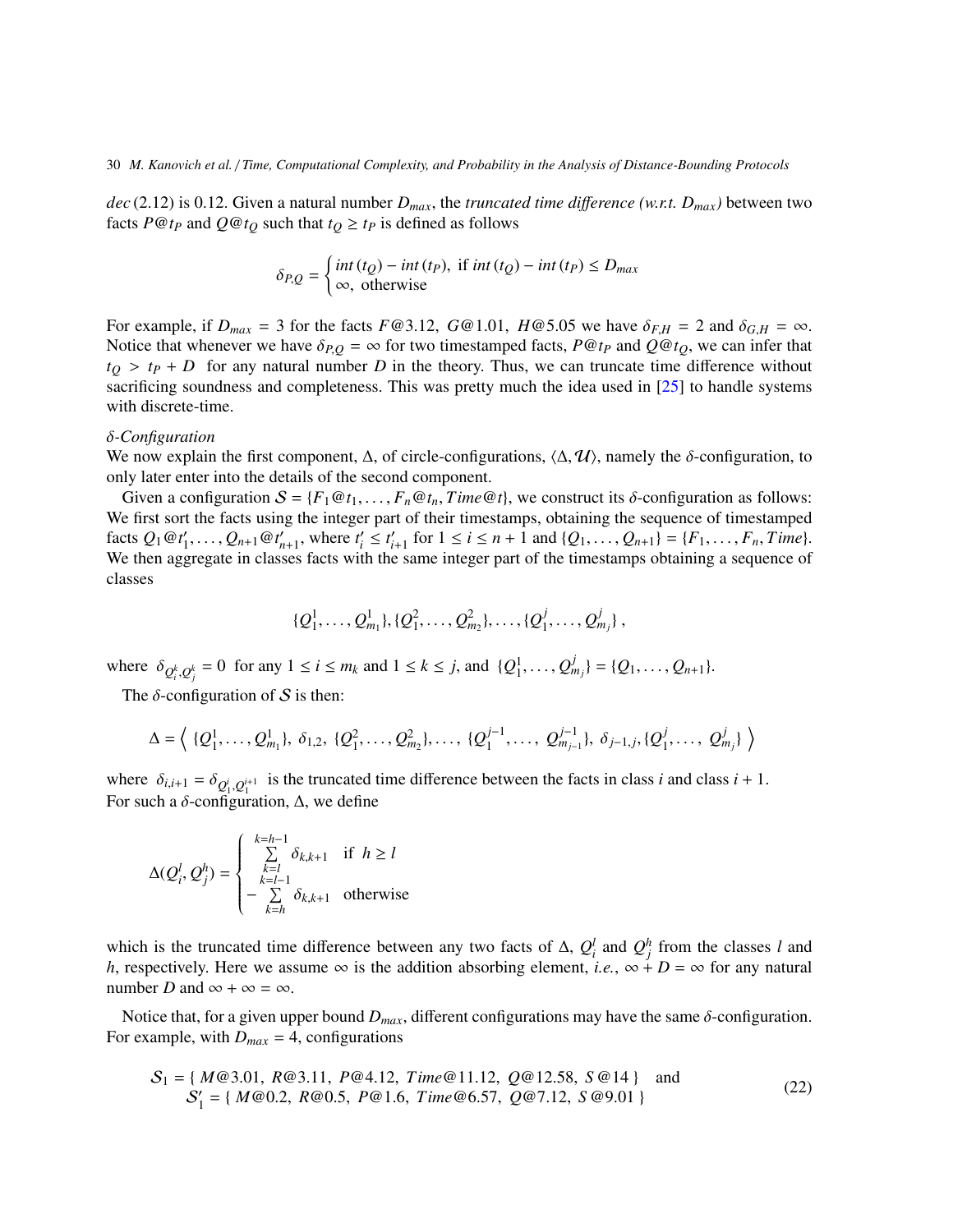have both the following  $\delta$ -configuration:

$$
\Delta_{S_1} = \langle \{M, R\}, 1, \{P\}, \infty, \{Time\}, 1, \{Q\}, 2, \{S\} \rangle.
$$

This  $\delta$ -configuration specifies the truncated time differences between the facts from  $S'_{\beta}$ <br> $\Delta_{\beta}$  (R, P) = 1, that is the integer part of the timestamp of the fact P is ahead one unit with  $\frac{1}{1}$ . For example,  $\Delta_{S_1}(R, P) = 1$ , that is, the integer part of the timestamp of the fact *P* is ahead one unit with respect to the integer part of the timestamp of the fact *R*. Moreover, the timestamp of the fact *Time* is more than *D* integer part of the timestamp of the fact *R*. Moreover, the timestamp of the fact *Time* is more than *Dmax* units ahead with respect to the timestamp of *P*. This is indeed true for both configurations  $S_1$  and  $S'_1$ 1 given above.

## *Unit Circle*

In order to handle the decimal part of the timestamps, we use intervals instead of concrete values. These intervals are represented by a circle, called Unit Circle, which together with a  $\delta$ -configuration composes a circle-configuration. The unit circle of a configuration  $S = \{F_1@t_1, \ldots, F_n@t_n, Time@t\}$  is constructed by first ordering the facts from S according to the *decimal part* of their timestamps in the increasing order. In such a way we obtain the sequence of facts  $Q_1, \ldots, Q_{n+1}$ , where  $\{Q_1, \ldots, Q_{n+1}\} = \{F_1, \ldots, F_n, Time\}$ . Then the unit circle of the given configuration  $S$  is obtained by aggregating facts that have the same *decimal part* obtaining a sequence of classes:

$$
\mathcal{U} = [\{Q_1^0, \ldots, Q_{m_0}^0\}_Z, \{Q_1^1, \ldots, Q_{m_1}^1\}, \ldots, \{Q_1^j, \ldots, Q_{m_j}^j\}]
$$

where  $\{Q_1^1, \ldots, Q_{m_j}^j\} = \{Q_1, \ldots, Q_{n+1}\}\$ , the facts in the same class have the same decimal part, *i.e.*,  $d_{\text{loc}}(Q_1^j) = d_{\text{loc}}(Q_1^j)$  for all  $1 \leq k \leq m$ , and  $1 \leq i \leq j$  classes are ordered in the increasing  $dec(Q_k^i) = dec(Q_l^i)$ , for all  $1 \le k \le m_i$ ,  $1 \le l \le m_i$  and  $1 \le i \le j$ , classes are ordered in the increasing order, *i.e.*,  $dec(Q_k^i) < dec(Q_l^i)$ <br>and the first along  $(Q_l^0)$ *l*<sup> $l$ </sup>
<sub>*l*</sub>

(*i*) for all  $i \neq i'$ , where  $1 \leq k \leq m_i$ ,  $1 \leq l \leq m_{i'}$ ,  $0 \leq i \leq j$ ,  $1 \leq i' \leq j$ , and the first class  $\{Q_1^0, \ldots, Q_m^0\}_{Z}$ , marked with the subscript  $Z$  contains all facts whose timestamp's decimal part is zero, i.e.,  $deg(Q_1^0) = 0$  for  $1 \le i \le m$ . decimal part is zero, *i.e.*,  $dec(Q_i^0) = 0$ , for  $1 \le i \le m_0$ .

We call the class  $\{Q_1^0, \ldots, Q_{m_1}^0\}_Z$  the *Zero Point*. Notice that the zero point may be empty.<br>For a unit giral of the define:  $\mathcal{U}(Q^i) = i$  to denote the class in which the fact  $Q^i$  appears. For a unit circle, U, we define:  $U(Q_j^i) = i$  to denote the class in which the fact  $Q_j^i$  appears in U.

For example, the unit circle of configuration  $S_1$  given in [\(22\)](#page-29-0) is the sequence:

$$
\mathcal{U}_{S_1} = [\{S\}_{Z}, \{M\}, \{R\}, \{P, Time\}, \{Q\}].
$$

Notice that *P* and *Time* are in the same class as the decimal parts of their timestamps are the same, namely 0.12. Moreover, we have that  $\mathcal{U}_{S_1}(S) = 0 < 2 = \mathcal{U}_{S_1}(R)$ , specifying that the decimal part of the function of the fact S timestamp of the fact *R* is greater than the decimal part of the timestamp of the fact *S* .

We will graphically represent a unit circle as shown in Figure [12.](#page-31-0) The (green) ellipse at the top of the circle marks the zero point, while the remaining classes are placed on the circle in the (red) squares ordered clockwise starting from the zero point. Thus, from the above graphical representation it can be seen that the decimal part of the timestamp of the fact  $Q_1^1$  is smaller than the decimal of the timestamp of the fact  $Q_1^2$ , while the decimal part of the timestamps of the facts  $Q_1^i$  and  $Q_2^i$  are equal. The exact points where the squares are placed are not important, only their relative positions matter, *e.g.*, the square for the class containing the fact  $Q_1^1$  should be placed on the circle somewhere in between the zero point and the square for the class containing the fact  $Q_1^2$ , clockwise.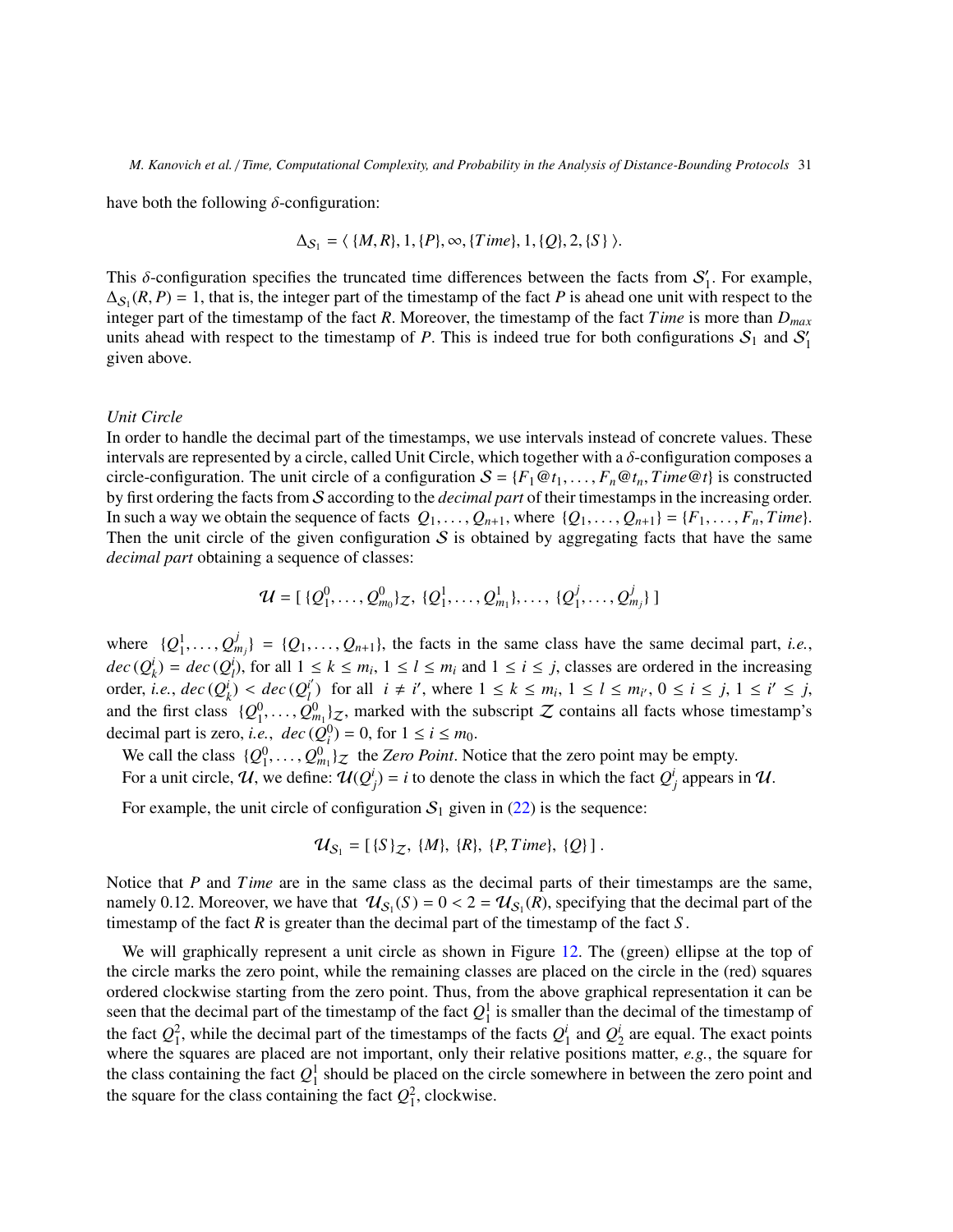

Fig. 12. Unit Circle

<span id="page-31-0"></span>Definition 6.1. *Let* T *be a reachability problem, Dmax an upper bound on the numeric values appearing in*  $T$  *and*  $S = \{F_1@t_1, F_2@t_2, \ldots, F_n@t_n, Time@t\}$ . Let

$$
\Delta_{S} = \left\{ \{P_1^1, \ldots, P_{m_1}^1\}, \delta_{1,2}, \{P_1^2, \ldots, P_{m_2}^2\}, \ldots, \{P_1^{j-1}, \ldots, P_{m_{j-1}}^{j-1}\}, \delta_{j-1,j}, \{P_1^j, \ldots, P_{m_j}^j\} \right\}
$$

where  $\{P_1^1, \ldots, P_{m_1}^1, P_1^2, \ldots, P_{m_j}^j\} = \{F_1, \ldots, F_n, Time\}$ , timestamps of facts  $P_1^i, \ldots, P_{m_i}^i$  have the same *integer part, t<sup><i>i*</sup>,  $\forall i = 1, \ldots, j$ , and  $\delta_{i,i+1}$  *is the truncated time difference (w.r.t.*  $D_{max}$ *) between a fact in*<br>*class i and a fact in class i* + 1. Let *class i and a fact in class i* + 1*. Let*

$$
\mathcal{U}_{\mathcal{S}} = [\ \{Q_1^0, \ldots, Q_{m_0}^0\}_Z, \{Q_1^1, \ldots, Q_{m_1}^1\}, \ldots, \{Q_1^k, \ldots, Q_{m_k}^k\} \ ]
$$

where  $\{Q_1^0, \ldots, Q_m^0, Q_1^1, \ldots, Q_{m_k}^k\} = \{F_1, \ldots, F_n, Time\}$ , timestamps of facts  $Q_1^i, \ldots, Q_{m_i}^i$  have the *same decimal part,*  $\forall i = 0, ..., k$ , and timestamps of facts  $Q_1^0, ..., Q_m^0$  are integers. We say that  $\Delta_S$  is the configuration of S. 4Le is the unit-circle of S. and  $\mathcal{A}_S = \Delta_S \mathcal{A}_S$  is the circle-configuration of *the*  $\delta$ -configuration *of* S,  $U_S$  *is the* unit-circle *of* S, and  $\mathcal{A}_S = \langle \Delta_S, \mathcal{U}_S \rangle$  *is the* circle-configuration *of the configuration* S *(or the circle-configuration corresponding to* S*).*

For example, with  $D_{max} = 4$ , configuration

$$
S_1 = \{ M@3.01, R@3.11, P@4.12, Time@11.12, Q@12.58, S@14 \}
$$
\n
$$
(23)
$$

has the circle-configuration  $\langle \Delta_{\mathcal{S}_1}, \mathcal{U}_{\mathcal{S}_1} \rangle$ , where

<span id="page-31-1"></span>
$$
\Delta_{S_1} = \langle \{M, R\} \, 1, \{P\}, \infty, \{Time\}, \, 1, \{Q\}, \, 2, \{S\} \rangle
$$
  

$$
\mathcal{U}_{S_1} = [\{S\}_{Z}, \{M\}, \{R\}, \{P, Time\}, \{Q\} \},
$$

as depicted in Figure [13](#page-32-0) .

For simplicity, we sometimes write  $\mathcal{A}$  and  $\langle \Delta, \mathcal{U} \rangle$  instead of  $\mathcal{A}_S$  and  $\langle \Delta_S, \mathcal{U}_S \rangle$ , when the corresponding configuration is clear from the context.

Notice that  $\delta_{i,i+1}$  is well defined, since all the facts in the same class  $P_1^k, \ldots, P_{m_k}^k$  have the same integer part,  $t^k$ ,  $\forall k = 1, \ldots, j$ . Namely,

$$
\delta_{i,i+1} = \delta_{Q_1^i, Q_1^{i+1}} = \begin{cases} t^{i+1} - t^i, & \text{if } t^{i+1} - t^i \le D_{max} \\ \infty, & \text{otherwise} \end{cases}, \quad i = 1, \ldots, j-1.
$$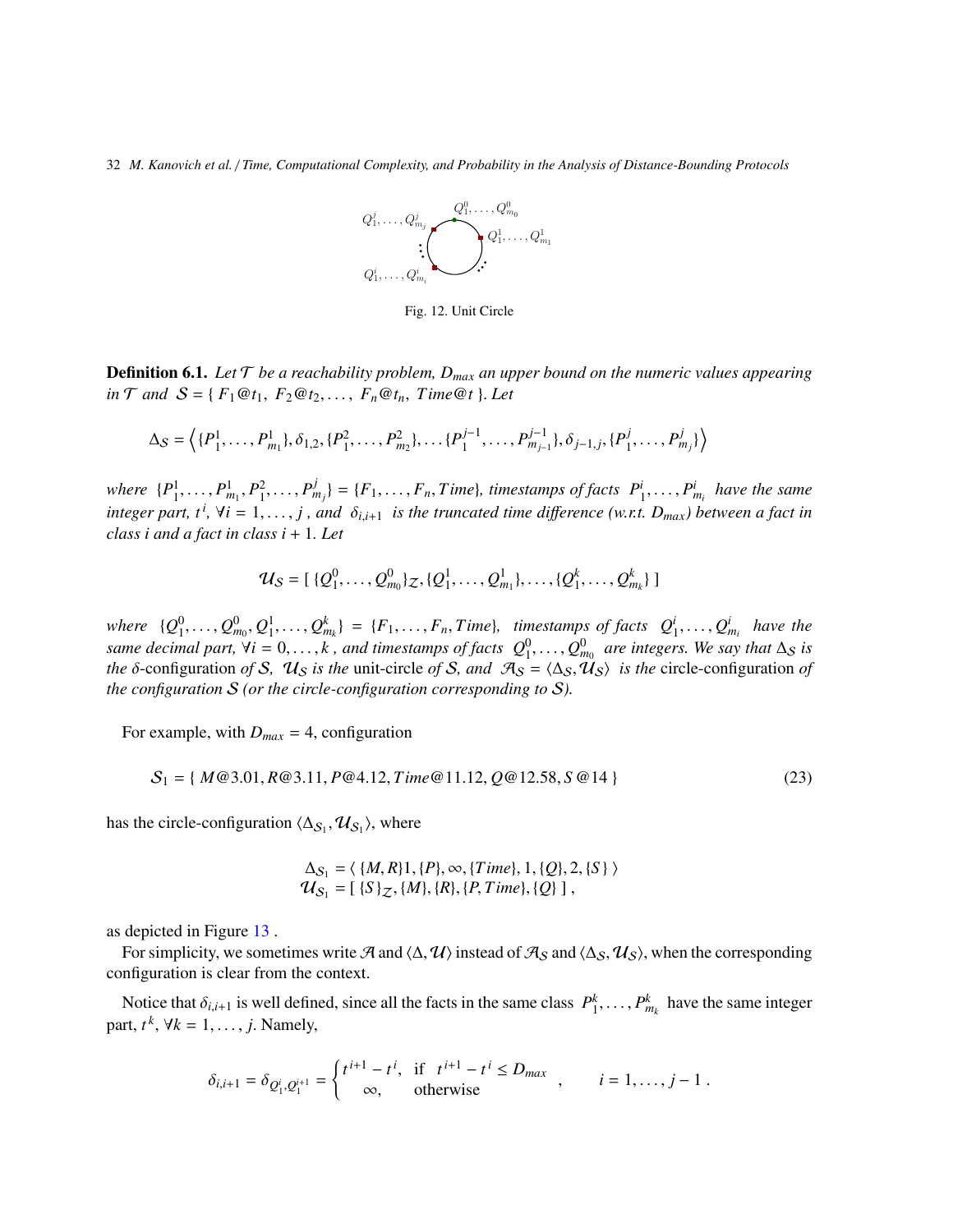

Fig. 13. Circle-Configuration

#### <span id="page-32-0"></span>*6.1. Constraint Satisfaction*

A circle-configuration  $\langle \Delta, \mathcal{U} \rangle$  contains all the information needed in order to determine whether a constraint of the form used in our model, *i.e.*, given in [\(6\)](#page-8-1), is satisfied or not.

Consider the circle-configuration in Figure [13](#page-32-0) which corresponds to configuration  $S_1$  given in [\(23\)](#page-31-1). To determine, for instance, whether  $t_Q > t_{Time} + 1$ , we compute the integer difference between  $t_Q$  and *<sup>t</sup>Time* from the <sup>δ</sup>-configuration. This turns out to be 1 and means that we need to look at the decimal part of these timestamps to determine whether the constraint is satisfied or not. Since the decimal part of *t<sup>Q</sup>* is greater than the decimal part of *tTime*, as can be observed in the unit circle, we can conclude that the constraint is satisfied. Similarly, one can also conclude that the constraint  $t_Q > t_{Time} + 2$  is not satisfied as *int*  $(t<sub>O</sub>) = int (t<sub>Time</sub>) + 1$ . The following results formalize this intuition.

<span id="page-32-1"></span>Lemma 6.2. *Let* <sup>h</sup>∆, Ui *be a circle-configuration of the configuration* <sup>S</sup>*. Then for two arbitrary facts P*@ $t$ <sup>*p*</sup> *and*  $Q$ @ $t$ <sup>*Q*</sup> *in S and a natural number D <*  $D$ *<sub><i>max</sub> the following holds:*</sub>

 $-t_P > t_Q + D$  *iff* ∆(*Q*, *P*) > *D* or (∆(*Q*, *P*) = *D* and  $U(P) > U(Q)$ );  $-t_P > t_Q - D$  *iff* ∆(*P*, *Q*) < *D* or (∆(*P*, *Q*) = *D* and  $U(P) > U(Q)$ );

 $-t_P = t_Q + D$  iff  $\Delta(Q, P) = D$  and  $\mathcal{U}(Q) = \mathcal{U}(P)$ ;

 $-t_P = t_Q - D$  iff  $\Delta(P,Q) = D$  and  $\mathcal{U}(Q) = \mathcal{U}(P)$ ;

*Proof.* Let  $t_P \geq t_O$ . Recall that, as per definition of circle-configurations, there are *i* and *j* such that  $Q = Q_i$  and  $P = Q_j$ , and that

$$
\Delta(Q, P) = \Delta(Q_i, Q_j) = \sum \delta_{k,k+1}
$$
  
=  $int (Q_j) - int (Q_{j-1}) + int (Q_{j-1}) - int (Q_{j-2}) + \cdots - int (Q_i)$   
=  $int (Q_j) - int (Q_i) = int (P) - int (Q)$ 

Then, for a natural number  $D \le D_{max}$  it holds that

$$
t_P = t_Q + D \quad \text{iff} \quad int \left( t_P - t_Q \right) = D \quad \text{and} \quad dec \left( t_P - t_Q \right) = 0
$$
\n
$$
\text{iff} \quad \Delta(Q, P) = D \quad \text{and} \quad \mathcal{U}(Q) = \mathcal{U}(P)
$$

because  $dec(t_P) = dec(t_Q)$  implies  $int(t_P - t_Q) = D$  iff  $int(t_P) - int(t_Q) = D$ . Similarly,

$$
t_P > t_Q + D \text{ iff } int(t_P - t_Q) > D \text{ or } (int(t_P - t_Q) = D \text{ and } dec(t_P - t_Q) > 0)
$$
  
iff  $\Delta(Q, P) > D$  or  $(\Delta(Q, P) = D \text{ and } U(P) > U(Q))$ 

The remaining cases are proven similarly.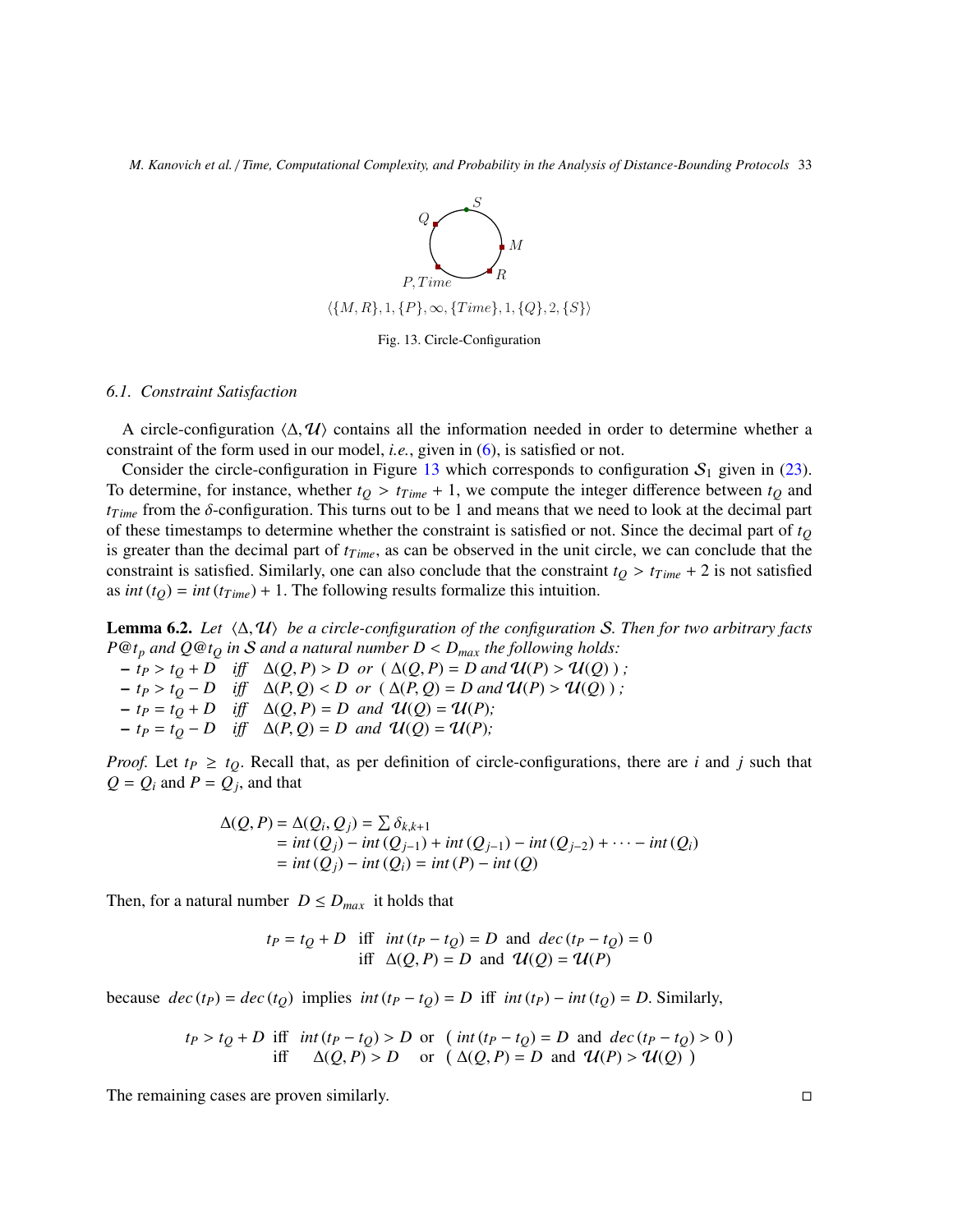Following the above result we say that a circle-configuration  $\langle \Delta, \mathcal{U} \rangle$  corresponding to a configuration S *satisfies the constraint c* if the configuration S satisfies the constraint *c*. We also say that a circleconfiguration is a *goal circle-configuration* if it corresponds to a goal configuration. Furthermore, we also say that an *action is applicable to a circle-configuration* if that action is applicable to the corresponding configuration.

# *6.2. Rewrite Rules and Plans with Circle-Configurations*

This section shows that given a reachability problem with a set of rules, R, involving dense time, and an upper bound on the numbers appearing in the problem, *Dmax*, we can compile a set of rewrite rules,  $A$ , over circle-configurations. Moreover, we show that any plan generated using the rules from  $R$  can be soundly and faithfully represented by a plan using the set of rules A. We first explain how we apply instantaneous rules to circle-configurations and then we explain how to handle the time advancement rule.

## *Instantaneous Actions*

Let  $D_{max}$  be an upper bound on the numeric values in the given problem and let the following rule be an instantaneous rule (see Section [3.1\)](#page-7-4) from the set of actions  $\mathcal{R}$ :

$$
Time@T, W_1@T_1, \ldots, W_k@T_k, F_1@T'_1, \ldots, F_n@T'_n \mid C \longrightarrow
$$
  

$$
\exists \vec{X}. [Time@T, W_1@T_1, \ldots, W_k@T_k, Q_1@(T+D_1), \ldots, Q_m@(T+D_m)]
$$

The above rule is compiled into a sequence of operations that may rewrite a given circle-configuration  $\langle \Delta, \mathcal{U} \rangle$  into another circle-configuration  $\langle \Delta_1, \mathcal{U}_1 \rangle$  as follows:

- (1). Check whether there are occurrences of  $W_1, \ldots, W_k$  and  $F_1, \ldots, F_n$  in  $\langle \Delta, \mathcal{U} \rangle$  such that the guard C is satisfied by  $\langle \Delta, \mathcal{U} \rangle$ . If it is the case, then continue to the next step; otherwise the rule is not applicable;
- (2). We obtain the circle-configuration  $\langle \Delta', \mathcal{U}' \rangle$  by removing a single occurrence of each of the facts  $F_1$ . *F*<sub>1</sub>, ..., *F<sub>n</sub>* in  $\langle \Delta, \mathcal{U} \rangle$  used in step 1, and recomputing the truncated time differences so that for all the remaining facts *P* and *R* in  $\Delta$ , we have  $\Delta'(P, R) = \Delta(P, R)$ , *i.e.*, the truncated time difference between *P* and *R* is preserved: between *P* and *R* is preserved;
- (3). Create fresh values,  $\vec{e}$ , for the existentially quantified variables  $\vec{X}$ ;
- (4). We obtain the circle-configuration  $\langle \Delta_1, U_1 \rangle$  by adding the facts  $Q_1[\vec{e}/\vec{X}], \ldots, Q_m[\vec{e}/\vec{X}]$  to  $\Delta'$  so that  $\Delta_1(T_{im\ell}, Q_1) = D_1$  for  $1 \le i \le m$  and that  $\Delta_1(P, R) = \Delta'(PR)$  for all the remaining facts  $P$  and  $\Delta_1(Time, Q_i) = D_i$ , for  $1 \le i \le m$ , and that  $\Delta_1(P, R) = \Delta'(P, R)$  for all the remaining facts *P* and *R* in  $\Delta'$ . We then obtain *IL*, by adding the facts *Q*, *Q* to the class of the fact *Time* in the unit in  $\Delta'$ . We then obtain  $\mathcal{U}_1$  by adding the facts  $Q_1, \ldots, Q_m$  to the class of the fact *Time* in the unit circle  $\mathcal{U}'$ . circle  $\mathcal{U}'$ ;
- (5). Return the circle-configuration  $\langle \Delta_1, \mathcal{U}_1 \rangle$ .

The sequence of operations described above has the effect one would expect: replace the facts  $F_1, \ldots, F_n$  in the pre-condition of the action with facts  $Q_1, \ldots, Q_m$  appearing in the post-condition of the action but taking care to update the truncated time differences in the  $\delta$ -configuration. Moreover, all steps can be computed in polynomial time.

For example, consider the configuration  $S_1$  given in [\(22\)](#page-29-0) and the rule:

$$
Time@T, R@T_1, P@T_2 \longrightarrow Time@T, P@T_2, N@(T+2)
$$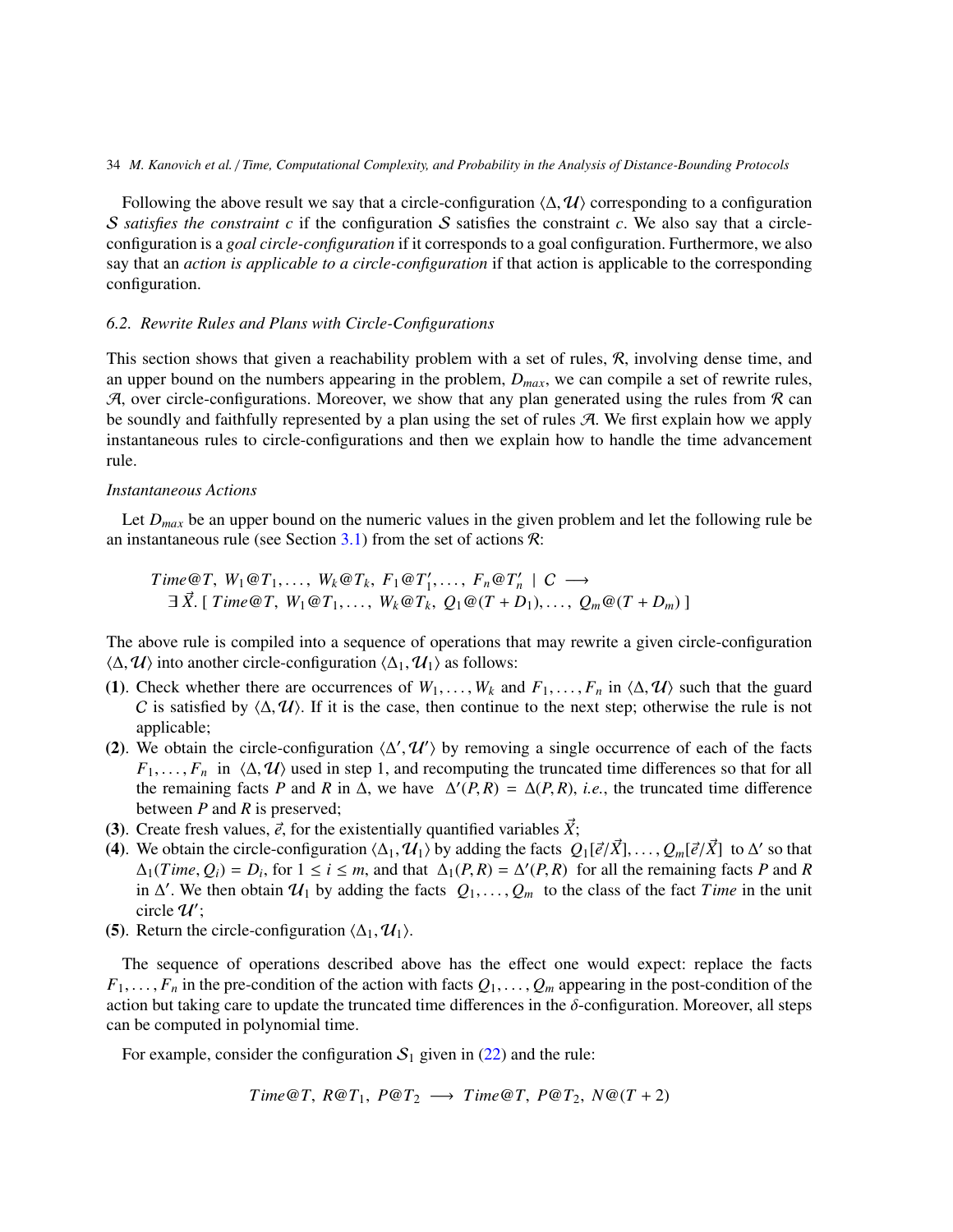$F_1, \ldots, F_n$ 

 $G_1, \ldots, G_m$ 

<span id="page-34-0"></span>• Time in the zero point and not in the last class in the unit circle, where  $n \geq 0$ :

Rule 0: 
$$
\Delta
$$
  $\overbrace{\bigcup}_{G_1,...,G_m}^{Time, F_1,..., F_n}$   $\Delta$   $\overbrace{\bigcup}_{G_1,...,G_m}^{F_1,..., F_n}$ 

• Time alone and not in the zero point nor in the last class in the unit circle:



Time not alone and not in the zero point nor in the last class in the unit circle:



• Time not alone and in the last class in the unit circle which may be at the zero point:



Fig. 14. Rewrite Rules for Time Advancement using Circle-Configurations.

If we apply this rule to  $S_1$ , we obtain the configuration

$$
S_2 = \{ M@3.01, P@4.12, Time@11.12, Q@12.58, N@13.12, S@14 \}.
$$

On the other hand, if we apply the above steps to the circle-configuration of  $S_1$ , shown in Figure [13,](#page-32-0) we obtain the circle-configuration shown to the right. It is easy to check that this is indeed the circle-configuration of  $S_2$ . The truncated time differences are updated and the fact *N* is added to the class of *Time* in the unit circle.



*Time Advancement Rule*

Specifying the time advancement rule

$$
Time@T \longrightarrow Time@(T + \varepsilon)
$$

over circle-configurations is more interesting. This action is translated into the rules depicted in Fig-ures [14](#page-34-0) and [15.](#page-35-0) There are eight rules that rewrite a circle-configuration,  $\langle \Delta, \mathcal{U} \rangle$ , depending on the position of the fact  $Time$  in the unit circle  $U$ .

Rule 0 specifies the case when the fact *Time* appears in the zero point of  $U$ . Then  $U$  is re-written so that a new class is created immediately after the zero point clockwise before any other class on the unit circle, and *Time* is moved to that new class. This denotes that the decimal part of *Time* is greater than zero and less than the decimal part of the facts in the following class  $G_1, \ldots, G_n$ .

Rule 1 specifies the case when the fact *Time* appears alone in a class on the unit circle and not in the last class. This means that there are some facts,  $F_1, \ldots, F_n$ , that appear in a class immediately after *Time*, *i.e.*,  $\mathcal{U}(F_i) > \mathcal{U}(Time)$  and for any other fact  $G, G \notin \{F_1, \ldots, F_n\}$ , such that  $\mathcal{U}(G) > \mathcal{U}(Time)$ ,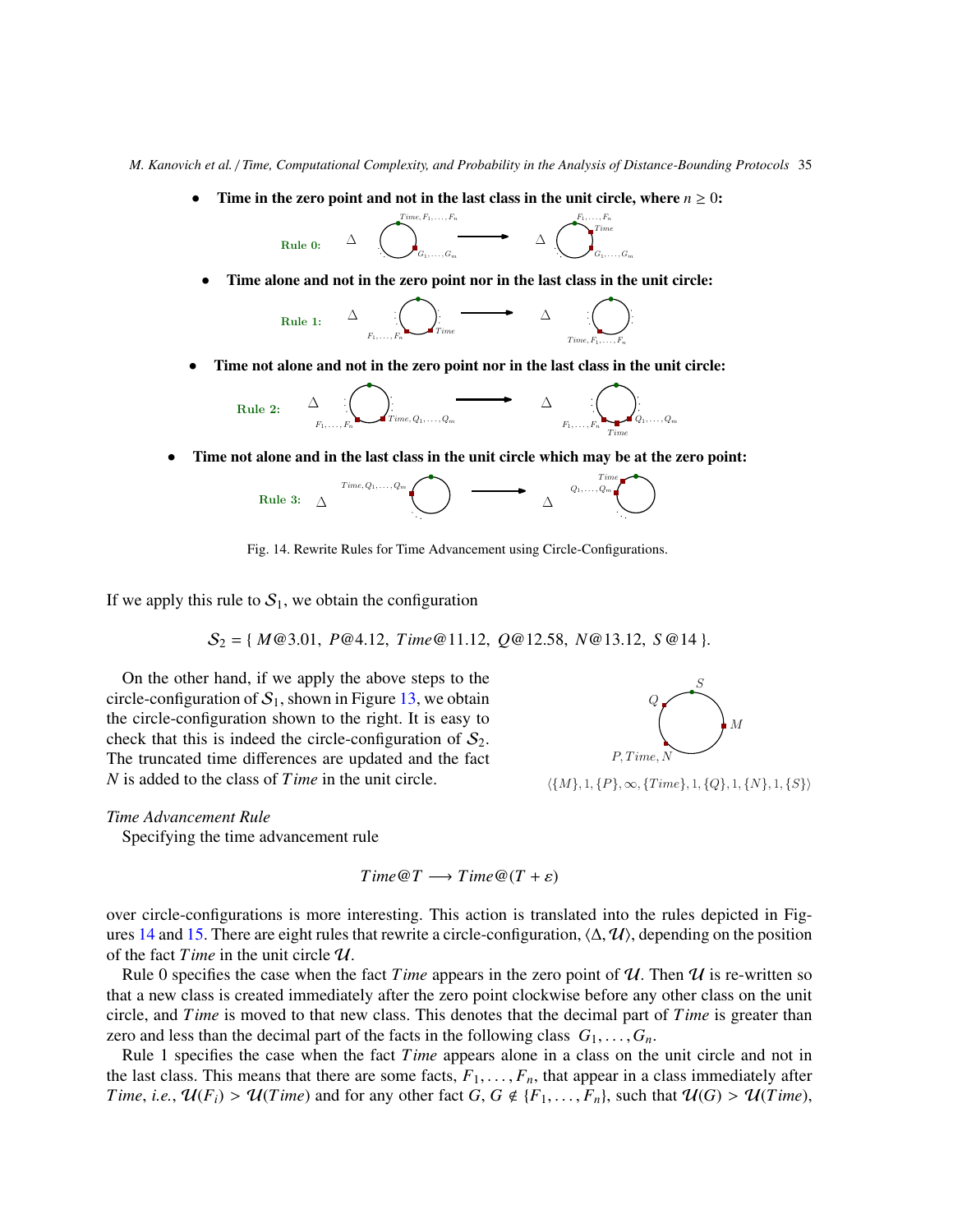<span id="page-35-0"></span>36 *M. Kanovich et al.* / *Time, Computational Complexity, and Probability in the Analysis of Distance-Bounding Protocols*



• Time alone and in the last class in unit circle and in  $\Delta$  - Case 5:  $\gamma_{-1}$  is the truncated time of  $\delta_{-1}$  + 1:

Fig. 15. (Cont.) Rewrite Rules for Time Advancement using Circle-Configurations.

 $U(G) > U(F_i)$  holds. In this case, then time can advance so that it ends up in the same class as  $F_i$ , *i.e.*, time has advanced so much that its decimal part is the same as the decimal part of the timestames of time has advanced so much that its decimal part is the same as the decimal part of the timestamps of *F*<sub>1</sub>, ..., *F*<sub>*n*</sub>. Therefore a constraint of the form  $T_{F_i} > T_{Time} + D$  that was satisfied by  $\langle \Delta, \mathcal{U} \rangle$  might no longer be satisfied by the resulting circle-configuration, depending on *<sup>D</sup>* and the δ-configuration <sup>∆</sup>.

Rule 2 is similar, but is only applicable when *Time* is not alone in the unit circle class, *i.e.*, there is at least one fact  $Q_i$  such that  $U(Time) = U(Q_i)$  and this class is not the last one, as in Rule 1. Then, Rule 2 advances time enough so that its decimal part is greater than the decimal part of the timestamps of *Q<sup>i</sup>* , but not greater than the decimal part of the timestamps of the facts in the class that immediately follows on the circle.

For example, Rule 2 could be applied to the circle-configuration  $\mathcal{A}_{S_1}$  shown in Figure [13.](#page-32-0) We obtain the following circle-configuration, where the δ-configuration does not change, but the fact *Time* is moved to a new class on the unit circle, obtaining the circle-configuration  $\mathcal{A}_{S_3}$  shown to the right, Figure [16.](#page-35-1)

<span id="page-35-1"></span>

Rule 3 is similar to Rule 2, but it is applicable

when *Time* is in the last equivalence class, in which case a new class is created and placed clockwise immediately before the zero point of the circle.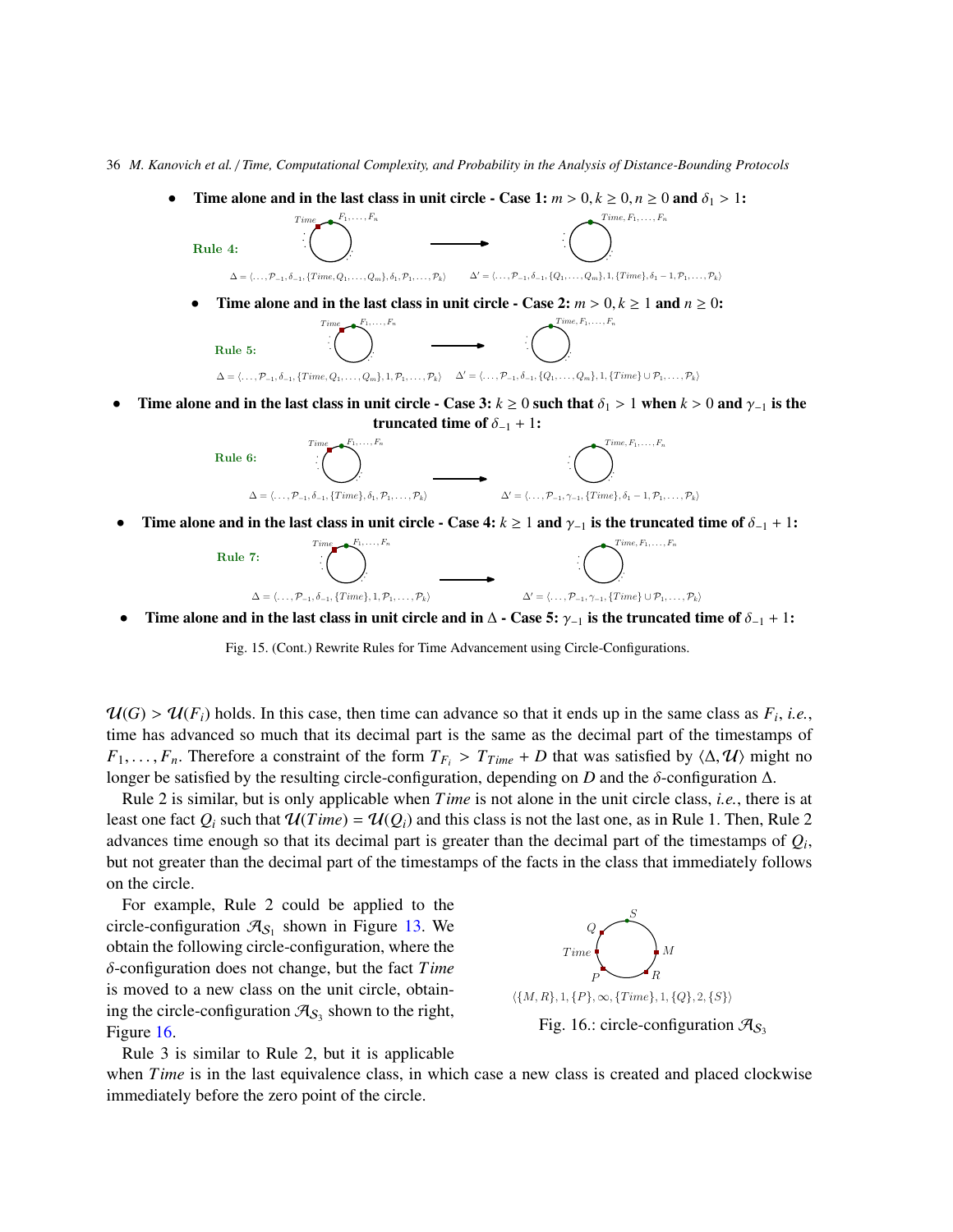Notice that the  $\delta$ -configuration is not changed by Rules 0-3. The only rules that change the  $\delta$ configuration are the Rules 4, 5, 6 and 7, as in these cases *Time* advances enough to complete the unit circle, *i.e.*, reach the zero point.

Rules 4 and 5 handle the case when *Time* initially has the same integer part as timestamps of other facts  $Q_1, \ldots, Q_m$ , in which case it might create a new class in the  $\delta$ -configuration (Rule 4) or merge with the following class  $P_1$  (Rule 5). Rules 6 and 7 handle the case when *Time* does not have the same integer part as the timestamp of any other fact, *i.e.*, it appears alone in ∆, in which case it might still remain alone in the same class (Rule 6) or merge with the following class  $P_1$  (Rule 7). Notice that the time difference, δ−1, to the class, <sup>P</sup>−1, immediately before the class of *Time* is incremented by one and truncated by the value of *Dmax* if necessary.

For example, consider the circle-configuration  $\mathcal{A}_{S_3}$  illustrated in Figure [16.](#page-35-1) It is easy to check that by applying Rule 1, followed by Rule 3 to  $\mathcal{A}_{S_3}$  we obtain a circleconfiguration for which the Rule 7 is applicable. After applying Rule 7 we obtain the configuration  $\mathcal{A}_{S_4}$  shown to the right.



Given a reachability problem  $\mathcal T$  and an upper bound  $D_{max}$  on the numeric values of  $\mathcal T$  with the set of rules R containing an instantaneous rule *r*, we write [*r*] for the corresponding rewrite rule of *r* over circle-configurations as described above. Moreover, let *Next* be the set of 8 time advancing rules shown in Figures [14](#page-34-0) and [15.](#page-35-0) Notice that for a given circle-configuration only one of these rules is applicable.

Therefore, we write

$$
\widetilde{\mathcal{R}} = \{ [r] : r \in \mathcal{R} \} \cup Next
$$

for the set of rules over circle-configurations corresponding to the set of rules  $R$  over configurations.

We use  $\mathcal{A} \longrightarrow_a \mathcal{A}_1$  for the one-step reachability relation between circle-configurations using the rewrite rule *a*, *i.e.*, the circle-configuration  $A$  may be rewritten to the circle-configuration  $A_1$  using the rewrite rule *a*. Finally,  $\mathcal{A} \longrightarrow^* \mathcal{A}_1$  (respectively,  $\mathcal{A} \longrightarrow^*_{\mathcal{R}'} \mathcal{A}_1$ ) denotes the reflexive transitive closure relation of the one-step relation (respectively, using only rules from the set  $\mathcal{R}' \subseteq \widetilde{\mathcal{R}}$ ).

<span id="page-36-0"></span>**Lemma 6.3.** Let  $\mathcal T$  be a reachability problem and  $D_{max}$  be an upper bound on the numeric values in  $\mathcal{T}$ *. Let*  $\mathcal{A}_1$  *be the circle-configuration of the configuration*  $\mathcal{S}_1$ *, and r be an instantaneous action in*  $\mathcal{T}$ *. Then*  $S_1 \longrightarrow_r S_2$  *if and only if*  $\mathcal{A}_1 \longrightarrow_{[r]} \mathcal{A}_2$ *, where*  $\mathcal{A}_2$  *is the circle-configuration of*  $S_2$ *. Moreover,*  $S_1 \longrightarrow_{Tick} S_2$  *if and only if*  $\mathcal{A}_1 \longrightarrow_{Next}^* \mathcal{A}_2$ *, where*  $\mathcal{A}_2$  *is the circle-configuration of*  $S_2$ *.* 

*Proof.* Following Lemma [6.2](#page-32-1) we only need to prove the claim regarding *Tick* and *Next* rules as  $S_1$ satisfies the time constraints of rule  $r$  if and only if its circle-configuration  $\mathcal{A}_1$  also satisfies the constraints in [*r*]. Moreover  $\mathcal{A}_2$  is the circle-configuration of  $\mathcal{S}_2$  by construction.

In order to prove that, given a transition *Next* over circle-configurations, there is the matching pair of configurations and the appropriate instance of *Tick* rule, we first show how to extract a corresponding concrete configuration S from a given circle-configuration  $A = \langle \Delta, \mathcal{U} \rangle$ , where

$$
\Delta = \left\{ \{P_1^1, \ldots, P_{m_1}^1\}, \delta_{1,2}, \{P_1^2, \ldots, P_{m_2}^2\}, \ldots \{P_1^{j-1}, \ldots, P_{m_{j-1}}^{j-1}\}, \delta_{j-1,j}, \{P_1^j, \ldots, P_{m_j}^j\} \right\},
$$
  

$$
\mathcal{U} = \left[ \{Q_1^0, \ldots, Q_{m_0}^0\}_{\mathcal{Z}}, \{Q_1^1, \ldots, Q_{m_1}^1\}, \ldots, \{Q_1^k, \ldots, Q_{m_k}^k\} \right].
$$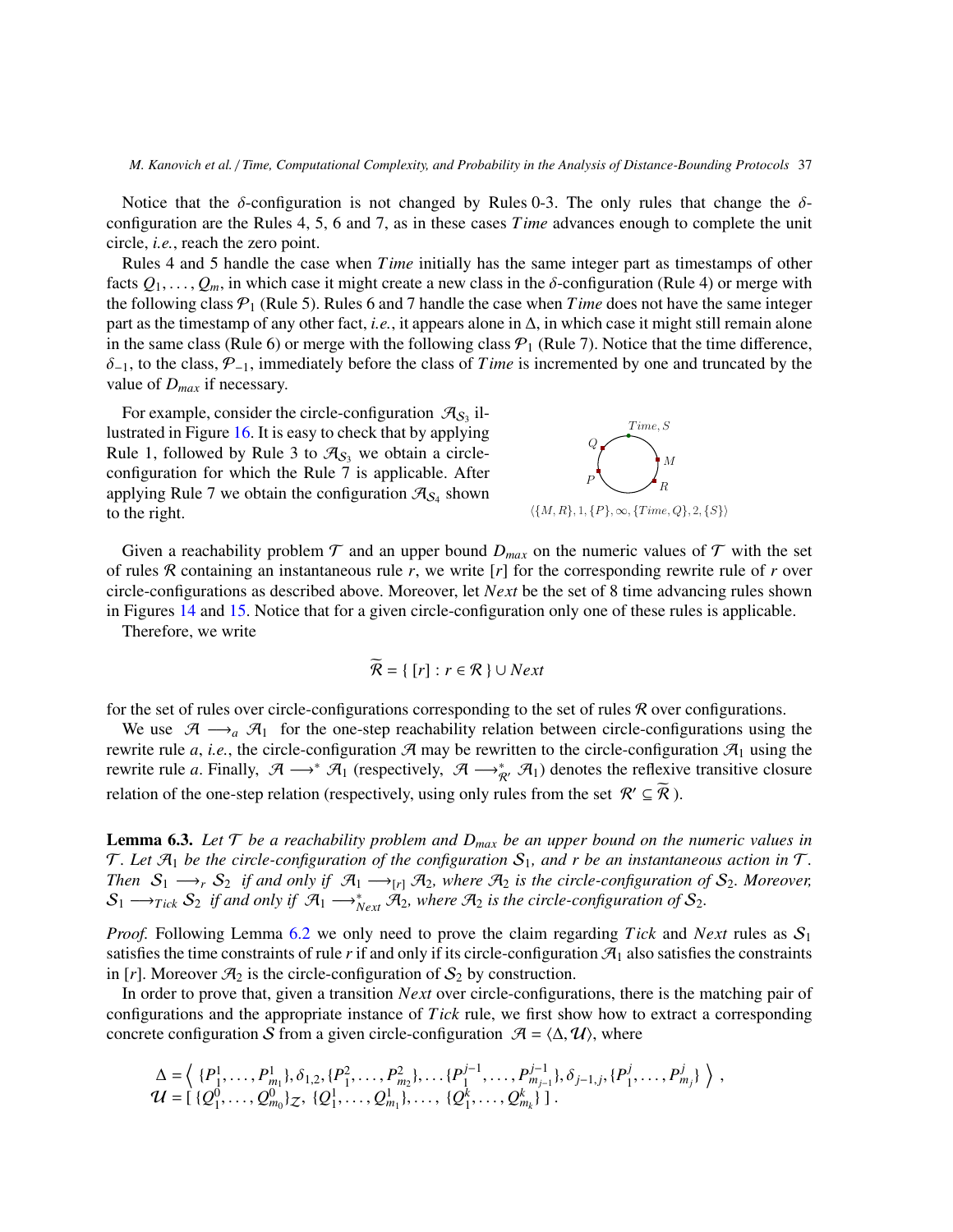Recall that  $\{P_1^1, \ldots, P_{m_1}^1, P_1^2, \ldots, P_{m_j}^j\} = \{F_1, \ldots, F_n, Time\}$  so we easily obtain (untimed) facts of the configuration S. We timestamp these facts as follows. From  $\Delta$  we can extract natural numbers to be assigned as integer values of timestamps of facts: We assign  $I_1 = 0$  as the integer part of the timestamp of each of the facts  $P_1^1, \ldots, P_{m_1}^1$ . As  $I_{i+1}$ , the integer part of the timestamp of each of the facts  $P_1^{i+1}$  we set  $P_1^{i+1}, \ldots, P_{m_{i+1}}^{i+1}$ , we set

$$
I_{i+1} = \begin{cases} I_i + \delta_{i,i+1} , & \text{if } \delta_{i,i+1} \leq D_{max} \\ I_i + D_{max} + 1 , & \text{if } \delta_{i,i+1} = \infty \end{cases} , \quad i = 1, \ldots, j-1.
$$

Then, from  $U$  we can extract values to be assigned as decimal values of timestamps. We set 0 as the decimal part of facts  $Q_1^0, \ldots, Q_m^0$ , and  $\frac{i}{k+1}$  as the decimal part of facts  $Q_1^i, \ldots, Q_m^i$ ,  $\forall i = 1, \ldots, k$ . Obtained timestamped facts form configuration  $S$  corresponding to circle-configuration  $A$ .

Let  $\mathcal{A}_1 \rightarrow_{Next} \mathcal{A}_2$ . From  $\mathcal{A}_1$  we extract a corresponding concrete configuration  $\mathcal{S}_1$  as described above. Recall that *Next* is a set of 8 rules representing time advancement over circle-configurations, as given in Figures [14](#page-34-0) and [15.](#page-35-0) Depending on the position of the fact *Time* in  $\mathcal{A}_1$  only one of the 8 rules from *Next* applies. Assume that  $\mathcal{A}$  fits the first case, *i.e.*, *Rule* 0 in Figure [14.](#page-34-0) Then, any value  $\varepsilon \in \langle 0, \frac{1}{k+1} \rangle$ ,  $e.g., \varepsilon = \frac{1}{2(k+1)}$ , is suitable for an instance of the *Tick* rule,  $Time@T \rightarrow Time@(T+\varepsilon)$ , in  $S_1 \rightarrow_{Tick} S_2$ <br>so that  $\mathcal{A}_2$  corresponds to configuration  $S_2$ so that  $\overline{\mathcal{A}_2}$  corresponds to configuration  $\mathcal{S}_2$ .

In the same way we can take  $\varepsilon \in \langle 0, \frac{1}{k+1} \rangle$  in cases corresponding to *Rule* 2 and *Rule* 3 from Figure [14.](#page-34-0) For the remaining rules, *i.e.*, *Rule* 1 and *Rule* 4 to *Rule* 7, taking  $\varepsilon = \frac{1}{k+1}$  results in  $\mathcal{A}_2$  that corresponds to configuration  $S_2$ . That is because the timestamp of *Time*, say  $\frac{j}{k+1}$  $\frac{J}{k+1}$ , is increased exactly so that it matches the decimal part of next group of facts, that is  $\frac{j+1}{k+1}$  or 0.

For the opposite direction let  $S_1 \rightarrow r_{ick} S_2$  by means of the instance of *Tick* using the actual value  $\varepsilon$ , written  $S_1 \longrightarrow_{Tick_s} S_2$ . Configurations  $S_1$  and  $S_2$  differ only in the timestamp of the fact *Time*. It may well be that  $S_1$  and  $S_2$  correspond to the same circle-configuration  $\mathcal{A}_1 = \mathcal{A}_2$ . Then, to the given *Tick* action,  $S_1 \rightarrow_{Tick} S_2$ , corresponds the empty sequence of *Next* actions,  $\mathcal{A}_1 \rightarrow_{Next}^* \mathcal{A}_2$ . In the rest of the proof we assume that  $S_1$  and  $S_2$  do not correspond to the same circle configuration.

The effect of the  $Tick_{\varepsilon}$  rule is the same as the effect of consecutively applying a series of  $Tick$  rules using  $\varepsilon_i$  where  $\varepsilon_1 + \cdots + \varepsilon_n = \varepsilon$ . We can choose a sequence of values  $\varepsilon_i$  so that to the *Tick* for  $\varepsilon_i$ , for each *i* corresponds a single application of the *Next* rule: each *i*, corresponds a single application of the *Next* rule:

$$
S_1 \rightarrow_{Tick_{\varepsilon_1}} S^1 \rightarrow_{Tick_{\varepsilon_2}} S^2 \rightarrow_{Tick_{\varepsilon_3}} \cdots \rightarrow_{Tick_{\varepsilon_n}} S_2
$$
  

$$
\begin{array}{cccccc}\n\hat{\xi} & \hat{\xi} & \cdots & \hat{\xi} \\
\mathcal{A}_1 & \rightarrow_{Next} & \mathcal{A}^1 \rightarrow_{Next} & \mathcal{A}^2 \rightarrow_{Next} \cdots & \rightarrow_{Next} & \mathcal{A}_2\n\end{array}
$$

Consecutive application of such *Tick*ε*<sup>i</sup>* corresponds to a series of the *Next* rules as given in Figures [14](#page-34-0) and [15.](#page-35-0) Namely, each  $\varepsilon_i$  corresponds to one of the 8 Next rules.

Concrete values of timestamps in S reflect in the position of the fact *Time* in  $\mathcal{A}_1$ . Let the fact  $Q@T_Q$ be one of the facts in S with the smallest difference  $dec(T_0) - dec(T) > 0$ . If the global time *T* has the decimal part equal to some other fact in the configuration, taking  $0 < \varepsilon < dec(T_0) - dec(T)$  corresponds to the application of either *Rule* 0, *Rule* 2 or *Rule* 3. Otherwise, if the decimal part of *T* is different than the decimal part of all other facts in  $S_1$ , taking  $\varepsilon_i = dec(T_Q) - dec(T)$  results in the new global time that matches the timestamp  $T_O$  in its decimal part. that matches the timestamp  $T_Q$  in its decimal part.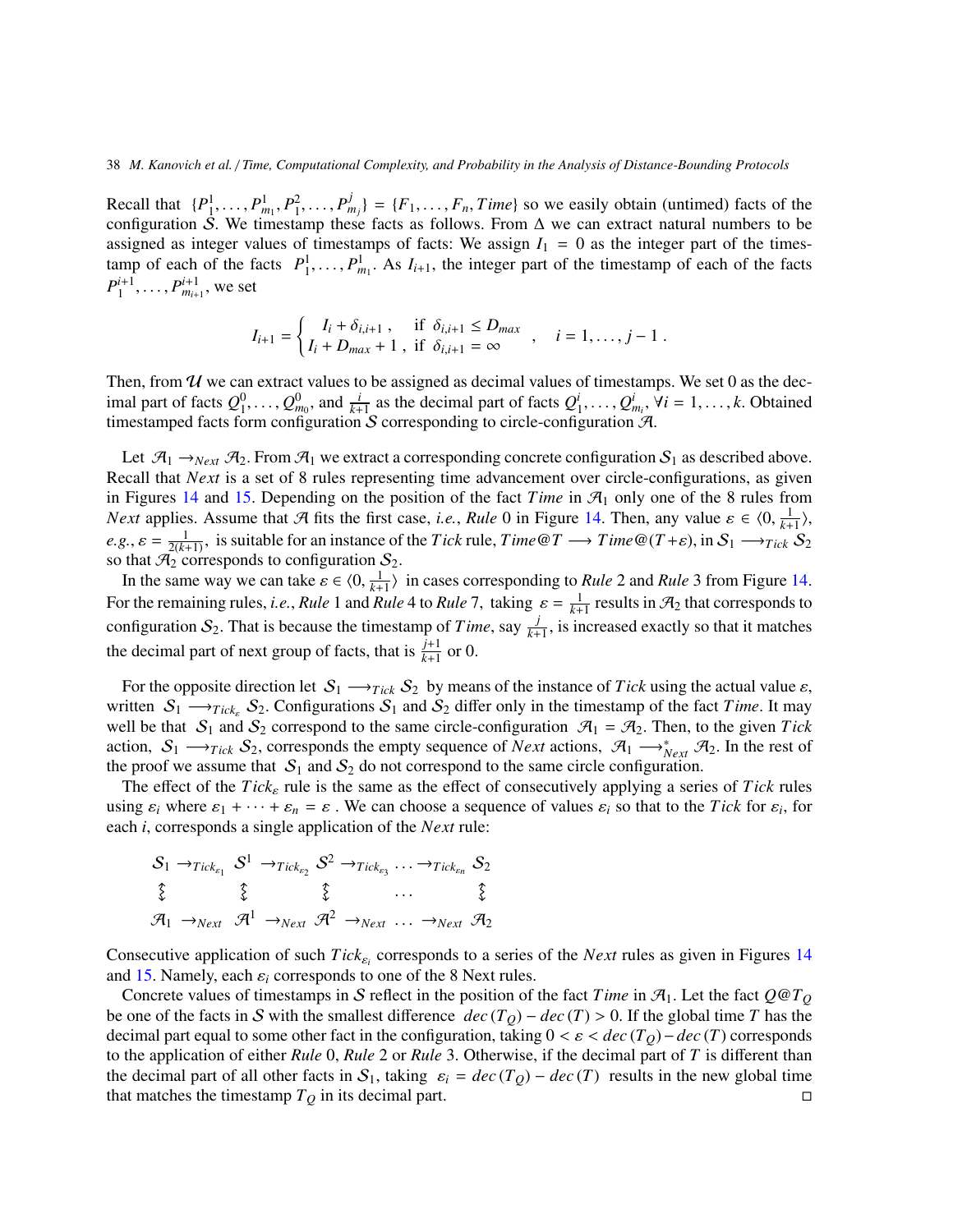<span id="page-38-1"></span>**Theorem 6.4.** Let  $\mathcal T$  be a reachability problem,  $D_{max}$  be an upper bound on the numeric values in  $\mathcal T$ . *Then*  $S_I \rightarrow S_G$  *for some initial and goal configurations*  $S_I$  *and*  $S_G$  *in*  $T$  *if and only if*  $\mathcal{A}_I \rightarrow^* \mathcal{A}_G$ *where*  $\mathcal{A}_I$  *and*  $\mathcal{A}_G$  *are the circle-configurations of*  $S_I$  *and*  $S_G$ *, respectively.* 

*Proof.* The proof is by induction on the length of the given plan. Additionally, as in the proof of Lemma [6.3,](#page-36-0) we can assume that each instance of the time advancement rule in the plan over configurations uses a concrete value ε that corresponds to a single application of one of the *Next* rules in the matching plan over circle-configurations, or to no action at all (*i.e.*, to an empty sequence of *Next* actions). We get the following bisimulation:

$$
\begin{array}{ccc}\nS_I \rightarrow_{r_1} \cdots \rightarrow_{r_{i-1}} S_{i-1} \rightarrow_{r_i} S_i \rightarrow_{r_{i+1}} \cdots \rightarrow_{r_n} S_G \\
\begin{array}{ccc}\n\updownarrow & & \updownarrow \\
\mathcal{A}_I \rightarrow_{r'_1} \cdots \rightarrow_{r'_{i-1}} \mathcal{A}_{i-1} \rightarrow_{r'_i} \mathcal{A}_i \rightarrow_{r'_{i+1}} \cdots \rightarrow_{r'_n} \mathcal{A}_G\n\end{array}\n\end{array}
$$

where  $r_i'$ *i* is either the instantaneous action [*ri*] over circle-configurations, one of the *Next* rule as given in Figures [14](#page-34-0) and [15,](#page-35-0) or an empty action (in which case  $\mathcal{A}_{i-1} = \mathcal{A}_i$ ).  $□$ 

This theorem establishes that the set of plans over circle-configurations is a sound and complete representation of the set of plans with dense time. This means that we can search for solutions of problems symbolically, that is, without writing down the explicit values of the timestamps, *i.e.*, the real numbers, in a plan.

## <span id="page-38-0"></span>7. Complexity Results

This section details some of the complexity results for the reachability problem.

Reachability problem is a rather general problem that can have various applications. For example, the secrecy problem from the field of protocol security can be considered as an instance of the reachability problem. Namely, by interacting with the protocol run, the goal of the intruder is to learn a secret that is initially only known to another participant of the protocol.

In our previous work we have already considered such an application of our formal models in protocol security. In [\[20,](#page-45-14)[21\]](#page-45-21) we consider bounded memory protocol theories and intruder theories and the corresponding secrecy problem. These formalizations bound the number of concurrent protocol sessions. However, the total number of protocol sessions and the total number of fresh values created is unbounded.

The model introduced in this paper can similarly be applied in the protocol security analysis. As in [\[20,](#page-45-14)[21\]](#page-45-21), when using only balanced actions, one can necessarily consider only a bounded number of *concurrent* sessions. Nevertheless, the analysis would consider an unbounded number of protocol sessions in *total*.

In addition, by containing the dimension of time, our model presented in this paper can be used for the analysis of time-sensitive protocols, such as cyber-physical security protocols, and their properties.

#### *Conditions for Decidability*

From the literature, we can infer some conditions for decidability of the reachability problem in general: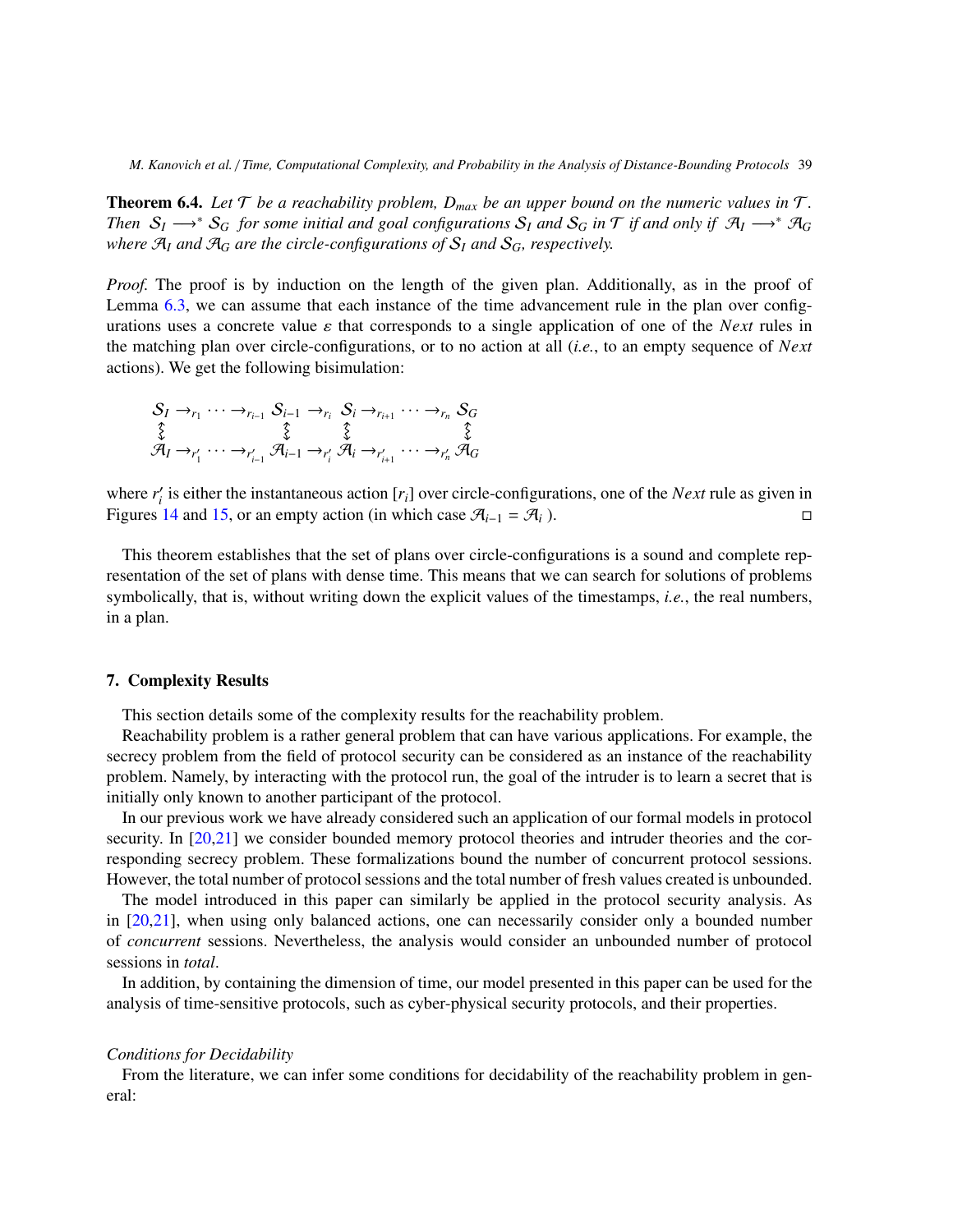- (1). *Upper Bound on the Size of Facts*: In general, if we do not assume an upper bound on the size of facts appearing in a plan, where the size of facts is the total number of predicate, function, constant and variable symbols it contains (*e.g.*, the size of  $P(f(a), x, a)$  is 5), then it is easy to encode the Post-Correspondence problem which is undecidable, see  $[7,15]$  $[7,15]$ .<sup>8</sup> Thus we will assume an upper bound on the size of facts, denoted by the symbol *k*.
- (2). *Balanced Actions*: An action is balanced if its pre-condition has the same number of facts as its post-condition [\[27\]](#page-45-15). The reachability problem is undecidable for (un-timed) systems with possibly unbalanced actions even if the size of facts is bounded  $[7,15]$  $[7,15]$ . In a balanced system, on the other hand, the number of facts in any configuration in a plan is the same as the number of facts of the initial configuration, allowing one to recover decidability under some additional conditions. We denote the number of facts in the configuration by the symbol *m*.

Both undecidability results related to (un)balanced actions as well as the upper bound on the size of facts are time irrelevant, they carry over to systems with dense time.

(3). *Conditions for Timestamps and Time Constraints*: Recall the form of instantaneous rules in our systems (Equation [\(5\)](#page-8-0) in Section [3\)](#page-7-0) and the conditions the form of the rules imposes on timestamps and time constraints.

In particular, the form of instantaneous rules imposes the restriction on using only natural numbers (for *D*s and *Di*s) in time constraints and timestamps of created facts. This is not as restrictive as it may appear. Namely, we are able to capture systems that would allow rational numbers as well. These numbers are constants in any given concrete model, and they are used to specify concrete time requirements. By allowing rational numbers we would not add to expressivity of the system, since these constants can be multiplied with a common multiple of their denominators, to obtain natural numbers. The only difference between the original model (with rationals) and the obtained model (with only natural numbers) is the intended denotation of the time units used in the model. For example, one could use minutes instead of days or hours. The intended semantics of the system represented would not change. In fact, to maintain all our results valid, it suffices to assume that all these numerical constants mentioned within the above constraints and timestamps are commensurable, that is, these constants can be given in terms of a common unit.

Furthermore, the form of instantaneous rules restricts the form of timestamps of created facts and the form of time constraints. Timestamps are necessarily of the form  $T + D$ , where  $T$  is the current time of the enabling configuration and *D* a natural number, and time constraints are relative, *i.e.*, involve exactly two time variables from the pre-condition of the rule. In [\[25\]](#page-45-6) we have shown that relaxing either of the form of timestamps or the form of time constraints leads to the undecidability of the reachability problem for multiset rewriting models with discrete time. The same would thus lead to the undecidability of the reachability problems considered in this paper. In particular, we get undecidability for systems with non-relative time constraints that involve three or more time variables. Similarly, we fall into undecidabilty if we allow timestamps of the created facts to be (already linear) polynomials of time variables from the pre-condition of the rule. See [\[25\]](#page-45-6) for more details.

Corollary 7.1. *The reachability problem for our model is undecidable in general.*

<sup>8</sup>We leave for Future Work the investigation of specific cases, *e.g.*, protocol with tagging mechanisms, where this upper bound may be lifted [\[39\]](#page-45-22).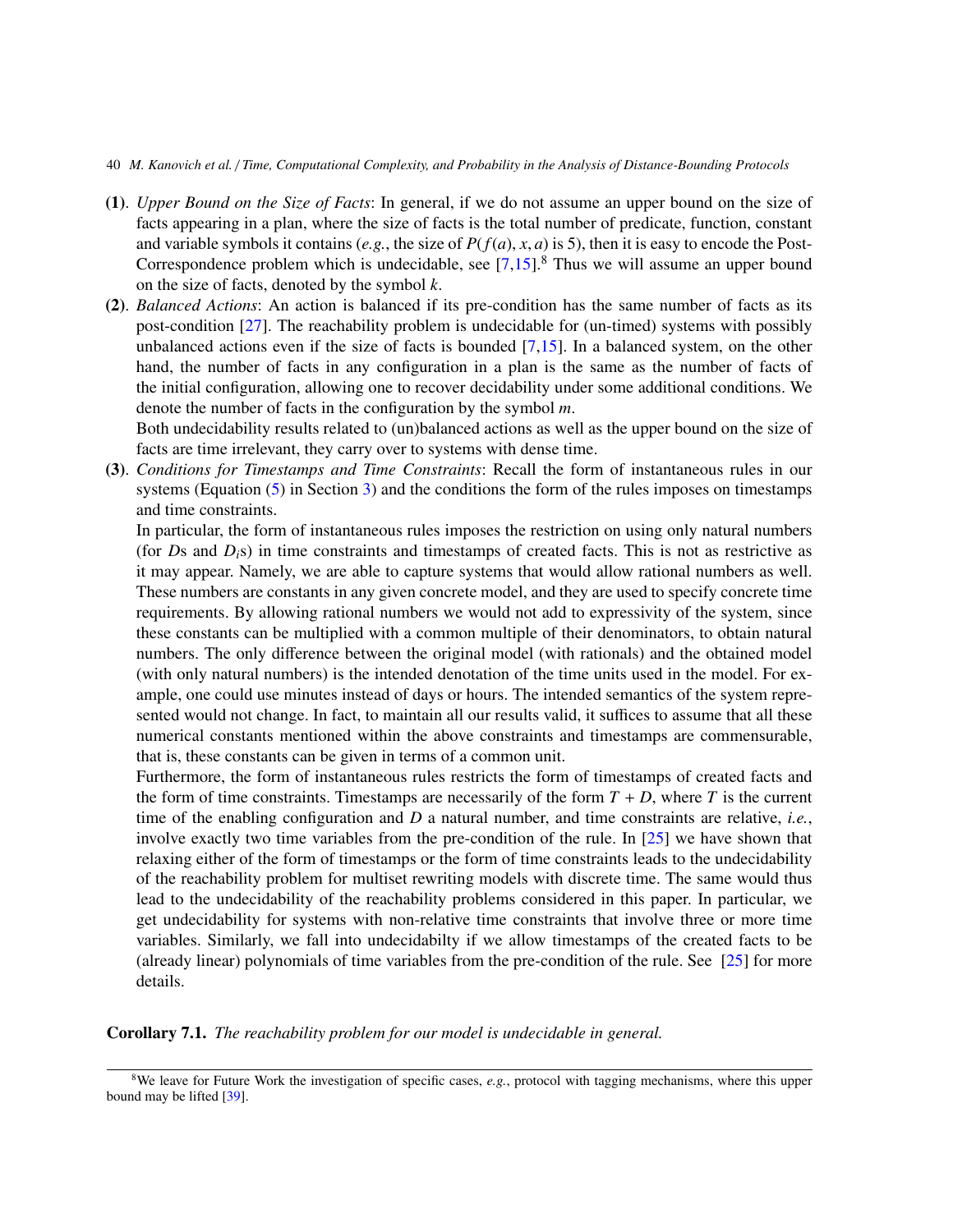*Proof.* To an instance of a reachability problem for (un-timed) systems with possibly unbalanced actions, we associate a timed version of the same problem as follows.

We attach arbitrary timestamps to facts in the initial configuration. Similarly, to each (untimed) fact in the goal configuration we attach a different time variable. We put no constraints to the initial and goal configurations. This way, timestamps of facts in the initial and the goal configuration play no particular role in the reachability problem.

Finally, we consider the following set of instantaneous rules: For every rule

$$
W_1 \ldots, W_k, F_1, \ldots, F_n \longrightarrow \exists \vec{X}. [W_1, \ldots, W_k, Q_1, \ldots, Q_m]
$$

in the un-timed system we take the corresponding rule

$$
Time@T, W_1@T_1, \ldots, W_k@T_k, F_1@T'_1, \ldots, F_n@T'_n \longrightarrow
$$
  

$$
\exists \vec{X}. [Time@T, W_1@T_1, \ldots, W_k@T_k, Q_1@T, \ldots, Q_m@T ]
$$

Notice that above rules have no guards attached and since facts have arbitrary timestamps, the application of rules in the timed system is independent from the time aspect.

Clearly, the original (untimed) reachability problem has a solution if and only if its associated timed version (as described above) has a solution. Since the reachability problem for (untimed) systems with possibly unbalanced actions is undecidable, the reachability problem for timed systems with possibly unbalanced actions is undecidable as well.

*PSPACE-Completeness* We show that the reachability problem for our model with dense time and balanced actions is PSPACE-complete. Interestingly, the same problem is also PSPACE-complete when using models with discrete time [\[24\]](#page-45-5).

Given the machinery in Section [6,](#page-28-0) we can re-use many results in the literature to show that the reachability problem is also PSPACE-complete for balanced systems with dense time that can create fresh values, as given in Section [3,](#page-7-0) assuming an upper bound on the size of facts. For instance, we use the machinery detailed in [\[20\]](#page-45-14) to handle the fact that a plan may contain an unbounded number of fresh values.

The PSPACE lower bound can be inferred from [\[20\]](#page-45-14). The interesting bit is to show PSPACE membership of the reachability problem. The following lemma establishes an upper bound on the number of different circle-configurations:

Lemma 7.2. *Given a reachability problem* T *under a finite alphabet* Σ*, an upper bound on the size of facts, k, and an upper bound, Dmax, on the numeric values appearing in* T*, then the number of di*ff*erent circle-configurations, denoted by*  $L_T(m, k, D_{max})$ *, with m facts (counting repetitions) is* 

$$
L_{\mathcal{T}}(m, k, D_{max}) \le J^{m}(D + 2mk)^{mk}m^{m}(D_{max} + 2)^{(m-1)},
$$

*where J and D are, respectively, the number of predicate and the number of constant and function symbols in* Σ*.*

*Proof.* A circle-configuration consists of a  $\delta$ -configuration  $\Delta$ :

$$
\Delta = \left\{ \{Q_1^1, \ldots, Q_{m_1}^1\}, \delta_{1,2}, \{Q_1^2, \ldots, Q_{m_2}^2\}, \ldots, \delta_{j-1,j}, \{Q_1^j, \ldots, Q_{m_j}^j\} \right\}
$$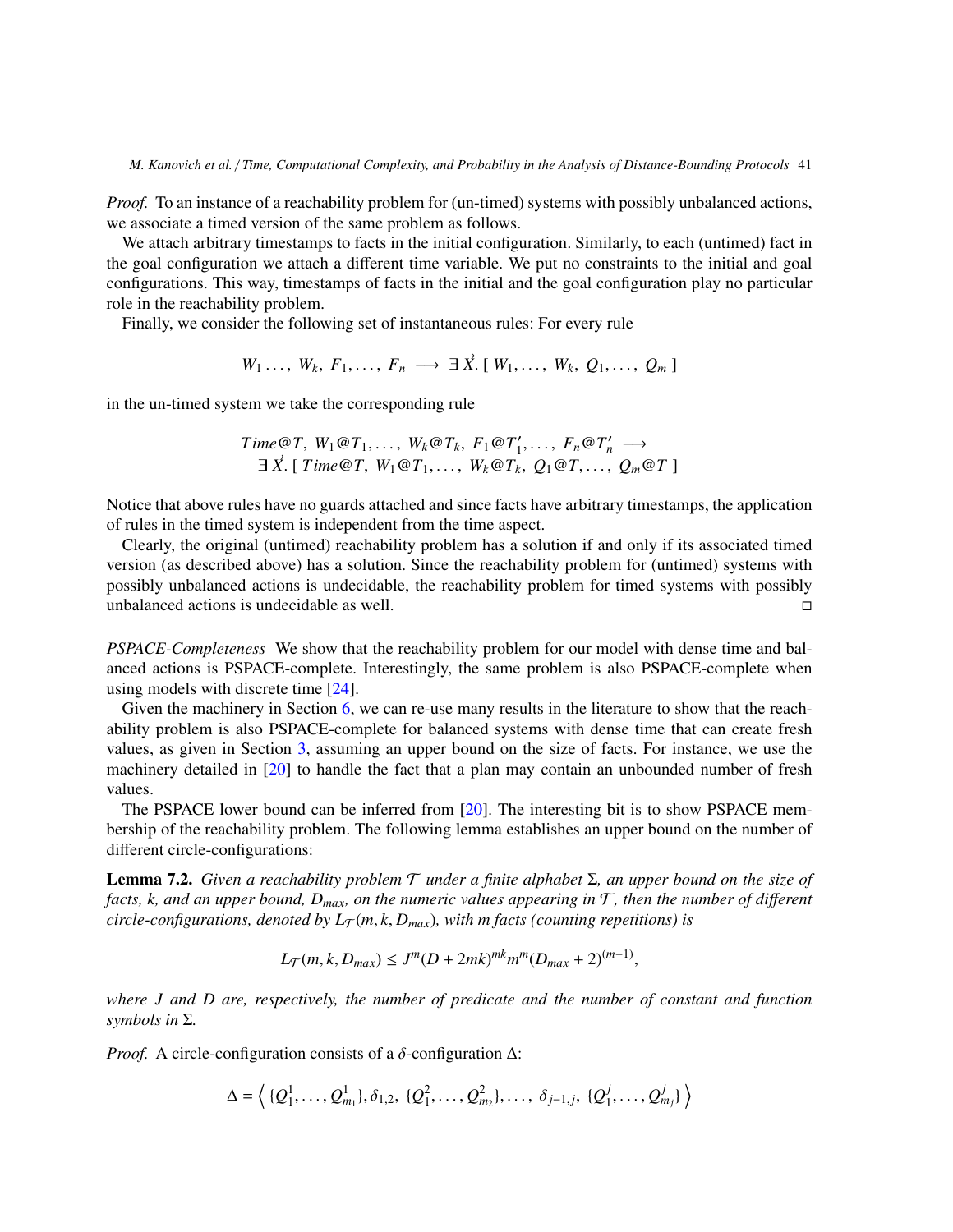and unit circle  $\mathcal{U}$ :

$$
\mathcal{U} = [\{Q_1^0,\ldots,Q_{m_0}^0\}_Z,\ \{Q_1^1,\ldots,Q_{m_1}^1\},\ldots,\ \{Q_1^j,\ldots,Q_{m_j}^j\}].
$$

In each component, ∆ and U, there are *m* facts, therefore there are *m* slots for predicate names and at most *mk* slots for constants and function symbols. Constants can be either constants in the initial alphabet Σ or names for fresh values (nonces). Following [\[20\]](#page-45-14) and Definition [3.6,](#page-12-1) we need to consider only 2*mk* names for fresh values (nonces). Finally, only time differences up to *Dmax* have to be considered together with the symbol ∞, and there are at most  $m-1$  slots for time differences  $\delta_{i,j}$  in  $\Delta$ .<br>Finally for each  $\delta$ -configuration, there are at most  $m^m$  unit circles as for each f

Finally, for each  $\delta$ -configuration, there are at most  $m^m$  unit circles as for each fact *F* we can assign a set  $\sigma$   $I(F)$  and there are at most *m* classes class,  $\mathcal{U}(F)$ , and there are at most *m* classes.

Intuitively, our upper bound algorithm keeps track of the length of the plan it is constructing and if its length exceeds  $L_T(m, k, D_{max})$ , then it knows that it has reached the same circle-configuration twice. Hence, there is a loop in the plan which can be avoided. If there is a solution plan of length that exceeds  $L_{\mathcal{T}}(m, k, D_{max})$ , there is also a shorter plan that is the solution to the same reachability problem. Therefore, we can nondeterministically search for plans of bounded length. This search is possible in PSPACE since the above number, when stored in binary, occupies only polynomial space with respect to its parameters.

For the given reachability problem  $\mathcal T$ , where *m* is the number of facts in the initial configuration and *k* an upper bound on the size of facts, assume functions  $G$  and  $R$  that return the value 1 in Turing space bounded by a polynomial in  $m$ ,  $k$  and  $log_2(D_{max})$  when given as input, respectively, a circle-configuration that is a goal circle-configuration, and a pair of a circle-configuration and a transition that is valid, *i.e.*, an instance of an action in  $\mathcal T$  that is applicable to the given circle-configuration, and return 0 otherwise.

**Theorem 7.3.** Let T be a reachability problem with balanced actions,  $S_0$  be an initial configuration with *exactly m facts,*  $D_{max}$  *be an upper bound on the numeric values appearing in*  $\mathcal{T}$ *, k an upper bound on the size of facts and let* G *and* R *be functions as described above. Then there is an algorithm that given an initial configuration*  $S_0$  *decides the problem*  $\mathcal T$  *and the algorithm runs in polynomial space with respect to m, k and*  $log_2(D_{max})$ *.* 

*Proof.* Let *m* be the number of facts in the initial configuration  $S_I$ , *k* an upper bound on the size of facts, *Dmax* a natural number that is an upper bound on the numeric values appearing in the reachability problem  $\mathcal{T}$ , that is in the timestamps of the initial configuration, or the *Ds* and  $D_i$ s in constraints or actions of the given reachability problem.

We modify the algorithms given in [\[20\]](#page-45-14) and in [\[25\]](#page-45-6) in order to accommodate explicit dense time. The algorithm must accept whenever there is a sequence of actions from  $\mathcal T$  leading from the initial configuration  $S_I$  to a goal configuration. In order to do so, we construct an algorithm that searches non-deterministically whether such a plan exists. Then we apply Savitch's Theorem to determinize this algorithm.

A crucial point here is that instead of searching for a plan using concrete values, we rely on the equivalence among configurations given in Definition [3.6](#page-12-1) and use circle-configurations only. Theorem [6.4](#page-38-1) guarantees that this abstraction is sound and faithful.

Let *i* be a natural number such that  $0 \le i \le L_T(m, k, D_{max})$ .

The algorithm begins with  $\mathcal{A}_0$  set to be the circle-configuration of  $\mathcal{S}_I$  and iterates the following sequence of operations: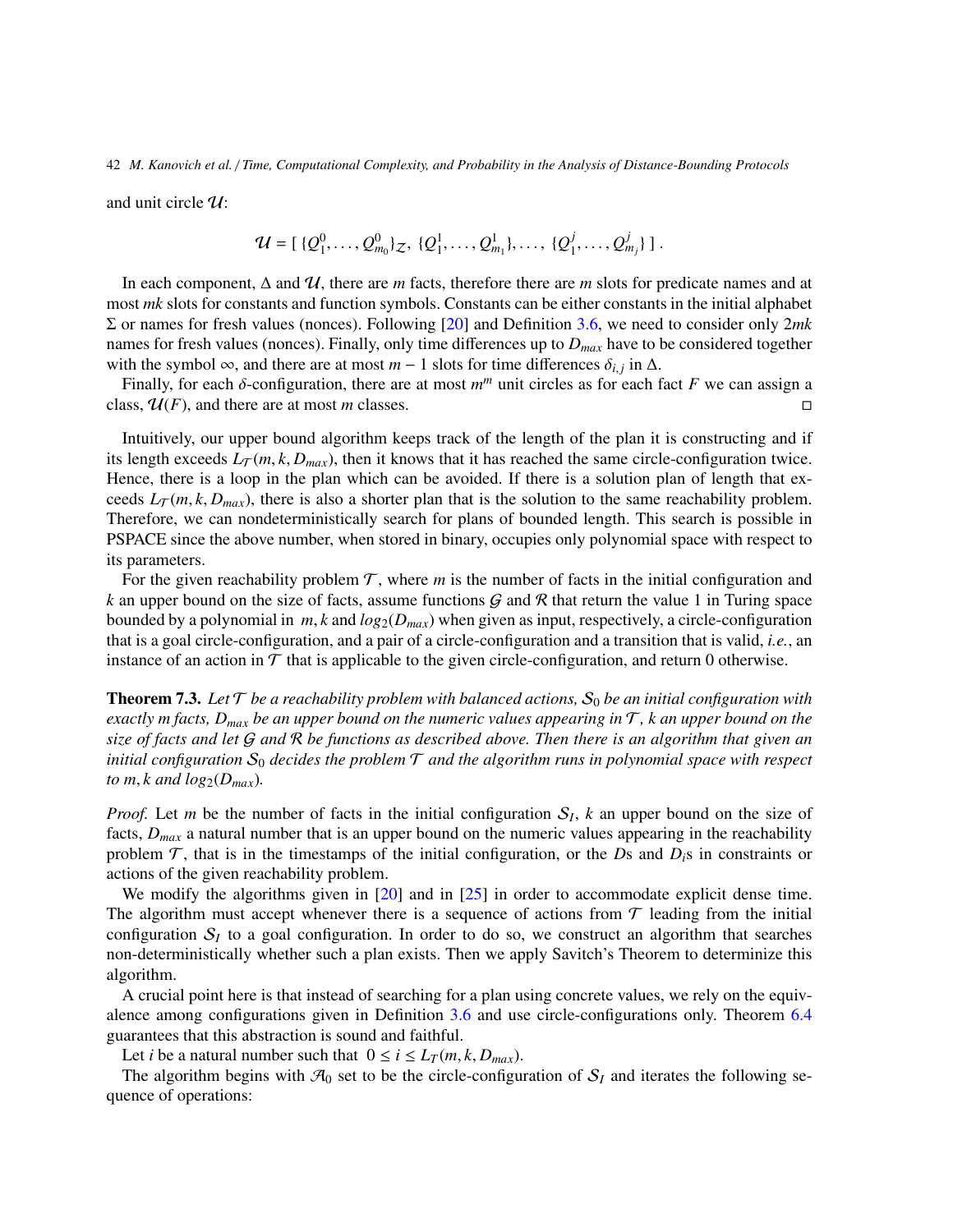- (1). If  $\mathcal{A}_i$  is representing a goal configuration, *i.e.*, if  $\mathcal{G}(\mathcal{A}_i) = 1$ , then return ACCEPT; otherwise continue;
- (2). If  $i > L_T(m, k, D_{max})$ , then FAIL; else continue;
- (3). Guess non-deterministically an action, *r*, from  $T$  applicable to  $\mathcal{A}_i$ , *i.e.*, such an action *r* that  $R(\mathcal{A}_i, r) = 1$ . If no such action exists, then return FAIL. Otherwise replace  $\mathcal{A}_i$  with the circle-configuration  $\mathcal{A}_i$ , resulting from applying the action *r* to the circle-configuration  $\mathcal{A}_i$ . configuration  $\mathcal{A}_{i+1}$  resulting from applying the action *r* to the circle-configuration  $\mathcal{A}_i$ .

We now show that this algorithm runs in polynomial space. We start with the step-counter *i*: The greatest number reached by this counter is  $L_T(m, k, D_{max})$ . When stored in binary encoding, this number only takes space that is polynomial in the given inputs:

log(*L<sup>T</sup>* (*m*, *<sup>k</sup>*, *<sup>D</sup>max*)) <sup>≤</sup> *<sup>m</sup>* log(*J*) <sup>+</sup> *mk* log(*<sup>D</sup>* <sup>+</sup> <sup>2</sup>*mk*) <sup>+</sup> *<sup>m</sup>* log *<sup>m</sup>* <sup>+</sup> (*<sup>m</sup>* <sup>−</sup> 1) log(*Dmax* <sup>+</sup> 2).

Therefore, one only needs polynomial space to store the values of the step-counter.

We must also be careful to check that any circle-configuration,  $W_i = \langle \Delta, \mathcal{U} \rangle$ , where

$$
\Delta = \left\{ \{Q_1^1, \ldots, Q_{m_1}^1\}, \delta_{1,2}, \{Q_1^2, \ldots, Q_{m_2}^2\}, \ldots, \delta_{k-1,k}, \{Q_1^k, \ldots, Q_{m_k}^k\} \right\},
$$
  

$$
\mathcal{U} = [\{Q_1^0, \ldots, Q_{m_0}^0\}_Z, \{Q_1^1, \ldots, Q_{m_1}^1\}, \ldots, \{Q_1^j, \ldots, Q_{m_j}^j\}]
$$

can be stored in space that is polynomial to the given inputs. Since our system is balanced, the size of facts is bounded, and the values of the truncated time differences,  $\delta_{i,j}$ , are bounded, it follows that the size of any circle-configuration  $(\Delta \mathcal{A})$  in a plan is polynomially bounded with respect to *m* k and the size of any circle-configuration  $\langle \Delta, \mathcal{U} \rangle$  in a plan is polynomially bounded with respect to *m*, *k* and  $log(D_{max} + 2)$ .

Finally, the algorithm needs to keep track of the action *r* guessed when moving from one circleconfiguration to another, and for the scheduling of a plan. It has to store the action that has been used at the *i th* step. Since any action can be stored by remembering two circle-configurations, one can also store these actions in space polynomial to the inputs.  $\Box$ 

# <span id="page-42-0"></span>8. Related and Future Work

The formalization of timed models and their use in the analysis of cyber-physical security protocols has already been investigated. We review this literature.

Meadows *et al.* [\[32\]](#page-45-1) and Pavlovic and Meadows in [\[38\]](#page-45-23) propose and use a logic called Protocol Derivation Logic (PDL) to formalize and prove the safety of a number of cyber-physical protocols. In particular, they specify the assumptions and protocol executions in the form of axioms, specifying the allowed order of events that can happen, and show that safety properties are implied by the axiomatization used. They do not formalize an intruder model. Another difference from our work is that their PDL specification is not an executable specification, while we have implemented our specification in Maude [\[11\]](#page-44-9). Finally, they do not investigate the complexity of protocol analysis nor investigate the expressiveness of formalizations using discrete and continuous time.

Another approach similar to [\[32\]](#page-45-1) in the sense that it uses a theorem proving approach is given by Schaller *et al.* [\[3\]](#page-44-2). They formalize an intruder model and some cyber-physical security protocols in Isabelle. They then prove the correctness of these protocols under some specific conditions and also identify attacks when some conditions are not satisfied. Their work was a source of inspiration for our

<sup>(4).</sup> Set  $i = i + 1$ .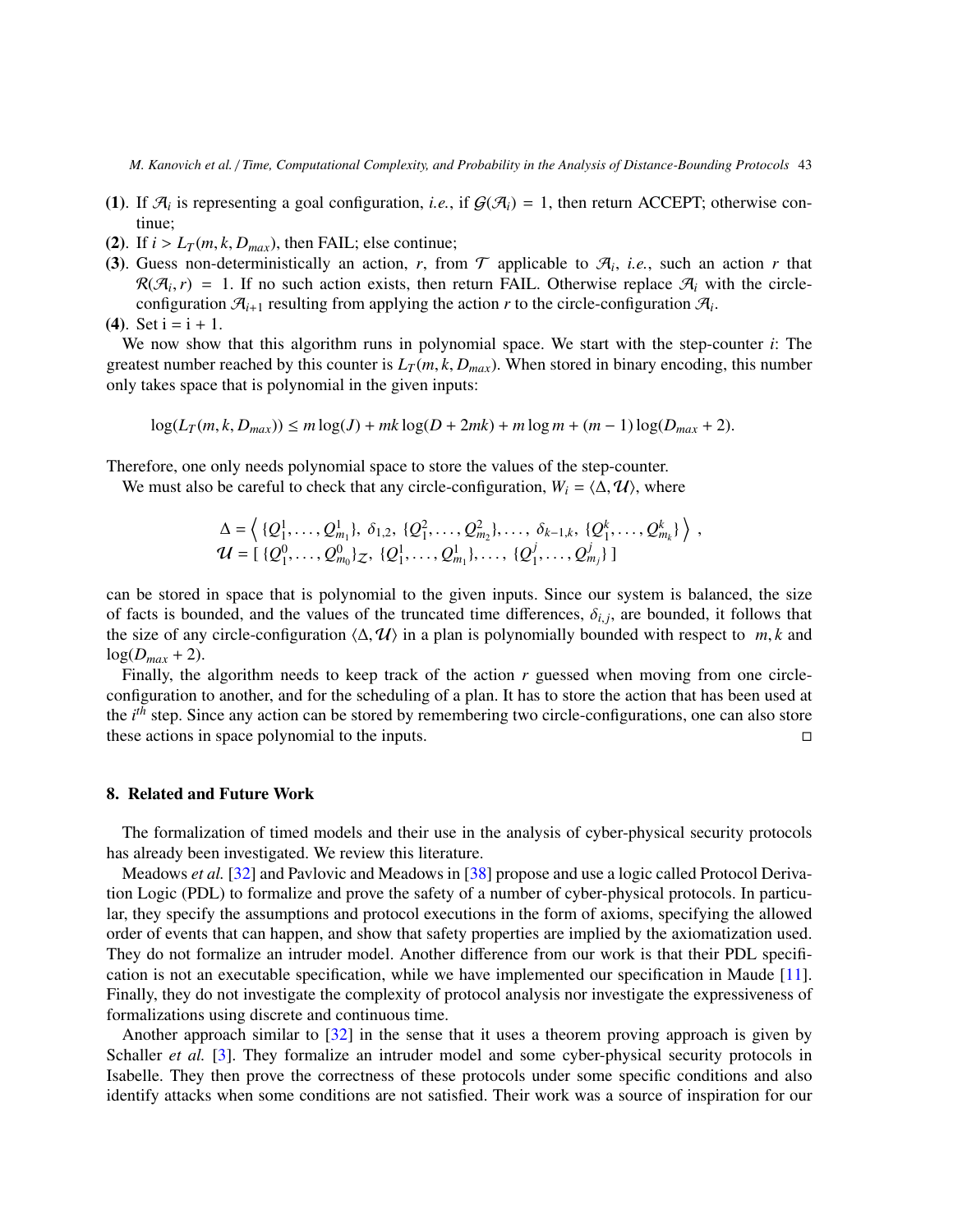intruder model specified in [\[23\]](#page-45-17), which uses the model described in Section [3.](#page-7-0) Although their model includes time, their model is not refined enough to capture the attack in-between-ticks as they do not consider the discrete behavior of the verifier.

Boureanu *et al.* [\[4\]](#page-44-4) proposed a discrete time model for formalizing distance bounding protocols and their security requirements. Thus they are more interested in the computational soundness of distance bounding protocols by considering an adversary model based on probabilistic Turing machines. They claim that their SKI protocol is secure against a number of attacks. However, their time model is discrete where all players are running at the same clock rate. Therefore, their model is not able to capture attacks that exploit the fact that players might run at different speeds.

Pavlovic and Meadows [\[37\]](#page-45-24) construct a probabilistic model for analysing distance bounding protocols against guessing attacks. The nature of the attack we consider and the attack considered in [\[37\]](#page-45-24) are quite different leading to different probabilistic models with different goals.

The Timed Automata [\[2\]](#page-44-7) (TA) literature contains models for cyber-physical protocol analysis. Corin *et al.* [\[12\]](#page-44-10) formalize protocols and the standard Dolev-Yao intruder as timed automata and demonstrate that these can be used for the analysis. They are able to formalize the generation of nonces by using timed automata, but they need to assume that there is a bound on the number of nonces. This means that they assume a bound on the total number of protocol sessions. Our model based on rewrite theory, on the other hand, allows for an unbounded number of nonces, even in the case of balanced theories [\[20\]](#page-45-14). Also they do not investigate the complexity of the analysis problems nor the expressiveness difference between models with discrete and continuous time. Lanotte *et al.* [\[29\]](#page-45-25) specify cyber-physical protocols, but protocols where messages can be re-transmitted or alternatively a protocol session can be terminated, *i.e.*, timeouts, in case a long time time elapses. They formalize the standard Dolev-Yao intruder. Finally, they also obtain a decidability result for their formalism and an EXPSPACE-hard lower bound for the reachability problem. It seems possible to specify features like timeouts and message re-transmission, in our rewriting formalism.

We also point out some important differences between our PSPACE-completeness proof and PSPACEcompleteness proof for timed automata [\[2\]](#page-44-7). A more detailed account can be found in the Related Work section of [\[25\]](#page-45-6). The first difference is that we do not impose any bounds on the number of nonces created, while the TA proof normally assumes a bound. The second difference is due to the first-order nature of rewrite rules. The encoding of a first-order system in TA leads to an exponential blow-up on the number of states of the automata as one needs take into account all instantiations of rules. Finally, the main abstractions that we use, namely circle-configurations, are one-dimensional, while regions used in the TA PSPACE proof are multidimensional.

Malladi *et al.* [\[31\]](#page-45-26) formalize distance bounding protocols in strand spaces. They then construct an automated tool for protocol analysis using a constraint solver. They did not take into account the fact that the verifier is running a clock in their analysis and therefore are not able to detect the attack in-betweenticks.

Cheval and Cortier [\[8\]](#page-44-11) propose a way to prove the properties based on the observational equivalence of processes taking account the time processes execute with time by reducing this problem to the observational equivalence based on the length of inputs. They are able to automatically show that RFID protocols used by passports suffer a privacy attack. While the problems considered are different, it seems possible to use our machinery to prove complexity results on problems based on observational equivalence. We leave this as future work.

Nigam *et al.* [\[34\]](#page-45-20) investigated further the properties of timed intruder models formalized in a language similar to our timed MSR framework. It is possible to infer an upper-bound on the number of time intrud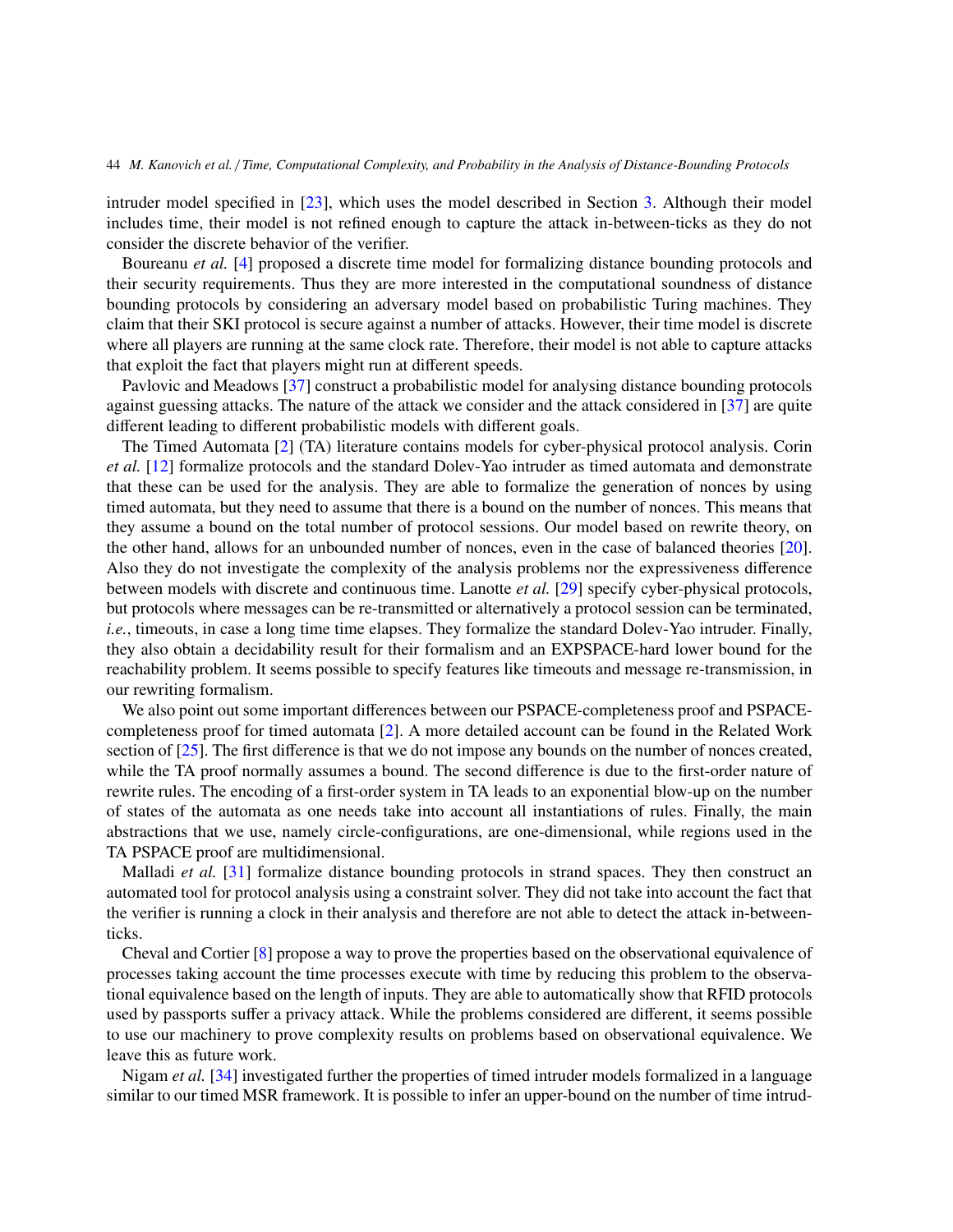ers to consider for cyber-physical security protocol verification. Based on this result, they implemented in Maude, also using SMT solvers, a prover that automates such a verification of protocol security including the attack in-between-ticks introduced here.

Finally, [\[13\]](#page-45-2) introduces a taxonomy of attacks on distance bounding protocols, which include a new attack called Distance Hijacking Attack. This attack was caused by failures not in the time challenges phase of distance bounding protocols, but rather in the authentication phases. It would be interesting to understand how these attacks can be combined with the attack in-between-ticks to build more powerful attacks.

As future work, we also intend to investigate the challenge-response approach in providing security of distance bounding protocols by expanding our probabilistic analysis to such a scenario. Repeating a number of challenge and response rounds in distance bounding protocols is generally believed to mitigate the chances of an attack occurring. In particular, we are planning to analyze whether the effects of the attack in-between-ticks can be reduced by repeated challenge-response rounds of protocols. Moreover, we are investigating improvements on our implementation in order to check for a wider number of attacks automatically.

*Acknowledgments:* Nigam is supported by the Brazilian Research Agencies CNPq and Capes. Talcott is partially supported by NSF grant CNS-1318848, by a grant from ONR and by a grant from Capes Science without Borders. Scedrov is supported in part by the AFOSR MURI "Science of Cyber Security: Modeling, Composition, and Measurement". Additional support for Scedrov from ONR. Part of the work was done while Kanovich and Scedrov were visiting the National Research University Higher School of Economics, Moscow. They would like to thank Sergei O. Kuznetsov for providing a very pleasant environment for work. This article was prepared within the framework of the Basic Research Program at the National Research University Higher School of Economics (HSE) and supported within the framework of a subsidy by the Russian Academic Excellence Project '5-100'. We would like to thank Robin Pemantle for discussions, suggestions, and advice regarding the probabilistic analysis.

# References

- <span id="page-44-8"></span>[1] R. Alur. Principles of Cyber-Physical Systems. *MIT Press*, 2015.
- <span id="page-44-7"></span>[2] R. Alur and P. Madhusudan. Decision problems for timed automata: A survey. In *SFM*, pages 1–24, 2004.
- <span id="page-44-2"></span>[3] D. A. Basin, S. Capkun, P. Schaller, and B. Schmidt. Formal reasoning about physical properties of security protocols. *ACM Trans. Inf. Syst. Secur.*, 14(2):16, 2011.
- <span id="page-44-4"></span>[4] I. Boureanu, A. Mitrokotsa, and S. Vaudenay. Practical & provably secure distance-bounding. *IACR Cryptology ePrint Archive*, 2013:465, 2013.
- <span id="page-44-0"></span>[5] S. Brands and D. Chaum. Distance-bounding protocols (extended abstract). In *EUROCRYPT*, pages 344–359, 1993.
- <span id="page-44-1"></span>[6] S. Capkun and J.-P. Hubaux. Secure positioning in wireless networks. *IEEE Journal on Selected Areas in Communications*, 24(2):221–232, 2006.
- <span id="page-44-3"></span>[7] I. Cervesato, N. A. Durgin, P. Lincoln, J. C. Mitchell, and A. Scedrov. A meta-notation for protocol analysis. In *CSFW*, pages 55–69, 1999.
- <span id="page-44-11"></span>[8] V. Cheval and V. Cortier. Timing attacks in security protocols: Symbolic framework and proof techniques. In *Principles of Security and Trust - 4th International Conference, POST 2015, Held as Part of the European Joint Conferences on Theory and Practice of Software, ETAPS 2015, London, UK, April 11-18, 2015, Proceedings*, pages 280–299, 2015.
- <span id="page-44-5"></span>[9] T. Chothia, F. D. Garcia, J. de Ruiter, J. van den Breekel, and M. Thompson. Relay cost bounding for contactless emv payments. In *Financial Cryptography and Data Security*, 2015.
- <span id="page-44-6"></span>[10] T. Chothia and V. Smirnov. A traceability attack against e-passports. In *Financial Cryptography and Data Security*, pages 20–34, 2010.
- <span id="page-44-9"></span>[11] M. Clavel, F. Durán, S. Eker, P. Lincoln, N. Mart Ás-Oliet, J. Meseguer, and C. Talcott. All About Maude: A High-*Performance Logical Framework*, volume 4350 of *LNCS*. 2007.
- <span id="page-44-10"></span>[12] R. Corin, S. Etalle, P. H. Hartel, and A. Mader. Timed analysis of security protocols. *J. Comput. Secur.*, 15(6):619–645, dec 2007.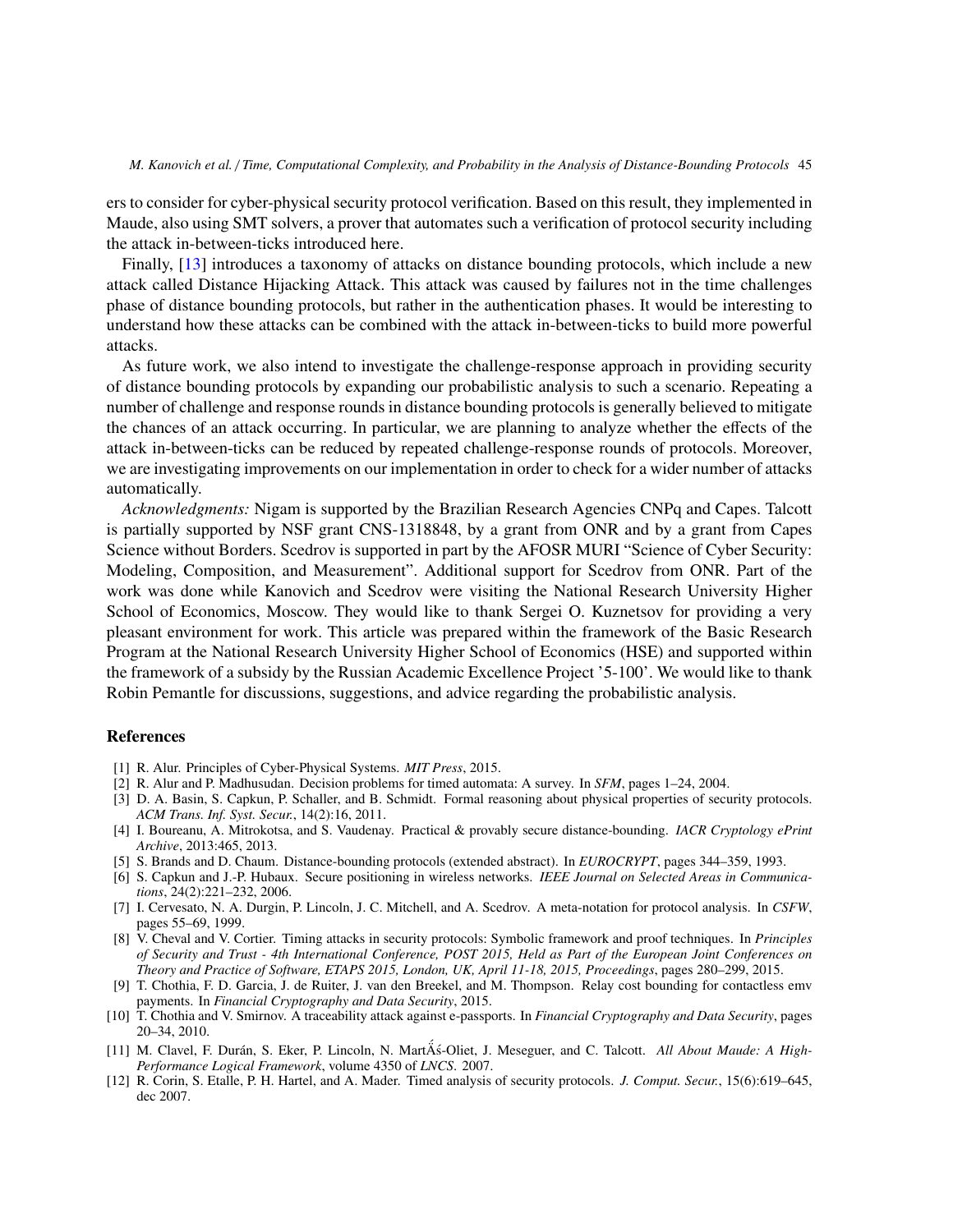- 46 *M. Kanovich et al.* / *Time, Computational Complexity, and Probability in the Analysis of Distance-Bounding Protocols*
- <span id="page-45-2"></span>[13] C. J. F. Cremers, K. B. Rasmussen, B. Schmidt, and S. Capkun. Distance hijacking attacks on distance bounding protocols. In *SP*, 2012.
- <span id="page-45-3"></span>[14] D. Dolev and A. Yao. On the security of public key protocols. *IEEE Transactions on Information Theory*, 29(2):198–208, 1983.
- <span id="page-45-4"></span>[15] N. A. Durgin, P. Lincoln, J. C. Mitchell, and A. Scedrov. Multiset rewriting and the complexity of bounded security protocols. *Journal of Computer Security*, 12(2):247–311, 2004.
- <span id="page-45-13"></span>[16] H. B. Enderton. *A mathematical introduction to logic*. Academic Press, 1972.
- [17] S. Escobar, C. Meadows, J. Meseguer Maude-NPA: Cryptographic Protocol Analysis Modulo Equational Properties. *Foundations of Security Analysis and Design V*, 2009.
- <span id="page-45-0"></span>[18] S. Ganeriwal, C. Pöpper, S. Capkun, and M. B. Srivastava. Secure time synchronization in sensor networks. *ACM Trans. Inf. Syst. Secur.*, 11(4), 2008.
- <span id="page-45-12"></span>[19] G. Hancke, and M. Kuhn, An RFID distance bounding protocol. First International Conference on Security and Privacy for Emerging Areas in Communications Networks (SECURECOMM'05), 67–73, 2005.
- <span id="page-45-14"></span>[20] M. Kanovich, T. Ban Kirigin, V. Nigam, and A. Scedrov. Bounded memory Dolev-Yao adversaries in collaborative systems. *Inf. Comput.*, 2014.
- <span id="page-45-21"></span>[21] M. I. Kanovich, T. Ban Kirigin, V. Nigam, and A. Scedrov. Bounded memory protocols. *Computer Languages, Systems* & *Structures*, pages 40(3-4):137–154, 2014.
- <span id="page-45-7"></span>[22] M. I. Kanovich, T. Ban Kirigin, V. Nigam, and A. Scedrov. Bounded memory protocols and progressing collaborative systems. In *ESORICS*, pages 309–326, 2013.
- <span id="page-45-17"></span>[23] M. I. Kanovich, T. Ban Kirigin, V. Nigam, A. Scedrov, and C. L. Talcott. Towards timed models for cyber-physical security protocols. Available on Nigam's homepage, 2014.
- <span id="page-45-5"></span>[24] M. I. Kanovich, T. Ban Kirigin, V. Nigam, A. Scedrov, C. L. Talcott, and R. Perovic. A rewriting framework for activities subject to regulations. In *RTA*, pages 305–322, 2012.
- <span id="page-45-6"></span>[25] M. Kanovich, T. Ban Kirigin, V. Nigam, A. Scedrov, C. Talcott, R. Perovic. A Rewriting Framework and Logic for Activities Subject to Regulations, Mathematical Structures in Computer Science, 2015, 44 pages, Published online 02 June 2015. http://journals.cambridge.org/article\_S096012951500016X
- <span id="page-45-8"></span>[26] M. Kanovich, T. Ban Kirigin, V. Nigam, A. Scedrov, C. Talcott. Discrete vs. Dense Times in the Analysis of Cyber-Physical Security Protocols. 4th Conference on Principles of Security and Trust (POST), London, UK, April 2015. Springer LNCS, Volume 9036, Springer-Verlag, pages 259 - 279, 2015.
- <span id="page-45-15"></span>[27] M. I. Kanovich, P. Rowe, and A. Scedrov. Collaborative planning with confidentiality. *J. Autom. Reasoning*, 46(3-4):389– 421, 2011.
- <span id="page-45-16"></span>[28] M. I. Kanovich, P. Rowe, and A. Scedrov. Policy Compliance in Collaborative Systems. In *CSF '09: Proceedings of the 2009 22nd IEEE Computer Security Foundations Symposium*, pages 218-233, 2009.
- <span id="page-45-25"></span>[29] R. Lanotte, A. Maggiolo-Schettini, and A. Troina. Reachability results for timed automata with unbounded data structures. *Acta Inf.*, 47(5-6):279–311, 2010.
- <span id="page-45-10"></span>[30] G. Lowe. Breaking and fixing the Needham-Schroeder public-key protocol using FDR. In *TACAS*, pages 147–166, 1996.
- <span id="page-45-26"></span>[31] S. Malladi, B. Bruhadeshwar, and K. Kothapalli. Automatic analysis of distance bounding protocols. *CoRR*, abs/1003.5383, 2010.
- <span id="page-45-1"></span>[32] C. Meadows, R. Poovendran, D. Pavlovic, L. Chang, and P. F. Syverson. Distance bounding protocols: Authentication logic analysis and collusion attacks. In *Secure Localization and Time Synchronization for Wireless Sensor and Ad Hoc Networks*, pages 279–298. 2007.
- <span id="page-45-9"></span>[33] R. M. Needham and M. D. Schroeder. Using encryption for authentication in large networks of computers. *Commun. ACM*, 21(12):993–999, 1978.
- <span id="page-45-20"></span>[34] Vivek Nigam and Carolyn L. Talcott and Abraão Aires Urquiza Towards the Automated Verification of Cyber-Physical Security Protocols: Bounding the Number of Timed Intruders In *Computer Security - ESORICS 2016 - 21st European Symposium on Research in Computer Security, Proceedings, Part II*, 450–470, 2016
- <span id="page-45-18"></span>[35] P. C. Ölveczky and J. Meseguer. Semantics and pragmatics of Real-Time Maude. In *Higher-Order and Symbolic Computation*, 20 (1-2) 161–196, 2007.
- <span id="page-45-19"></span>[36] P. C. Ölveczky and J. Meseguer. Abstraction and Completeness for Real-Time Maude. Electr. Notes Theor. Comput. Sci. volume 176, number 4, 5–27, 2007
- <span id="page-45-24"></span>[37] D. Pavlovic and C. Meadows. Bayesian Authentication: Quantifying Security of the Hancke-Kuhn Protocol. In *Electr. Notes Theor. Comput. Sci.*, pages 97–122, 2010.
- <span id="page-45-23"></span>[38] D. Pavlovic and C. Meadows. Deriving ephemeral authentication using channel axioms. In *Security Protocols Workshop*, pages 240–261, 2009.
- <span id="page-45-22"></span>[39] R. Ramanujam and S. P. Suresh. Tagging makes secrecy decidable with unbounded nonces as well. In *FST TCS*, 2003.
- <span id="page-45-11"></span>[40] K. Ravi, G.H.Varun, and P. T.Vamsi. Rfid based security system. *International Journal of Innovative Technology and Exploring Engineering*, 2, 2013.